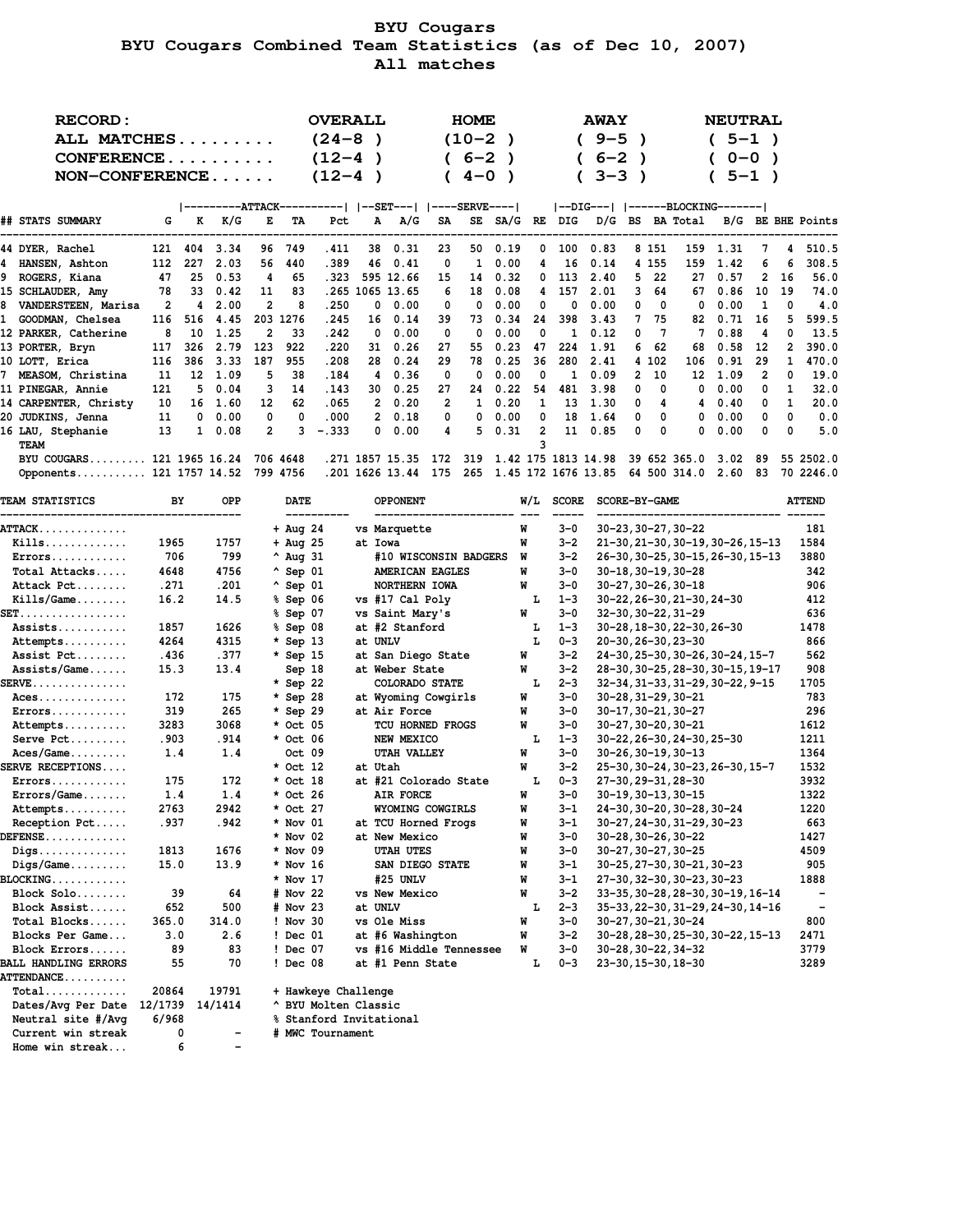# **BYU Cougars BYU Cougars Combined Team Statistics (as of Dec 10, 2007) Games won**

| <b>RECORD:</b>            | ALL MATCHES<br>CONFERENCE<br>NON-CONFERENCE |          |               |                |          |      |    | <b>OVERALL</b>  |                | <b>HOME</b><br>(10-0<br>$6 - 0$<br>$(4 - 0)$ | $\lambda$ |                                  |              | <b>AWAY</b><br>$9 - 0$<br>$6 - 0$<br>$3 - 0$ |              |         |                    | <b>NEUTRAL</b><br>5-0)<br>$0 - 0$ | $5 - 0$ )      |    |                   |
|---------------------------|---------------------------------------------|----------|---------------|----------------|----------|------|----|-----------------|----------------|----------------------------------------------|-----------|----------------------------------|--------------|----------------------------------------------|--------------|---------|--------------------|-----------------------------------|----------------|----|-------------------|
|                           |                                             |          |               |                |          |      |    |                 |                |                                              |           |                                  |              |                                              |              |         |                    |                                   |                |    |                   |
| ## STATS SUMMARY          | G                                           | к        | K/G           | Е              | TA       | Pct  | A  | A/G             | SA             | SE                                           | SA/G RE   |                                  | DIG          | D/G                                          |              |         | <b>BS</b> BA Total |                                   |                |    | B/G BE BHE Points |
| 44 DYER, Rachel           |                                             | 90 310   | 3.44          | 65             | 545      | .450 | 27 | 0.30            | 20             | 33                                           | 0.22      | 0                                | 79           | 0.88                                         |              | 6 127   | 133                | 1.48                              | 3              | 4  | 399.5             |
| 4 HANSEN, Ashton          | 82                                          | 173      | 2.11          | 44             | 324      | .398 | 33 | 0.40            | 0              | 0                                            | 0.00      | 2                                | 13           | 0.16                                         |              | 4 1 1 5 | 119                | 1.45                              | 4              | 4  | 234.5             |
| 15 SCHLAUDER, Amy         | 62                                          | 30       | 0.48          | 8              | 68       | .324 |    | 858 13.84       | 6              | 17                                           | 0.10      | 3                                | 130          | 2.10                                         | $\mathbf{2}$ | 60      | 62                 | 1.00                              | 9              | 14 | 68.0              |
| 9 ROGERS, Kiana           | 30                                          | 16       | 0.53          | 4              | 44       | .273 |    | 395 13.17       | 10             | 9                                            | 0.33      | 0                                | 73           | 2.43                                         | 3.           | 12      | 15                 | 0.50                              | $\mathbf{1}$   | 7  | 35.0              |
| 12 PARKER, Catherine      | 7                                           | 10       | 1.43          | $\overline{2}$ | 32       | .250 | 0  | 0.00            | 0              | 0                                            | 0.00      | 0                                | $\mathbf{1}$ | 0.14                                         | 0            | 6       | 6                  | 0.86                              | 3              | 0  | 13.0              |
| 8 VANDERSTEEN, Marisa     | $\overline{2}$                              | 4        | 2.00          | $\overline{2}$ | 8        | .250 | 0  | 0.00            | 0              | 0                                            | 0.00      | 0                                | 0            | 0.00                                         | 0            | 0       | 0                  | 0.00                              | 1              | 0  | 4.0               |
| 1 GOODMAN, Chelsea        | 85                                          | 373      | 4.39          | 146            | 916      | .248 | 15 | 0.18            | 34             | 61                                           | 0.40      | 13                               | 283          | 3.33                                         |              | 62      | 68                 | 0.80                              | 14             | 4  | 444.0             |
| 13 PORTER, Bryn           | 86                                          | 245      | 2.85          | 86             | 660      | .241 | 21 | 0.24            | 23             | 43                                           | 0.27      | 26                               | 169          | 1.97                                         | 3            | 48      | 51                 | 0.59                              | 10             | 1  | 295.0             |
| 10 LOTT, Erica            | 85                                          | 296      | 3.48          | 132            | 694      | .236 | 21 | 0.25            | 21             | 56                                           | 0.25      | 24                               | 214          | 2.52                                         |              | 73      | 77                 | 0.91                              | 18             |    | 357.5             |
| 7 MEASOM, Christina       | 9                                           | 10       | 1.11          | 3              | 33       | .212 | 4  | 0.44            | 0              | 0                                            | 0.00      | 0                                | 1            | 0.11                                         | 2            | 8       | 10                 | 1.11                              | $\overline{2}$ | 0  | 16.0              |
| 11 PINEGAR, Annie         | 90                                          | 5        | 0.06          | 3              | 13       | .154 | 23 | 0.26            | 24             | 17                                           | 0.27      | 42                               | 348          | 3.87                                         | 0            | 0       | 0                  | 0.00                              | 0              | 1  | 29.0              |
| 14 CARPENTER, Christy     | 10                                          | 16       | 1.60          | 12             | 62       | .065 |    | 0.20            | $\overline{2}$ | 1                                            | 0.20      | 1                                | 13           | 1.30                                         | 0            | 4       | 4                  | 0.40                              | 0              | 1  | 20.0              |
| 20 JUDKINS, Jenna         | 8                                           | $\Omega$ | 0.00          | 0              | $\Omega$ | .000 | 2  | 0.25            | 0              | 0                                            | 0.00      | 0                                | 18           | 2.25                                         | 0            | 0       | 0                  | 0.00                              | 0              | 0  | 0.0               |
| 16 LAU, Stephanie<br>TEAM | 11                                          | 1.       | 0.09          | 1              | 2        | .000 | 0  | 0.00            | 4              | 5.                                           | 0.36      | $\overline{c}$<br>$\overline{2}$ | 11           | 1.00                                         | $\Omega$     | 0       | 0                  | 0.00                              | 0              | 0  | 5.0               |
| $BYU$ COUGARS             |                                             |          | 90 1489 16.54 |                | 508 3401 |      |    | .288 1401 15.57 | 144            | 242                                          |           |                                  |              | 1.60 115 1353 15.03                          |              |         | 30 515 287.5       | 3.19                              | 65             |    | 37 1920.5         |
| Opponents                 |                                             |          | 90 1233 13.70 |                | 625 3492 |      |    | .174 1134 12.60 | 115            | 201                                          |           |                                  |              | 1.28 144 1177 13.08                          |              |         | 42 354 219.0       | 2.43                              | 60             |    | 51 1567.0         |

| <b>TEAM STATISTICS</b>                         | BY   | OPP  | <b>DATE</b>        | <b>OPPONENT</b>                | W/L | <b>SCORE</b> | SCORE-BY-GAME                     | <b>ATTEND</b> |
|------------------------------------------------|------|------|--------------------|--------------------------------|-----|--------------|-----------------------------------|---------------|
| <b>ATTACK.</b>                                 |      |      | $+$ Aug 24         | --------------<br>vs Marquette | W   | $3 - 0$      | 30-23, 30-27, 30-22               | 181           |
| $Kills$                                        | 1489 | 1233 | $+$ Aug 25         | at Iowa                        | W   | $3 - 2$      | 21-30, 21-30, 30-19, 30-26, 15-13 | 1584          |
| $Errors \ldots \ldots \ldots$                  | 508  | 625  | $^{\circ}$ Aug 31  | #10 WISCONSIN BADGERS          | W   | $3 - 2$      | 26-30, 30-25, 30-15, 26-30, 15-13 | 3880          |
| Total Attacks                                  | 3401 | 3492 | $^{\circ}$ Sep 01  | AMERICAN EAGLES                | W   | $3-0$        | $30 - 18, 30 - 19, 30 - 28$       | 342           |
| Attack Pct                                     | .288 | .174 | $^{\wedge}$ Sep 01 | NORTHERN IOWA                  | W   | $3 - 0$      | $30 - 27, 30 - 26, 30 - 18$       | 906           |
| $Kills/Game \ldots$                            | 16.5 | 13.7 | % Sep 07           | vs Saint Mary's                | W   | $3 - 0$      | 32-30, 30-22, 31-29               | 636           |
| SET.                                           |      |      | $*$ Sep 15         | at San Diego State             | W   | $3 - 2$      | 24-30, 25-30, 30-26, 30-24, 15-7  | 562           |
| $Assists$                                      | 1401 | 1134 | Sep 18             | at Weber State                 | W   | $3 - 2$      | 28-30, 30-25, 28-30, 30-15, 19-17 | 908           |
| Attempts                                       | 3172 | 3204 | * Sep 28           | at Wyoming Cowgirls            | W   | $3-0$        | $30 - 28, 31 - 29, 30 - 21$       | 783           |
| Assist Pct                                     | .442 | .354 | * Sep 29           | at Air Force                   | W   | $3 - 0$      | 30-17, 30-21, 30-27               | 296           |
| Assists/Game                                   | 15.6 | 12.6 | * Oct 05           | TCU HORNED FROGS               | W   | $3 - 0$      | 30-27, 30-20, 30-21               | 1612          |
| $\texttt{SERVE}\dots\dots\dots\dots\dots\dots$ |      |      | Oct 09             | UTAH VALLEY                    | W   | $3-0$        | $30 - 26, 30 - 19, 30 - 13$       | 1364          |
| $Aces$                                         | 144  | 115  | * Oct 12           | at Utah                        | W   | $3 - 2$      | 25-30, 30-24, 30-23, 26-30, 15-7  | 1532          |
| $Errors \ldots \ldots \ldots$                  | 242  | 201  | * Oct 26           | AIR FORCE                      | W   | $3-0$        | $30 - 19, 30 - 13, 30 - 15$       | 1322          |
| Attempts                                       | 2505 | 2190 | * Oct 27           | WYOMING COWGIRLS               | W   | $3 - 1$      | 24-30, 30-20, 30-28, 30-24        | 1220          |
| $Server$ $Pct$                                 | .903 | .908 | $*$ Nov 01         | at TCU Horned Frogs            | W   | $3 - 1$      | 30-27, 24-30, 31-29, 30-23        | 663           |
| $Access/Game$                                  | 1.6  | 1.3  | $*$ Nov 02         | at New Mexico                  | W   | $3 - 0$      | 30-28, 30-26, 30-22               | 1427          |
| <b>SERVE RECEPTIONS</b>                        |      |      | $*$ Nov 09         | <b>UTAH UTES</b>               | W   | $3 - 0$      | 30-27, 30-27, 30-25               | 4509          |
| $Errors \ldots \ldots \ldots$                  | 115  | 144  | $*$ Nov 16         | SAN DIEGO STATE                | W   | $3 - 1$      | 30-25, 27-30, 30-21, 30-23        | 905           |
| Errors/Game                                    | 1.3  | 1.6  | $*$ Nov 17         | #25 UNLV                       | W   | $3 - 1$      | 27-30, 32-30, 30-23, 30-23        | 1888          |
| Attempts                                       | 1971 | 2250 | # Nov 22           | vs New Mexico                  | W   | $3 - 2$      | 33-35, 30-28, 28-30, 30-19, 16-14 |               |
| Reception Pct                                  | .942 | .936 | ! Nov 30           | vs Ole Miss                    | W   | $3 - 0$      | 30-27, 30-21, 30-24               | 800           |
| <b>DEFENSE</b>                                 |      |      | ! Dec 01           | at #6 Washington               | W   | $3 - 2$      | 30-28, 28-30, 25-30, 30-22, 15-13 | 2471          |
| Digs                                           | 1353 | 1177 | ! Dec 07           | vs #16 Middle Tennessee        | W   | $3 - 0$      | 30-28, 30-22, 34-32               | 3779          |
| $Diqs/Game$                                    | 15.0 | 13.1 |                    |                                |     |              |                                   |               |

**BLOCKING............ + Hawkeye Challenge**

 **Block Solo........ 30 42 ^ BYU Molten Classic**

 **Block Assist...... 515 354 % Stanford Invitational**

 **Total Blocks...... 287.5 219.0 # MWC Tournament**

 **Blocks Per Game... 3.2 2.4 Block Errors...... 65 60 BALL HANDLING ERRORS 37 51**

 **Total............. 17948 10226 Dates/Avg Per Date 10/1795 9/1136**

 **Current win streak 24 - Home win streak... 10 -**

 **Neutral site #/Avg 5/1079**

**ATTENDANCE..........**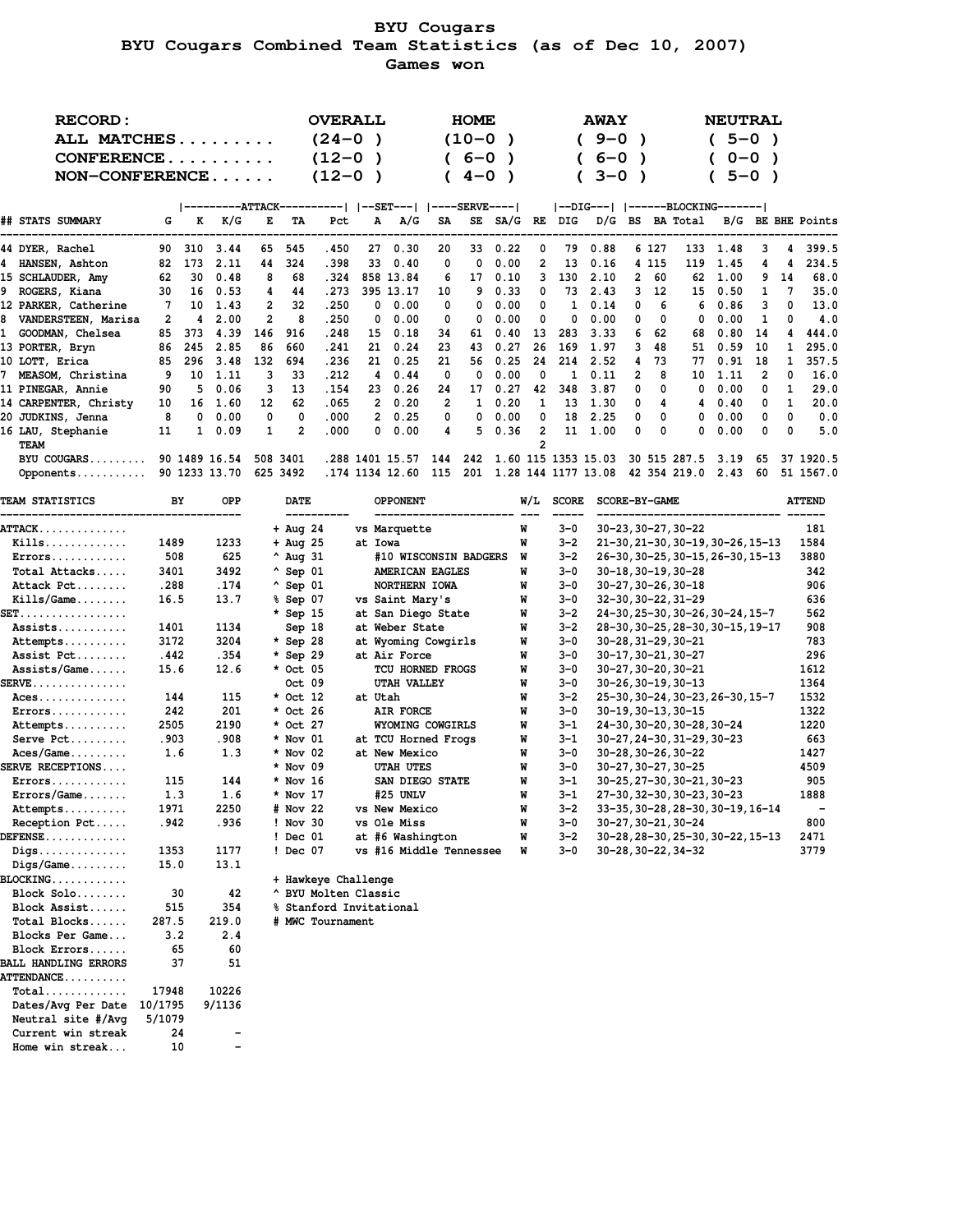# **BYU Cougars BYU Cougars Combined Team Statistics (as of Dec 10, 2007) Games lost**

| <b>RECORD:</b>                                |          |          |                          |          |             |                                                 | <b>OVERALL</b> |                 |              |                  | <b>HOME</b>           |                |                                |              | <b>AWAY</b>                      |           |               |                                                        | <b>NEUTRAL</b> |           |        |                          |
|-----------------------------------------------|----------|----------|--------------------------|----------|-------------|-------------------------------------------------|----------------|-----------------|--------------|------------------|-----------------------|----------------|--------------------------------|--------------|----------------------------------|-----------|---------------|--------------------------------------------------------|----------------|-----------|--------|--------------------------|
| ALL MATCHES                                   |          |          |                          |          |             | $(0-8)$                                         |                | $\rightarrow$   |              |                  | $(0-2)$               | $\lambda$      |                                |              | $(0-5)$                          | $\lambda$ |               |                                                        | $(0-1)$        |           |        |                          |
| CONFERENCE                                    |          |          |                          |          |             | $0 - 4$                                         |                | $\lambda$       |              |                  | $0 - 2$               | $\lambda$      |                                |              | $0 - 2$                          | )         |               |                                                        |                | $0 - 0$ ) |        |                          |
| $NON-CONFERENCE$                              |          |          |                          |          |             | $0 - 4$                                         |                | $\lambda$       |              |                  | 0-0                   | $\lambda$      |                                |              | $0 - 3$                          |           |               |                                                        |                | $0 - 1$ ) |        |                          |
|                                               |          |          |                          |          |             |                                                 |                |                 |              |                  |                       |                |                                |              |                                  |           |               |                                                        |                |           |        |                          |
|                                               |          |          | ---------ATTACK-         |          |             |                                                 |                |                 |              |                  |                       |                |                                |              | --DIG---   ------BLOCKING------- |           |               |                                                        |                |           |        |                          |
| ## STATS SUMMARY                              | G        | K        | K/G                      | E        | TA          | Pct                                             |                | А               | A/G          | SA               |                       | SE SA/G RE DIG |                                |              | D/G BS BA Total                  |           |               |                                                        |                |           |        | B/G BE BHE Points        |
| ROGERS, Kiana<br>9                            | 17       | 9        | 0.53                     | 0        | 21          | .429                                            |                | 200 11.76       |              | 5                | 5                     | 0.29           | 0                              | 40           | 2.35                             | 2         | 10            | 12                                                     | 0.71           | 1         | 9      | 21.0                     |
| HANSEN, Ashton<br>4                           | 30       | 54       | 1.80                     | 12       | 116         | .362                                            |                | 13              | 0.43         | 0                | 1                     | 0.00           | 2                              | з            | 0.10                             | 0         | 40            | 40                                                     | 1.33           | 2         | 2      | 74.0                     |
| 44 DYER, Rachel                               | 31       | 94       | 3.03                     | 31       | 204         | .309                                            |                | 11              | 0.35         | 3                | 17                    | 0.10           | 0                              | 21           | 0.68                             | 2         | 24            | 26                                                     | 0.84           | 4         | 0      | 111.0                    |
| GOODMAN, Chelsea<br>1                         | 31       | 143      | 4.61                     | 57       | 360         | .239                                            |                | 1               | 0.03         | 5                | 12                    | 0.16           | 11                             | 115          | 3.71                             |           | 1 13          | 14                                                     | 0.45           | 2         | 1      | 155.5                    |
| 13 PORTER, Bryn<br>10 LOTT, Erica             | 31<br>31 | 81<br>90 | 2.61<br>2.90             | 37<br>55 | 262<br>261  | .168                                            |                | 10<br>7         | 0.32<br>0.23 | 4<br>8           | 12<br>22              | 0.13<br>0.26   | 21<br>12                       | 55<br>66     | 1.77<br>2.13                     | 3         | 14<br>29      | 17<br>29                                               | 0.55           | 2<br>11   | 1<br>0 | 95.0<br>112.5            |
| 20 JUDKINS, Jenna                             | 3        | 0        | 0.00                     | 0        | 0           | .134<br>.000                                    |                | 0               | 0.00         | 0                | 0                     | 0.00           | 0                              | 0            | 0.00                             | 0<br>0    | 0             | 0                                                      | 0.94<br>0.00   | 0         | 0      | 0.0                      |
| MEASOM, Christina<br>L                        | 2        |          | 2 1.00                   | 2        | 5           | .000                                            |                | 0               | 0.00         | 0                | 0                     | 0.00           | 0                              | 0            | 0.00                             | 0         | 2             | 2                                                      | 1.00           | 0         | 0      | 3.0                      |
| 12 PARKER, Catherine                          | 1        | 0        | 0.00                     | 0        | 1           | .000                                            |                | 0               | 0.00         | 0                | 0                     | 0.00           | 0                              | 0            | 0.00                             | 0         | 1             | $\mathbf{1}$                                           | 1.00           | 1         | 0      | 0.5                      |
| 11 PINEGAR, Annie                             | 31       |          | $0 \quad 0.00$           | 0        | 1           | .000                                            |                | 7               | 0.23         | 3                | 7                     | 0.10           | 12                             | 133          | 4.29                             | 0         | 0             | 0                                                      | 0.00           | 0         | 0      | 3.0                      |
| 15 SCHLAUDER, Amy                             | 16       | 3        | 0.19                     | 3        | 15          | .000                                            |                | 207 12.94       |              | 0                | 1                     | 0.00           | 1                              | 27           | 1.69                             | 1         | 4             | 5                                                      | 0.31           | 1         | 5      | 6.0                      |
| 16 LAU, Stephanie                             | 2        | 0        | 0.00                     | 1        |             | $1 - 1.000$                                     |                | 0               | 0.00         | 0                | 0                     | 0.00           | 0                              | 0            | 0.00                             | 0         | 0             | 0                                                      | 0.00           | 0         | 0      | 0.0                      |
| TEAM                                          |          |          |                          |          |             |                                                 |                |                 |              |                  |                       |                | 1                              |              |                                  |           |               |                                                        |                |           |        |                          |
| BYU COUGARS                                   |          |          | 31 476 15.35             |          | 198 1247    | . 223                                           |                | 456 14.71       |              | 28               | 77                    | 0.90           | 60                             |              | 460 14.84                        |           | 9 137         | 77.5                                                   | 2.50           | 24        | 18     | 581.5                    |
| Opponents                                     |          |          | 31 524 16.90             | 174 1264 |             | . 277                                           |                | 492 15.87       |              | 60               | 64                    | 1.94           | 28                             |              | 499 16.10                        | 22 146    |               | 95.0                                                   | 3.06           | - 23      | 19     | 679.0                    |
| TEAM STATISTICS                               | ВY       |          | OPP                      |          | <b>DATE</b> |                                                 |                | <b>OPPONENT</b> |              |                  |                       |                | W/L                            | <b>SCORE</b> |                                  |           | SCORE-BY-GAME |                                                        |                |           |        | <b>ATTEND</b>            |
| <b>ATTACK.</b>                                |          |          | ----                     |          | % Sep 06    |                                                 |                | vs #17 Cal Poly |              |                  |                       |                | $\qquad \qquad -\qquad -$<br>L | $1 - 3$      |                                  |           |               | ------------------------<br>30-22, 26-30, 21-30, 24-30 |                |           |        | 412                      |
| $Kills$                                       | 476      |          | 524                      |          | % Sep 08    |                                                 |                | at #2 Stanford  |              |                  |                       |                | L                              | $1 - 3$      |                                  |           |               | 30-28, 18-30, 22-30, 26-30                             |                |           |        | 1478                     |
| $Errors \ldots \ldots \ldots$                 | 198      |          | 174                      |          | * Sep 13    |                                                 |                | at UNLV         |              |                  |                       |                | Ŀ                              | $0 - 3$      |                                  |           |               | 20-30, 26-30, 23-30                                    |                |           |        | 866                      |
| Total Attacks                                 | 1247     |          | 1264                     |          | * Sep 22    |                                                 |                |                 |              | COLORADO STATE   |                       |                | Ŀ                              | $2 - 3$      |                                  |           |               | 32-34, 31-33, 31-29, 30-22, 9-15                       |                |           |        | 1705                     |
| Attack Pct                                    | .223     |          | .277                     |          | * Oct 06    |                                                 |                | NEW MEXICO      |              |                  |                       |                | Ŀ                              | $1 - 3$      |                                  |           |               | 30-22, 26-30, 24-30, 25-30                             |                |           |        | 1211                     |
| $Kills/Game \ldots$                           | 15.4     |          | 16.9                     |          | * Oct 18    |                                                 |                |                 |              |                  | at #21 Colorado State |                | Ŀ                              | $0 - 3$      |                                  |           |               | 27-30,29-31,28-30                                      |                |           |        | 3932                     |
| <b>SET.</b> .                                 |          |          |                          |          | # Nov 23    |                                                 |                | at UNLV         |              |                  |                       |                | Ŀ                              | $2 - 3$      |                                  |           |               | 35–33, 22–30, 31–29, 24–30, 14–16                      |                |           |        | $\overline{\phantom{a}}$ |
| Assists                                       | 456      |          | 492                      |          | $!$ Dec 08  |                                                 |                |                 |              | at #1 Penn State |                       |                | L                              | $0 - 3$      |                                  |           |               | 23-30, 15-30, 18-30                                    |                |           |        | 3289                     |
| Attempts                                      | 1092     |          | 1111                     |          |             |                                                 |                |                 |              |                  |                       |                |                                |              |                                  |           |               |                                                        |                |           |        |                          |
| Assist Pct                                    | .418     |          | .443                     |          |             | + Hawkeye Challenge                             |                |                 |              |                  |                       |                |                                |              |                                  |           |               |                                                        |                |           |        |                          |
| Assists/Game<br><b>SERVE</b>                  | 14.7     |          | 15.9                     |          |             | ^ BYU Molten Classic<br>% Stanford Invitational |                |                 |              |                  |                       |                |                                |              |                                  |           |               |                                                        |                |           |        |                          |
| $Access$                                      | 28       |          | 60                       |          |             | # MWC Tournament                                |                |                 |              |                  |                       |                |                                |              |                                  |           |               |                                                        |                |           |        |                          |
| $Errors \ldots \ldots \ldots$                 | 77       |          | 64                       |          |             |                                                 |                |                 |              |                  |                       |                |                                |              |                                  |           |               |                                                        |                |           |        |                          |
| Attempts                                      | 778      |          | 878                      |          |             |                                                 |                |                 |              |                  |                       |                |                                |              |                                  |           |               |                                                        |                |           |        |                          |
| Serve Pct                                     | .901     |          | . 927                    |          |             |                                                 |                |                 |              |                  |                       |                |                                |              |                                  |           |               |                                                        |                |           |        |                          |
| $Access/Game \ldots$                          | 0.9      |          | 1.9                      |          |             |                                                 |                |                 |              |                  |                       |                |                                |              |                                  |           |               |                                                        |                |           |        |                          |
| <b>SERVE RECEPTIONS</b>                       |          |          |                          |          |             |                                                 |                |                 |              |                  |                       |                |                                |              |                                  |           |               |                                                        |                |           |        |                          |
| $Errors \ldots \ldots \ldots$                 | 60       |          | 28                       |          |             |                                                 |                |                 |              |                  |                       |                |                                |              |                                  |           |               |                                                        |                |           |        |                          |
| Errors/Game                                   | 1.9      |          | 0.9                      |          |             |                                                 |                |                 |              |                  |                       |                |                                |              |                                  |           |               |                                                        |                |           |        |                          |
| Attempts                                      | 792      |          | 692                      |          |             |                                                 |                |                 |              |                  |                       |                |                                |              |                                  |           |               |                                                        |                |           |        |                          |
| Reception Pct                                 | .924     |          | . 960                    |          |             |                                                 |                |                 |              |                  |                       |                |                                |              |                                  |           |               |                                                        |                |           |        |                          |
| $DEFENSE$                                     |          |          |                          |          |             |                                                 |                |                 |              |                  |                       |                |                                |              |                                  |           |               |                                                        |                |           |        |                          |
| $\mathtt{Digs} \dots \dots \dots \dots \dots$ | 460      |          | 499                      |          |             |                                                 |                |                 |              |                  |                       |                |                                |              |                                  |           |               |                                                        |                |           |        |                          |
| $Diqs/Game$                                   | 14.8     |          | 16.1                     |          |             |                                                 |                |                 |              |                  |                       |                |                                |              |                                  |           |               |                                                        |                |           |        |                          |
| $\mathtt{BLOCKING} \dots \dots \dots \dots$   |          |          |                          |          |             |                                                 |                |                 |              |                  |                       |                |                                |              |                                  |           |               |                                                        |                |           |        |                          |
| Block Solo<br>Block Assist                    | 137      | 9        | 22<br>146                |          |             |                                                 |                |                 |              |                  |                       |                |                                |              |                                  |           |               |                                                        |                |           |        |                          |
| Total Blocks                                  | 77.5     |          | 95.0                     |          |             |                                                 |                |                 |              |                  |                       |                |                                |              |                                  |           |               |                                                        |                |           |        |                          |
| Blocks Per Game                               | 2.5      |          | 3.1                      |          |             |                                                 |                |                 |              |                  |                       |                |                                |              |                                  |           |               |                                                        |                |           |        |                          |
| Block Errors                                  | 24       |          | 23                       |          |             |                                                 |                |                 |              |                  |                       |                |                                |              |                                  |           |               |                                                        |                |           |        |                          |
| <b>BALL HANDLING ERRORS</b>                   | 18       |          | 19                       |          |             |                                                 |                |                 |              |                  |                       |                |                                |              |                                  |           |               |                                                        |                |           |        |                          |
| <b>ATTENDANCE</b>                             |          |          |                          |          |             |                                                 |                |                 |              |                  |                       |                |                                |              |                                  |           |               |                                                        |                |           |        |                          |
| $Total$                                       | 2916     |          | 9565                     |          |             |                                                 |                |                 |              |                  |                       |                |                                |              |                                  |           |               |                                                        |                |           |        |                          |
| Dates/Avg Per Date                            | 2/1458   |          | 5/1913                   |          |             |                                                 |                |                 |              |                  |                       |                |                                |              |                                  |           |               |                                                        |                |           |        |                          |
| Neutral site #/Avg                            | 1/412    |          |                          |          |             |                                                 |                |                 |              |                  |                       |                |                                |              |                                  |           |               |                                                        |                |           |        |                          |
| Current win streak                            |          | 0        |                          |          |             |                                                 |                |                 |              |                  |                       |                |                                |              |                                  |           |               |                                                        |                |           |        |                          |
| Home win streak                               |          | 0        | $\overline{\phantom{0}}$ |          |             |                                                 |                |                 |              |                  |                       |                |                                |              |                                  |           |               |                                                        |                |           |        |                          |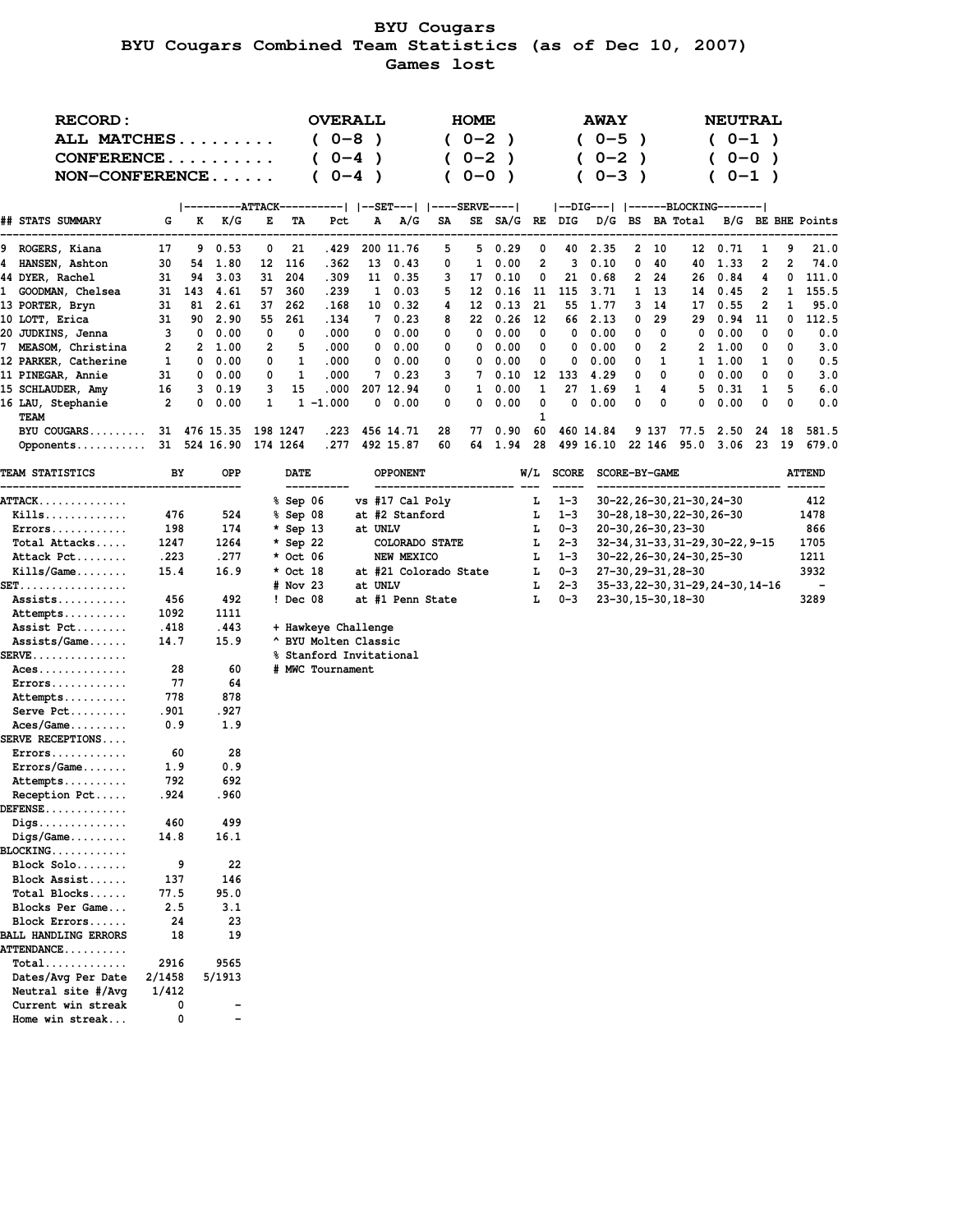# **BYU Cougars BYU Cougars Combined Team Statistics (as of Dec 10, 2007) Home games**

|     | <b>RECORD:</b>                                                    |             |          |                          |          |                    | <b>OVERALL</b>                              |               |                       |                | HOME       |           |         |              | <b>AWAY</b>                      |              |               |                                   | <b>NEUTRAL</b> |                          |        |                   |
|-----|-------------------------------------------------------------------|-------------|----------|--------------------------|----------|--------------------|---------------------------------------------|---------------|-----------------------|----------------|------------|-----------|---------|--------------|----------------------------------|--------------|---------------|-----------------------------------|----------------|--------------------------|--------|-------------------|
|     | ALL MATCHES                                                       |             |          |                          |          |                    | $(10-2)$                                    | $\rightarrow$ |                       |                | $(10 - 2)$ | $\lambda$ |         |              | $(0 - 0)$                        |              |               |                                   | $(0 - 0)$      |                          |        |                   |
|     | CONFERENCE                                                        |             |          |                          |          |                    | ( 6–2                                       | $\lambda$     |                       |                | $6 - 2$    | $\lambda$ |         |              | $0 - 0$                          | $\lambda$    |               |                                   |                | $0 - 0$<br>$\rightarrow$ |        |                   |
|     | NON-CONFERENCE                                                    |             |          |                          |          |                    | $4 - 0$                                     | $\lambda$     |                       |                | $4 - 0$    | $\lambda$ |         |              | $0 - 0$                          |              |               |                                   |                | $0 - 0$ )                |        |                   |
|     |                                                                   |             |          |                          |          |                    |                                             |               |                       |                |            |           |         |              |                                  |              |               |                                   |                |                          |        |                   |
|     |                                                                   |             |          |                          |          |                    |                                             |               |                       |                |            |           |         |              | --DIG---   ------BLOCKING------- |              |               |                                   |                |                          |        |                   |
|     | ## STATS SUMMARY                                                  | G           | K        | K/G                      | Е        | TA                 | Pct                                         | А             | A/G                   | SA             |            |           |         |              | SE SA/G RE DIG D/G BS BA Total   |              |               |                                   |                |                          |        | B/G BE BHE Points |
|     | 16 LAU, Stephanie                                                 | 3           |          | $1 \t 0.33$              | 0        |                    | 1 1.000                                     | 0             | 0.00                  | 3              |            | 1 1.00    | 0       |              | 3, 1.00                          | 0            | 0             | 0                                 | 0.00           | 0                        | 0      | 4.0               |
|     | 44 DYER, Rachel                                                   | 44          |          | 165 3.75                 | 31       | 295                | . 454                                       | 15            | 0.34                  | 8              | 21         | 0.18      | 0       | 39           | 0.89                             | 3            | 55            | 58                                | 1.32           | 2                        | 2      | 203.5             |
|     | 12 PARKER, Catherine                                              | 4           | 6        | 1.50                     | 0        | 14                 | . 429                                       | 0             | 0.00                  | 0              | 0          | 0.00      | 0       | 1            | 0.25                             | 0            | 3             | 3                                 | 0.75           | 1                        | 0      | 7.5               |
|     | 9 ROGERS, Kiana                                                   | 25          |          | 17 0.68                  | 2        | 41                 | .366                                        |               | 313 12.52             | 7              | 5          | 0.28      | 0       | 54           | 2.16                             | 4            | 13            | 17                                | 0.68           | $\mathbf{1}$             | 10     | 34.5              |
|     | 4 HANSEN, Ashton                                                  | 38          | 76       | 2.00                     | 25       | 159                | . 321                                       |               | 18 0.47               | 0              | 0          | 0.00      | 1       | 12           | 0.32                             | 1            | 64            | 65                                | 1.71           | 3                        | 4      | 109.0             |
|     | 15 SCHLAUDER, Amy                                                 | 20          | 9        | 0.45                     | 2        | 22                 | . 318                                       |               | 294 14.70             | 1              | 6          | 0.05      | 1       | 49           | 2.45                             | $\mathbf{2}$ | 26            | 28                                | 1.40           | 1                        | 5      | 25.0              |
|     | 1 GOODMAN, Chelsea                                                | 44          | 191      | 4.34                     | 56       | 463                | .292                                        |               | 7 0.16                | 22             | 29         | 0.50      | 8       | 150          | 3.41                             | 2            | 27            | 29                                | 0.66           | 3                        | 0      | 228.5             |
|     | 13 PORTER, Bryn                                                   | 40          | 116      | 2.90                     | 34       | 314                | .261                                        | 13            | 0.32                  | 11             | 19         | 0.28      | 9       | 77           | 1.92                             | 1            | 25            | 26                                | 0.65           | 4                        | 1      | 140.5             |
|     | 8 VANDERSTEEN, Marisa                                             | 2           | 4        | 2.00                     | 2        | 8                  | .250                                        | 0             | 0.00                  | 0              | 0          | 0.00      | 0       | 0            | 0.00                             | 0            | 0             | 0                                 | 0.00           | 1                        | 0      | 4.0               |
|     | 10 LOTT, Erica                                                    | 42          | 133      | 3.17                     | 71       | 336                | . 185                                       | 12            | 0.29                  | 11             | 29         | 0.26      | 8       | 119          | 2.83                             | 0            | 37            | 37                                | 0.88           | 14                       | 1.     | 162.5             |
|     | 14 CARPENTER, Christy                                             | 5           |          | 8 1.60                   | 6        | 28                 | .071                                        | 0             | 0.00                  | $\overline{2}$ | 1          | 0.40      | 1       | 8            | 1.60                             | 0            | 2             | $\mathbf{2}$                      | 0.40           | 0                        | 0      | 11.0              |
|     | 7 MEASOM, Christina                                               | 7           | 4        | 0.57                     | 3        | 23                 | .043                                        | 4             | 0.57                  | 0              | 0          | 0.00      | 0       | 1            | 0.14                             | 1            | 5             | 6                                 | 0.86           | 2                        | 0      | 7.5               |
|     | <b>11 PINEGAR, Annie</b>                                          | 44          | 0        | $1 \quad 0.02$           | 1<br>0   | 2<br>0             | .000                                        | 8<br>1        | 0.18                  | 14<br>0        | 6<br>0     | 0.32      | 17<br>0 | 172<br>13    | 3.91<br>2.17                     | 0<br>0       | 0<br>0        | 0<br>0                            | 0.00           | 0<br>0                   | 1<br>0 | 15.0<br>0.0       |
| #TM | 20 JUDKINS, Jenna                                                 | 6           |          | 0.00                     |          |                    | .000                                        |               | 0.17                  |                |            | 0.00      | 0       |              |                                  |              |               |                                   | 0.00           |                          |        |                   |
|     | BYU COUGARS                                                       |             |          | 44 731 16.61             | 233 1706 |                    | . 292                                       |               | 685 15.57             | 79             | 117        | 1.80      | 45      |              | 698 15.86                        |              |               | 14 257 142.5                      | 3.24           | 32                       | 24     | 952.5             |
|     | Opponents                                                         |             |          | 44 620 14.09             | 309 1769 |                    |                                             |               | .176 579 13.16        | 45             |            | 97 1.02   | 79      |              | 630 14.32 12 184 104.0 2.36      |              |               |                                   |                | 26                       | 27     | 769.0             |
|     |                                                                   |             |          |                          |          |                    |                                             |               |                       |                |            |           |         |              |                                  |              |               |                                   |                |                          |        |                   |
|     | <b>TEAM STATISTICS</b>                                            | ВY          |          | OPP                      |          | <b>DATE</b>        |                                             |               | <b>OPPONENT</b>       |                |            |           | W/L     | <b>SCORE</b> |                                  |              | SCORE-BY-GAME |                                   |                |                          |        | <b>ATTEND</b>     |
|     | $\mathtt{ATTACK}\ldots\ldots\ldots\ldots\ldots$                   |             |          |                          |          | ^ Aug 31           |                                             |               | #10 WISCONSIN BADGERS |                |            | W         |         | $3 - 2$      |                                  |              |               | 26-30, 30-25, 30-15, 26-30, 15-13 |                |                          |        | 3880              |
|     | $Kills$                                                           | 731         |          | 620                      |          | $^{\wedge}$ Sep 01 |                                             |               | AMERICAN EAGLES       |                |            |           | W       | $3 - 0$      |                                  |              |               | 30-18, 30-19, 30-28               |                |                          |        | 342               |
|     | $Errors \ldots \ldots \ldots$                                     | 233         |          | 309                      |          | $^{\wedge}$ Sep 01 |                                             |               | NORTHERN IOWA         |                |            |           | W       | $3 - 0$      |                                  |              |               | 30-27, 30-26, 30-18               |                |                          |        | 906               |
|     | Total Attacks                                                     | 1706        |          | 1769                     |          | * Sep 22           |                                             |               | COLORADO STATE        |                |            |           | L       | $2 - 3$      |                                  |              |               | 32-34, 31-33, 31-29, 30-22, 9-15  |                |                          |        | 1705              |
|     | Attack Pct                                                        | .292        |          | .176                     |          | * Oct 05           |                                             |               | TCU HORNED FROGS      |                |            |           | W       | $3 - 0$      |                                  |              |               | 30-27,30-20,30-21                 |                |                          |        | 1612              |
|     | $Kills/Game \ldots$                                               | 16.6        |          | 14.1                     |          | * Oct 06           |                                             |               | NEW MEXICO            |                |            |           | L       | $1 - 3$      |                                  |              |               | 30-22, 26-30, 24-30, 25-30        |                |                          |        | 1211              |
|     | SET.                                                              |             |          |                          |          | Oct 09             |                                             |               | UTAH VALLEY           |                |            |           | W       | $3 - 0$      |                                  |              |               | 30-26,30-19,30-13                 |                |                          |        | 1364              |
|     | Assists                                                           | 685         |          | 579                      |          | * Oct 26           |                                             |               | AIR FORCE             |                |            |           | W       | $3 - 0$      |                                  |              |               | 30-19, 30-13, 30-15               |                |                          |        | 1322              |
|     | Attempts                                                          | 1690        |          | 1746                     |          | * Oct 27           |                                             |               | WYOMING COWGIRLS      |                |            |           | W       | $3 - 1$      |                                  |              |               | 24-30, 30-20, 30-28, 30-24        |                |                          |        | 1220              |
|     | Assist Pct                                                        | .405        |          | .332                     |          | * Nov 09           |                                             |               | <b>UTAH UTES</b>      |                |            |           | W       | $3 - 0$      |                                  |              |               | 30-27, 30-27, 30-25               |                |                          |        | 4509              |
|     | $Assists/Game$                                                    | 15.6        |          | 13.2                     |          | * Nov 16           |                                             |               | SAN DIEGO STATE       |                |            |           | W       | $3 - 1$      |                                  |              |               | 30-25, 27-30, 30-21, 30-23        |                |                          |        | 905               |
|     | $\texttt{SERVE}\dots\dots\dots\dots\dots$                         | 79          |          |                          |          | * Nov 17           |                                             |               | #25 UNLV              |                |            |           | W       | $3 - 1$      |                                  |              |               | 27-30, 32-30, 30-23, 30-23        |                |                          |        | 1888              |
|     | $Access \dots \dots \dots \dots$<br>$Errors \ldots \ldots \ldots$ |             |          | 45                       |          |                    |                                             |               |                       |                |            |           |         |              |                                  |              |               |                                   |                |                          |        |                   |
|     | Attempts                                                          | 117<br>1241 |          | 97<br>1066               |          |                    | + Hawkeye Challenge<br>^ BYU Molten Classic |               |                       |                |            |           |         |              |                                  |              |               |                                   |                |                          |        |                   |
|     | Serve Pct                                                         | .906        |          | .909                     |          |                    | % Stanford Invitational                     |               |                       |                |            |           |         |              |                                  |              |               |                                   |                |                          |        |                   |
|     | $Access/Game$                                                     | 1.8         |          | 1.0                      |          |                    | # MWC Tournament                            |               |                       |                |            |           |         |              |                                  |              |               |                                   |                |                          |        |                   |
|     | <b>SERVE RECEPTIONS</b>                                           |             |          |                          |          |                    |                                             |               |                       |                |            |           |         |              |                                  |              |               |                                   |                |                          |        |                   |
|     | $Errors \ldots \ldots \ldots$                                     | 45          |          | 79                       |          |                    |                                             |               |                       |                |            |           |         |              |                                  |              |               |                                   |                |                          |        |                   |
|     | Errors/Game                                                       | 1.0         |          | 1.8                      |          |                    |                                             |               |                       |                |            |           |         |              |                                  |              |               |                                   |                |                          |        |                   |
|     | Attempts                                                          | 969         |          | 1123                     |          |                    |                                             |               |                       |                |            |           |         |              |                                  |              |               |                                   |                |                          |        |                   |
|     | Reception Pct                                                     | . 954       |          | .930                     |          |                    |                                             |               |                       |                |            |           |         |              |                                  |              |               |                                   |                |                          |        |                   |
|     | $DEFENSE \ldots \ldots \ldots \ldots$                             |             |          |                          |          |                    |                                             |               |                       |                |            |           |         |              |                                  |              |               |                                   |                |                          |        |                   |
|     | $\mathtt{Diqs.}\dots\dots\dots\dots\dots$                         | 698         |          | 630                      |          |                    |                                             |               |                       |                |            |           |         |              |                                  |              |               |                                   |                |                          |        |                   |
|     | $\mathtt{Digs/Game} \ldots \ldots \ldots$                         | 15.9        |          | 14.3                     |          |                    |                                             |               |                       |                |            |           |         |              |                                  |              |               |                                   |                |                          |        |                   |
|     | $\mathtt{BLOCKING.}\dots\dots\dots\dots$                          |             |          |                          |          |                    |                                             |               |                       |                |            |           |         |              |                                  |              |               |                                   |                |                          |        |                   |
|     | Block Solo                                                        | 14          |          | 12                       |          |                    |                                             |               |                       |                |            |           |         |              |                                  |              |               |                                   |                |                          |        |                   |
|     | Block Assist                                                      | 257         |          | 184                      |          |                    |                                             |               |                       |                |            |           |         |              |                                  |              |               |                                   |                |                          |        |                   |
|     | Total Blocks                                                      | 142.5       |          | 104.0                    |          |                    |                                             |               |                       |                |            |           |         |              |                                  |              |               |                                   |                |                          |        |                   |
|     | Blocks Per Game                                                   | 3.2         |          | 2.4                      |          |                    |                                             |               |                       |                |            |           |         |              |                                  |              |               |                                   |                |                          |        |                   |
|     | Block Errors<br><b>BALL HANDLING ERRORS</b>                       |             | 32<br>24 | 26                       |          |                    |                                             |               |                       |                |            |           |         |              |                                  |              |               |                                   |                |                          |        |                   |
|     | <b>ATTENDANCE</b>                                                 |             |          | 27                       |          |                    |                                             |               |                       |                |            |           |         |              |                                  |              |               |                                   |                |                          |        |                   |
|     | $Total$                                                           | 20864       |          | 0                        |          |                    |                                             |               |                       |                |            |           |         |              |                                  |              |               |                                   |                |                          |        |                   |
|     | Dates/Avg Per Date                                                | 12/1739     |          | 0/0                      |          |                    |                                             |               |                       |                |            |           |         |              |                                  |              |               |                                   |                |                          |        |                   |
|     | Neutral site #/Avg                                                | 0/0         |          |                          |          |                    |                                             |               |                       |                |            |           |         |              |                                  |              |               |                                   |                |                          |        |                   |
|     | Current win streak                                                |             | 6        |                          |          |                    |                                             |               |                       |                |            |           |         |              |                                  |              |               |                                   |                |                          |        |                   |
|     | Home win streak                                                   |             | 6        | $\overline{\phantom{0}}$ |          |                    |                                             |               |                       |                |            |           |         |              |                                  |              |               |                                   |                |                          |        |                   |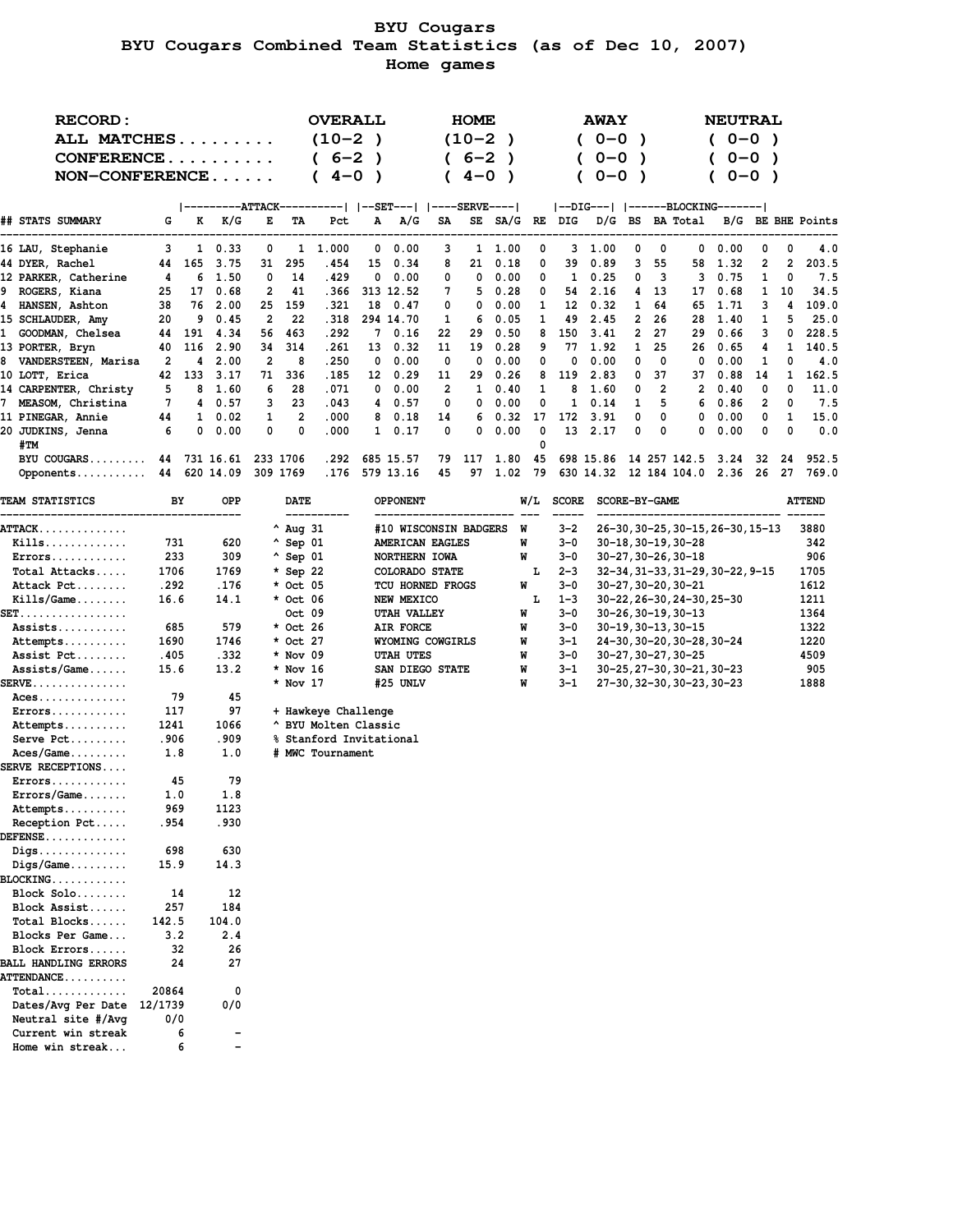# **BYU Cougars BYU Cougars Combined Team Statistics (as of Dec 10, 2007) Away/Neutral**

| <b>RECORD:</b>                                                              |              |        |                        |                                  |            |                      |          | <b>OVERALL</b>                                                  |           | <b>HOME</b> |                |                |              | <b>AWAY</b>                      |           |                     |                                   | <b>NEUTRAL</b> |           |              |                                                  |
|-----------------------------------------------------------------------------|--------------|--------|------------------------|----------------------------------|------------|----------------------|----------|-----------------------------------------------------------------|-----------|-------------|----------------|----------------|--------------|----------------------------------|-----------|---------------------|-----------------------------------|----------------|-----------|--------------|--------------------------------------------------|
|                                                                             | ALL MATCHES  |        |                        |                                  |            |                      | $(14-6)$ |                                                                 |           | 0-0         | $\rightarrow$  |                |              | $(9 - 5)$                        | $\lambda$ |                     |                                   | $(5-1)$        |           |              |                                                  |
| CONFERENCE                                                                  |              |        |                        |                                  |            | $(6-2)$              |          | $\rightarrow$                                                   |           | $0 - 0$     | $\lambda$      |                |              | -6–2                             | $\lambda$ |                     |                                   |                | $0 - 0$   | $\lambda$    |                                                  |
| $NON-CONFERENCE$                                                            |              |        |                        |                                  |            | $8 - 4$<br>(         |          | $\rightarrow$                                                   |           | $0 - 0$     | $\rightarrow$  |                |              | $3 - 3$                          | $\lambda$ |                     |                                   |                | $5 - 1$ ) |              |                                                  |
|                                                                             |              |        |                        |                                  |            |                      |          |                                                                 |           |             |                |                |              |                                  |           |                     |                                   |                |           |              |                                                  |
|                                                                             |              |        |                        |                                  |            |                      |          |                                                                 |           |             |                |                |              | --DIG---   ------BLOCKING------- |           |                     |                                   |                |           |              |                                                  |
| ## STATS SUMMARY                                                            | G            |        | $K$ $K/G$              | Е                                | TA         | Pct                  |          | $A \quad A/G$                                                   | <b>SA</b> |             |                |                |              |                                  |           |                     |                                   |                |           |              | SE SA/G RE DIG D/G BS BA Total B/G BE BHE Points |
| 4 HANSEN, Ashton                                                            |              |        | 74 151 2.04            | 31                               | 281        | . 427                |          | 28<br>0.38                                                      | 0         |             | $1 \quad 0.00$ | 3              | 4            | 0.05                             | 3         | 91                  |                                   | 94 1.27        | 3         | 2            | 199.5                                            |
| MEASOM, Christina                                                           | 4            | 8      | 2.00                   | 2                                | 15         | .400                 |          | 0.00<br>0                                                       | 0         | 0           | 0.00           | 0              | 0            | 0.00                             | 1         | 5                   | 6                                 | 1.50           | 0         | 0            | 11.5                                             |
| 44 DYER, Rachel                                                             | 77           | 239    | 3.10                   | 65                               | 454        | .383                 |          | 23 0.30                                                         | 15        | 29          | 0.19           | 0              | 61           | 0.79                             | 5         | 96                  |                                   | 101 1.31       | 5         | 2            | 307.0                                            |
| 9 ROGERS, Kiana                                                             | 22           | 8      | 0.36                   | 2                                | 24         | .250                 |          | 282 12.82                                                       | 8         | 9           | 0.36           | 0              | 59           | 2.68                             | 1         | 9                   | 10                                | 0.45           | 1         | 6            | 21.5                                             |
| 15 SCHLAUDER, Amy                                                           | 58           | 24     | 0.41                   | 9                                | 61         | .246                 |          | 771 13.29                                                       | 5         | 12          | 0.09           | 3              | 108          | 1.86                             | 1         | 38                  |                                   | 39 0.67        | 9         | 14           | 49.0                                             |
| 10 LOTT, Erica                                                              |              | 74 253 | 3.42                   | 116                              | 619        | .221                 |          | 16 0.22                                                         | 18        | 49          | 0.24           | 28             | 161          | 2.18                             | 4         | 65                  | 69                                | 0.93           | 15        | 0            | 307.5                                            |
| 1 GOODMAN, Chelsea                                                          | 72           |        | 325 4.51               | 147                              | 813        | .219                 |          | 90.12                                                           | 17        | 44          | 0.24           | - 16           | 248          | 3.44                             | 5         | 48                  |                                   | 53 0.74        | 13        | 5            | 371.0                                            |
| 13 PORTER, Bryn                                                             |              |        | 77 210 2.73            | 89                               | 608        | . 199                |          | 18 0.23                                                         | 16        | 36          | 0.21           | -38            |              | 147 1.91                         | 5.        | 37                  |                                   | 42 0.55        | 8         | $\mathbf{1}$ | 249.5                                            |
| 11 PINEGAR, Annie                                                           | 77           |        | 40.05                  | $\overline{2}$<br>$\overline{2}$ | 12<br>19   | .167                 |          | 22 0.29                                                         | 13<br>0   | 18<br>0     | 0.17           | 37<br>0        | 309<br>0     | 4.01                             | 0<br>0    | 0                   | 0                                 | 0.00           | 0<br>3    | 0            | 17.0<br>6.0                                      |
| 12 PARKER, Catherine                                                        | 4<br>5       | 8      | 4 1.00                 | 6                                | 34         | .105<br>.059         |          | $0\quad 0.00$<br>20.40                                          | 0         | 0           | 0.00<br>0.00   | 0              | 5            | 0.00                             | 0         | 4<br>$\overline{2}$ | $\overline{2}$                    | 4 1.00<br>0.40 | 0         | 0<br>1       | 9.0                                              |
| 14 CARPENTER, Christy                                                       | 5            | 0      | 1.60<br>0.00           | 0                                | 0          | .000                 |          | $1 \t 0.20$                                                     | 0         | 0           | 0.00           | 0              | 5            | 1.00<br>1.00                     | 0         | 0                   | 0                                 | 0.00           | 0         | 0            | 0.0                                              |
| 20 JUDKINS, Jenna<br>16 LAU, Stephanie                                      | 10           | 0      | 0.00                   | $\overline{2}$                   |            | $2 - 1.000$          |          | 0.00<br>0                                                       | 1         | 4           | 0.10           | $\overline{2}$ | 8            | 0.80                             | 0         | 0                   | 0                                 | 0.00           | 0         | 0            | 1.0                                              |
| TEAM                                                                        |              |        |                        |                                  |            |                      |          |                                                                 |           |             |                | 3              |              |                                  |           |                     |                                   |                |           |              |                                                  |
| BYU COUGARS                                                                 |              |        | 77 1234 16.03 473 2942 |                                  |            |                      |          | .259 1172 15.22                                                 | 93        | 202         |                |                |              | 1.21 130 1115 14.48              |           |                     | 25 395 222.5 2.89                 |                | 57        |              | 31 1549.5                                        |
| Opponents                                                                   |              |        | 77 1137 14.77 490 2987 |                                  |            |                      |          | .217 1047 13.60 130 168 1.69 93 1046 13.58 52 316 210.0 2.73 57 |           |             |                |                |              |                                  |           |                     |                                   |                |           |              | 43 1477.0                                        |
|                                                                             |              |        |                        |                                  |            |                      |          |                                                                 |           |             |                |                |              |                                  |           |                     |                                   |                |           |              |                                                  |
| <b>TEAM STATISTICS</b>                                                      | BY           |        | <b>OPP</b>             |                                  | DATE       |                      |          | <b>OPPONENT</b>                                                 |           |             |                | W/L            | <b>SCORE</b> |                                  |           | SCORE-BY-GAME       |                                   |                |           |              | <b>ATTEND</b>                                    |
| ATTACK                                                                      |              |        |                        |                                  | + Aug 24   |                      |          | vs Marquette                                                    |           |             |                | W              | $3 - 0$      |                                  |           |                     | 30-23, 30-27, 30-22               |                |           |              | 181                                              |
| Kills                                                                       | 1234         |        | 1137                   |                                  | + Aug 25   |                      |          | at Iowa                                                         |           |             |                | W              | $3 - 2$      |                                  |           |                     | 21-30, 21-30, 30-19, 30-26, 15-13 |                |           |              | 1584                                             |
| $Errors \ldots \ldots \ldots$                                               | 473          |        | 490                    |                                  | $$$ Sep 06 |                      |          | vs #17 Cal Poly                                                 |           |             |                | L              | $1 - 3$      |                                  |           |                     | 30-22, 26-30, 21-30, 24-30        |                |           |              | 412                                              |
| Total Attacks                                                               | 2942         |        | 2987                   |                                  | % Sep 07   |                      |          | vs Saint Mary's                                                 |           |             |                | W              | $3 - 0$      |                                  |           |                     | 32-30, 30-22, 31-29               |                |           |              | 636                                              |
| Attack Pct                                                                  | .259         |        | . 217                  |                                  | % Sep 08   |                      |          | at #2 Stanford                                                  |           |             |                | L              | $1 - 3$      |                                  |           |                     | 30-28, 18-30, 22-30, 26-30        |                |           |              | 1478                                             |
| $Kills/Game \ldots$                                                         | 16.0         |        | 14.8                   |                                  | * Sep 13   |                      |          | at UNLV                                                         |           |             |                | L              | $0 - 3$      |                                  |           |                     | 20-30, 26-30, 23-30               |                |           |              | 866                                              |
| SET.                                                                        |              |        |                        |                                  | * Sep 15   |                      |          | at San Diego State                                              |           |             |                | W              | $3 - 2$      |                                  |           |                     | 24-30, 25-30, 30-26, 30-24, 15-7  |                |           |              | 562                                              |
| Assists                                                                     | 1172         |        | 1047                   |                                  | Sep 18     |                      |          | at Weber State                                                  |           |             |                | W              | $3 - 2$      |                                  |           |                     | 28-30, 30-25, 28-30, 30-15, 19-17 |                |           |              | 908                                              |
| Attempts                                                                    | 2574         |        | 2569                   |                                  | * Sep 28   |                      |          | at Wyoming Cowgirls                                             |           |             |                | W              | $3 - 0$      |                                  |           |                     | 30-28, 31-29, 30-21               |                |           |              | 783                                              |
| Assist Pct                                                                  | .455         |        | .408                   |                                  | * Sep 29   |                      |          | at Air Force                                                    |           |             |                | W              | $3 - 0$      |                                  |           |                     | 30-17, 30-21, 30-27               |                |           |              | 296                                              |
| $Assists/Game$                                                              | 15.2         |        | 13.6                   |                                  | * Oct 12   |                      |          | at Utah                                                         |           |             |                | W              | $3 - 2$      |                                  |           |                     | 25-30, 30-24, 30-23, 26-30, 15-7  |                |           |              | 1532                                             |
| $\texttt{SERVE}\dots\dots\dots\dots\dots$                                   |              |        |                        |                                  | * Oct 18   |                      |          | at #21 Colorado State                                           |           |             |                | L              | $0 - 3$      |                                  |           |                     | 27-30, 29-31, 28-30               |                |           |              | 3932                                             |
| $Access \dots \dots \dots \dots$                                            | 93           |        | 130                    |                                  | * Nov 01   |                      |          | at TCU Horned Frogs                                             |           |             |                | W              | $3 - 1$      |                                  |           |                     | 30-27, 24-30, 31-29, 30-23        |                |           |              | 663                                              |
| $Errors \ldots \ldots \ldots$                                               | 202          |        | 168                    |                                  | * Nov 02   |                      |          | at New Mexico                                                   |           |             |                | W              | $3 - 0$      |                                  |           |                     | 30-28, 30-26, 30-22               |                |           |              | 1427                                             |
| Attempts                                                                    | 2042         |        | 2002                   |                                  | # Nov 22   |                      |          | vs New Mexico                                                   |           |             |                | W              | $3 - 2$      |                                  |           |                     | 33-35, 30-28, 28-30, 30-19, 16-14 |                |           |              | $\overline{\phantom{a}}$                         |
| Serve Pct                                                                   | .901         |        | .916                   |                                  | # Nov 23   |                      |          | at UNLV                                                         |           |             |                | L              | $2 - 3$      |                                  |           |                     | 35-33, 22-30, 31-29, 24-30, 14-16 |                |           |              | $\overline{\phantom{a}}$                         |
| $Access/Game \ldots$                                                        | 1.2          |        | 1.7                    |                                  | $!$ Nov 30 |                      |          | vs Ole Miss                                                     |           |             |                | W              | $3 - 0$      |                                  |           |                     | 30-27, 30-21, 30-24               |                |           |              | 800                                              |
| <b>SERVE RECEPTIONS</b>                                                     |              |        |                        |                                  | ! Dec 01   |                      |          | at #6 Washington                                                |           |             |                | W              | $3 - 2$      |                                  |           |                     | 30-28, 28-30, 25-30, 30-22, 15-13 |                |           |              | 2471                                             |
| $Errors \ldots \ldots \ldots$                                               | 130          |        | 93                     |                                  | ! Dec 07   |                      |          | vs #16 Middle Tennessee                                         |           |             |                | W              | $3 - 0$      |                                  |           |                     | 30-28, 30-22, 34-32               |                |           |              | 3779                                             |
| Errors/Game                                                                 | 1.7          |        | 1.2                    |                                  | ! Dec 08   |                      |          | at #1 Penn State                                                |           |             |                | L              | $0 - 3$      |                                  |           |                     | 23-30, 15-30, 18-30               |                |           |              | 3289                                             |
| Attempts                                                                    | 1794         |        | 1819                   |                                  |            |                      |          |                                                                 |           |             |                |                |              |                                  |           |                     |                                   |                |           |              |                                                  |
| Reception Pct                                                               | .928         |        | .949                   |                                  |            | + Hawkeye Challenge  |          |                                                                 |           |             |                |                |              |                                  |           |                     |                                   |                |           |              |                                                  |
| $DEFENSE$                                                                   |              |        |                        |                                  |            | ^ BYU Molten Classic |          |                                                                 |           |             |                |                |              |                                  |           |                     |                                   |                |           |              |                                                  |
| $\mathtt{Diqs.}\dots\dots\dots\dots\dots$                                   | 1115<br>14.5 |        | 1046<br>13.6           |                                  |            |                      |          | % Stanford Invitational                                         |           |             |                |                |              |                                  |           |                     |                                   |                |           |              |                                                  |
| $\mathtt{Digs/Game}.\dots\dots$<br>$\mathtt{BLOCKING.}\dots\dots\dots\dots$ |              |        |                        |                                  |            | # MWC Tournament     |          |                                                                 |           |             |                |                |              |                                  |           |                     |                                   |                |           |              |                                                  |
| Block Solo                                                                  |              |        |                        |                                  |            |                      |          |                                                                 |           |             |                |                |              |                                  |           |                     |                                   |                |           |              |                                                  |
| Block Assist                                                                | 25<br>395    |        | 52<br>316              |                                  |            |                      |          |                                                                 |           |             |                |                |              |                                  |           |                     |                                   |                |           |              |                                                  |
| Total Blocks                                                                | 222.5        |        | 210.0                  |                                  |            |                      |          |                                                                 |           |             |                |                |              |                                  |           |                     |                                   |                |           |              |                                                  |
| Blocks Per Game                                                             | 2.9          |        | 2.7                    |                                  |            |                      |          |                                                                 |           |             |                |                |              |                                  |           |                     |                                   |                |           |              |                                                  |
| Block Errors                                                                | 57           |        | 57                     |                                  |            |                      |          |                                                                 |           |             |                |                |              |                                  |           |                     |                                   |                |           |              |                                                  |
| <b>BALL HANDLING ERRORS</b>                                                 | 31           |        | 43                     |                                  |            |                      |          |                                                                 |           |             |                |                |              |                                  |           |                     |                                   |                |           |              |                                                  |
| <b>ATTENDANCE</b>                                                           |              |        |                        |                                  |            |                      |          |                                                                 |           |             |                |                |              |                                  |           |                     |                                   |                |           |              |                                                  |
| $Total$                                                                     |              | 0      | 19791                  |                                  |            |                      |          |                                                                 |           |             |                |                |              |                                  |           |                     |                                   |                |           |              |                                                  |
| Dates/Avg Per Date                                                          | 0/0          |        | 14/1414                |                                  |            |                      |          |                                                                 |           |             |                |                |              |                                  |           |                     |                                   |                |           |              |                                                  |
| Neutral site #/Avg                                                          | 6/968        |        |                        |                                  |            |                      |          |                                                                 |           |             |                |                |              |                                  |           |                     |                                   |                |           |              |                                                  |
| Current win streak                                                          |              | 0      |                        |                                  |            |                      |          |                                                                 |           |             |                |                |              |                                  |           |                     |                                   |                |           |              |                                                  |

 **Home win streak... 0 -**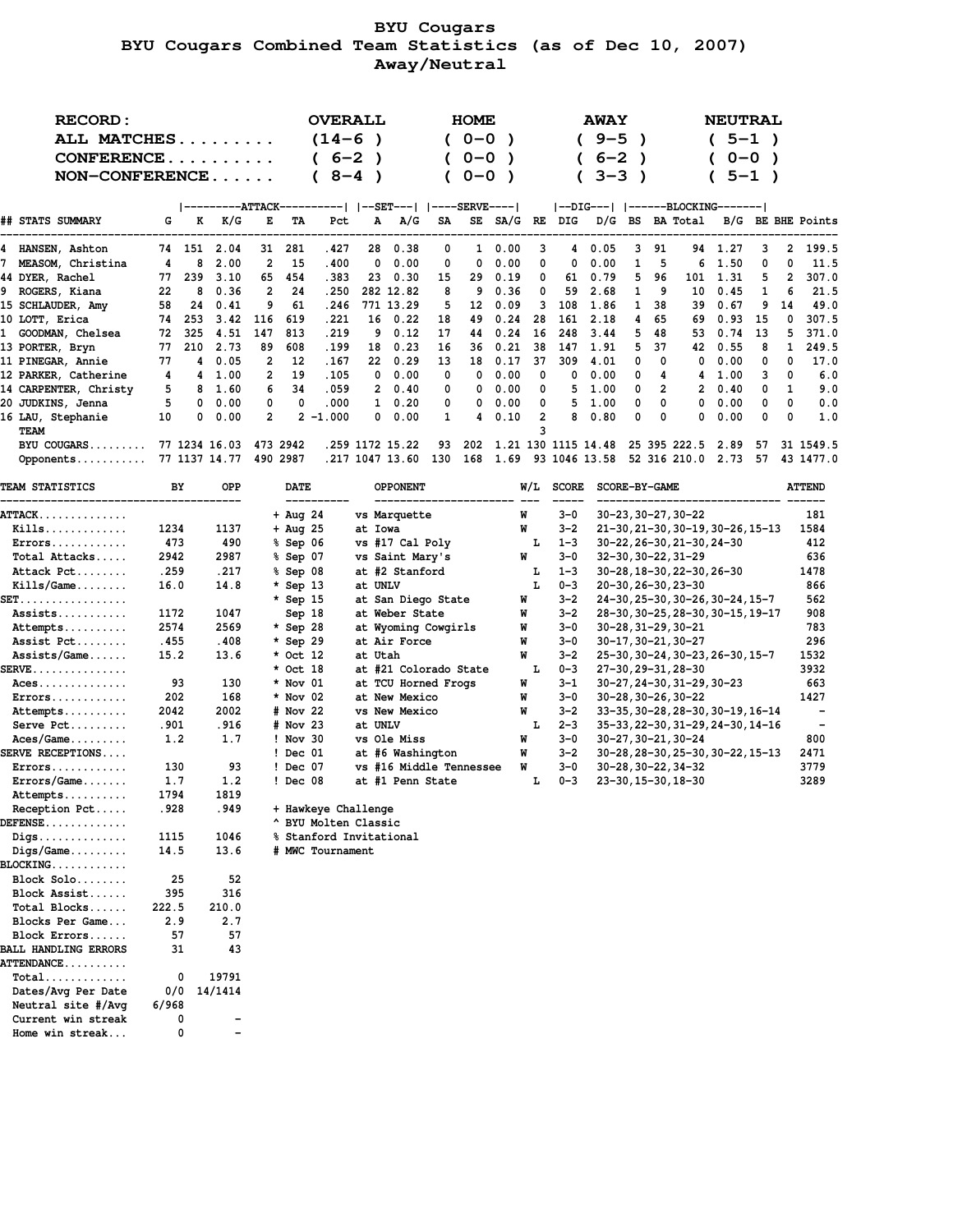# **BYU Cougars BYU Cougars Combined Team Statistics (as of Nov 17, 2007) Conference matches**

| <b>RECORD:</b>                             |              |            |                          |           |                       | <b>OVERALL</b>                       |         |           |                            |          | <b>HOME</b>  |              |          |                    | <b>AWAY</b>  |              |               |                                            |         | <b>NEUTRAL</b> |              |                   |                   |
|--------------------------------------------|--------------|------------|--------------------------|-----------|-----------------------|--------------------------------------|---------|-----------|----------------------------|----------|--------------|--------------|----------|--------------------|--------------|--------------|---------------|--------------------------------------------|---------|----------------|--------------|-------------------|-------------------|
| ALL MATCHES                                |              |            |                          |           |                       | $(12-4)$                             |         |           |                            |          | $(6-2)$      | $\lambda$    |          |                    | $(6-2)$      |              |               |                                            |         | $(0-0)$        |              |                   |                   |
| CONFERENCE                                 |              |            |                          |           |                       | $(12-4)$                             |         | - )       |                            |          | $6 - 2$      |              |          |                    | $6 - 2$      |              |               |                                            |         | $0 - 0$        |              |                   |                   |
| $NON-CONFERENCE$                           |              |            |                          |           |                       | $(0 - 0)$                            |         | $\lambda$ |                            |          | $0 - 0$      | $\lambda$    |          |                    | $0 - 0$      |              |               |                                            |         | $0 - 0$ )      |              |                   |                   |
|                                            |              |            |                          |           |                       |                                      |         |           |                            |          |              |              |          |                    |              |              |               |                                            |         |                |              |                   |                   |
|                                            |              |            | ---------ATTACK-         |           |                       | ---------   --SET---   ----SERVE---- |         |           |                            |          |              |              |          |                    |              |              |               | --DIG---   ------BLOCKING-------           |         |                |              |                   |                   |
| ## STATS SUMMARY                           | G            | K          | K/G                      | Е         | TA                    | Pct                                  |         | А         | A/G                        | SA       |              |              |          |                    |              |              |               | SE SA/G RE DIG D/G BS BA Total             |         |                |              |                   | B/G BE BHE Points |
| 44 DYER, Rachel                            | 59           | 208        | 3.53                     | 51        | 385                   | .408                                 |         |           | 16 0.27                    | 12       | 25           | 0.20         | 0        | 57                 | 0.97         | 2            | 81            |                                            | 83 1.41 |                | 2            | 2                 | 262.5             |
| 15 SCHLAUDER, Amy                          | 40           | 25         | 0.62                     | 5         | 52                    | .385                                 |         |           | 582 14.55                  | 1        | 7            | 0.03         | 2        | 92                 | 2.30         |              | 247           | 49                                         | 1.23    |                | 3            | 7                 | 51.5              |
| 4 HANSEN, Ashton                           |              | 51 103     | 2.02                     | 33        | 219                   | .320                                 |         |           | 18 0.35                    | 0        | 0            | 0.00         | 1        | 10                 | 0.20         | $\mathbf{1}$ | 83            | 84.                                        |         | 1.65           | 1            | 2                 | 145.5             |
| 9 ROGERS, Kiana                            | 20           | 10         | 0.50                     | 2         | 27                    | .296                                 |         |           | 257 12.85                  | 6        | 6            | 0.30         | 0        |                    | 52 2.60      |              | 1 11          | 12                                         |         | 0.60           | $\mathbf{1}$ | 12                | 22.5              |
| 12 PARKER, Catherine<br>1 GOODMAN, Chelsea | 7            | 10         | 1.43                     | 2         | 32<br>660             | .250<br>.242                         |         | 0         | 0.00                       | 0        | 0            | 0.00         | 0        | 1<br>192           | 0.14<br>3.25 | 0<br>3       | 6<br>39       | 6                                          |         | 0.86<br>0.71   | 3            | 0<br>$\mathbf{1}$ | 13.0<br>312.5     |
| 13 PORTER, Bryn                            | 59<br>56     | 264<br>157 | 4.47<br>2.80             | 104<br>60 | 437                   | .222                                 |         | 6<br>17   | 0.10<br>0.30               | 26<br>12 | 39<br>25     | 0.44<br>0.21 | 10<br>17 | 113                | 2.02         | 4            | 30            | 42<br>34                                   |         | 0.61           | 12<br>8      | 2                 | 188.0             |
| 10 LOTT, Erica                             | 54           | 182        | 3.37                     | 90        | 453                   | .203                                 |         | 16        | 0.30                       | 13       | 38           | 0.24         | 11       | 118                | 2.19         | $\mathbf{1}$ | 48            | 49                                         |         | 0.91           | 16           | $\mathbf{1}$      | 220.0             |
| 7 MEASOM, Christina                        | 9            | 10         | 1.11                     | 5         | 32                    | . 156                                |         | 3         | 0.33                       | 0        | 0            | 0.00         | 0        | 1                  | 0.11         | 2            | 9             |                                            | 11 1.22 |                | 2            | 0                 | 16.5              |
| 8 VANDERSTEEN, Marisa                      | 1            |            | 3, 3.00                  | 2         | 7                     | . 143                                |         | 0         | 0.00                       | 0        | 0            | 0.00         | 0        | 0                  | 0.00         | 0            | 0             | 0                                          |         | 0.00           | 1            | 0                 | 3.0               |
| 14 CARPENTER, Christy                      | 3            |            | 5 1.67                   | 4         | 19                    | .053                                 |         | 0         | 0.00                       | 0        | 0            | 0.00         | 0        | 2                  | 0.67         | 0            | 2             |                                            | 20.67   |                | 0            | 0                 | 6.0               |
| 20 JUDKINS, Jenna                          | 9            |            | 0 0.00                   | 0         | 0                     | .000                                 |         | 2         | 0.22                       | 0        | 0            | 0.00         | 0        | 18                 | 2.00         | 0            | 0             | 0                                          |         | 0.00           | 0            | 0                 | 0.0               |
| 11 PINEGAR, Annie                          | 59           |            | 2 0.03                   | 2         | 9                     | .000                                 |         | 17        | 0.29                       | 16       | 12           | 0.27         | 21       | 221                | 3.75         | 0            | 0             | 0                                          |         | 0.00           | 0            | 1                 | 18.0              |
| 16 LAU, Stephanie                          | 5            |            | $1 \quad 0.20$           | 2         | 3                     | $-.333$                              |         | 0         | 0.00                       | 3        | $\mathbf{1}$ | 0.60         | 0        | 3                  | 0.60         | 0            | 0             | 0                                          |         | 0.00           | 0            | 0                 | 4.0               |
| TEAM                                       |              |            |                          |           |                       |                                      |         |           |                            |          |              |              | 2        |                    |              |              |               |                                            |         |                |              |                   |                   |
| BYU COUGARS                                | 59           |            | 980 16.61                | 362 2335  |                       | . 265                                |         |           | 934 15.83                  | 89       | 153          | 1.51         | 64       |                    |              |              |               | 880 14.92 16 356 194.0 3.29                |         |                | 49           |                   | 28 1263.0         |
| Opponents 59 862 14.61 408 2349            |              |            |                          |           |                       | . 193                                |         |           | 806 13.66                  | 64       | 118 1.08     |              | - 89     |                    |              |              |               | 836 14.17 28 265 160.5 2.72 38             |         |                |              |                   | 34 1086.5         |
| <b>TEAM STATISTICS</b>                     | ВY           |            | OPP                      |           | <b>DATE</b>           |                                      |         |           | <b>OPPONENT</b>            |          |              |              |          | $W/L$ SCORE        |              |              | SCORE-BY-GAME |                                            |         |                |              |                   | <b>ATTEND</b>     |
| <b>ATTACK.</b>                             |              |            |                          |           | $* 09 - 13 - 07$      |                                      | at UNLV |           |                            |          |              |              | L        | $0 - 3$            |              |              |               | 20-30, 26-30, 23-30                        |         |                |              |                   | 866               |
| $Kills$                                    | 980          |            | 862                      |           | * Sep 15              |                                      |         |           | at San Diego State         |          |              |              | W        | $3 - 2$            |              |              |               | 24-30, 25-30, 30-26, 30-24, 15-7           |         |                |              |                   | 562               |
| $Errors \ldots \ldots \ldots$              | 362          |            | 408                      |           | $*$ Sep 22            |                                      |         |           | COLORADO STATE             |          |              |              | L        | $2 - 3$            |              |              |               | 32-34, 31-33, 31-29, 30-22, 9-15           |         |                |              |                   | 1705              |
| Total Attacks                              | 2335         |            | 2349                     |           | * Sep 28              |                                      |         |           | at Wyoming Cowgirls        |          |              |              | W        | $3 - 0$            |              |              |               | 30-28, 31-29, 30-21                        |         |                |              |                   | 783               |
| Attack Pct                                 | .265         |            | . 193                    |           | $*$ Sep 29            |                                      |         |           | at Air Force               |          |              |              | W        | $3 - 0$            |              |              |               | 30-17,30-21,30-27                          |         |                |              |                   | 296               |
| $Kills/Game \ldots$                        | 16.6         |            | 14.6                     |           | * Oct 05              |                                      |         |           | TCU HORNED FROGS           |          |              |              | W        | $3 - 0$            |              |              |               | 30-27,30-20,30-21                          |         |                |              |                   | 1612              |
| SET.                                       |              |            |                          |           | * Oct 06              |                                      |         |           | NEW MEXICO                 |          |              |              | L        | $1 - 3$            |              |              |               | 30-22, 26-30, 24-30, 25-30                 |         |                |              |                   | 1211              |
| Assists                                    | 934          |            | 806                      |           | * Oct 12              |                                      | at Utah |           |                            |          |              |              | W        | $3 - 2$            |              |              |               | 25-30, 30-24, 30-23, 26-30, 15-7           |         |                |              |                   | 1532              |
| Attempts                                   | 2268         |            | 2252                     |           | * Oct 18              |                                      |         |           | at Colorado State          |          |              |              | L        | $0 - 3$            |              |              |               | 27-30, 29-31, 28-30                        |         |                |              |                   | 3932              |
| Assist Pct                                 | .412         |            | .358                     |           | * Oct 26              |                                      |         |           | AIR FORCE                  |          |              |              | W        | $3 - 0$            |              |              |               | 30-19, 30-13, 30-15                        |         |                |              |                   | 1322              |
| $Assists/Game$                             | 15.8         |            | 13.7                     |           | * Oct 27              |                                      |         |           | WYOMING COWGIRLS           |          |              |              | W        | $3 - 1$            |              |              |               | 24-30, 30-20, 30-28, 30-24                 |         |                |              |                   | 1220              |
| $\texttt{SERVE}\dots\dots\dots\dots\dots$  |              |            |                          |           | * Nov 01              |                                      |         |           | at TCU Horned Frogs        |          |              |              | W        | $3 - 1$            |              |              |               | 30-27, 24-30, 31-29, 30-23                 |         |                |              |                   | 663               |
| $Access \dots \dots \dots \dots$           | 153          | 89         | 64<br>118                |           | $*$ Nov 2<br>* Nov 09 |                                      |         |           | at New Mexico<br>UTAH UTES |          |              |              | W<br>W   | $3 - 0$<br>$3 - 0$ |              |              |               | 30-28, 30-26, 30-22<br>30-27, 30-27, 30-25 |         |                |              |                   | 1427<br>4509      |
| $Errors \ldots \ldots \ldots$<br>Attempts  | 1637         |            | 1499                     |           | * Nov 16              |                                      |         |           | SAN DIEGO STATE            |          |              |              | W        | $3 - 1$            |              |              |               | 30-25, 27-30, 30-21, 30-23                 |         |                |              |                   | 905               |
| Serve Pct                                  | .907         |            | . 921                    |           | * Nov 17              |                                      |         |           | #25 UNLV                   |          |              |              | W        | $3 - 1$            |              |              |               | 27-30, 32-30, 30-23, 30-23                 |         |                |              |                   | 1888              |
| $Access/Game \ldots$                       | 1.5          |            | 1.1                      |           |                       |                                      |         |           |                            |          |              |              |          |                    |              |              |               |                                            |         |                |              |                   |                   |
| <b>SERVE RECEPTIONS</b>                    |              |            |                          |           |                       | + Hawkeye Challenge                  |         |           |                            |          |              |              |          |                    |              |              |               |                                            |         |                |              |                   |                   |
| $Errors \ldots \ldots \ldots$              |              | 64         | 89                       |           |                       | ^ BYU Molten Classic                 |         |           |                            |          |              |              |          |                    |              |              |               |                                            |         |                |              |                   |                   |
| $Errors/Game \ldots$                       | 1.1          |            | 1.5                      |           |                       | % Stanford Invitational              |         |           |                            |          |              |              |          |                    |              |              |               |                                            |         |                |              |                   |                   |
| Attempts                                   | 1375         |            | 1480                     |           |                       |                                      |         |           |                            |          |              |              |          |                    |              |              |               |                                            |         |                |              |                   |                   |
| Reception Pct                              | . 953        |            | . 940                    |           |                       |                                      |         |           |                            |          |              |              |          |                    |              |              |               |                                            |         |                |              |                   |                   |
| <b>DEFENSE.</b>                            |              |            |                          |           |                       |                                      |         |           |                            |          |              |              |          |                    |              |              |               |                                            |         |                |              |                   |                   |
| $\mathtt{Diqs.}\dots\dots\dots\dots\dots$  | 880          |            | 836                      |           |                       |                                      |         |           |                            |          |              |              |          |                    |              |              |               |                                            |         |                |              |                   |                   |
| $\mathtt{Digs/Game} \ldots \ldots \ldots$  | 14.9         |            | 14.2                     |           |                       |                                      |         |           |                            |          |              |              |          |                    |              |              |               |                                            |         |                |              |                   |                   |
| $\mathtt{BLOCKING.}\dots\dots\dots\dots$   |              |            |                          |           |                       |                                      |         |           |                            |          |              |              |          |                    |              |              |               |                                            |         |                |              |                   |                   |
| Block Solo                                 | 16           |            | 28                       |           |                       |                                      |         |           |                            |          |              |              |          |                    |              |              |               |                                            |         |                |              |                   |                   |
| Block Assist                               | 356          |            | 265                      |           |                       |                                      |         |           |                            |          |              |              |          |                    |              |              |               |                                            |         |                |              |                   |                   |
| Total Blocks<br>Blocks Per Game            | 194.0<br>3.3 |            | 160.5<br>2.7             |           |                       |                                      |         |           |                            |          |              |              |          |                    |              |              |               |                                            |         |                |              |                   |                   |
| Block Errors                               |              | 49         | 38                       |           |                       |                                      |         |           |                            |          |              |              |          |                    |              |              |               |                                            |         |                |              |                   |                   |
| <b>BALL HANDLING ERRORS</b>                |              | 28         | 34                       |           |                       |                                      |         |           |                            |          |              |              |          |                    |              |              |               |                                            |         |                |              |                   |                   |
| <b>ATTENDANCE</b>                          |              |            |                          |           |                       |                                      |         |           |                            |          |              |              |          |                    |              |              |               |                                            |         |                |              |                   |                   |
| $Total$                                    | 14372        |            | 10061                    |           |                       |                                      |         |           |                            |          |              |              |          |                    |              |              |               |                                            |         |                |              |                   |                   |
| Dates/Avg Per Date                         | 8/1796       |            | 8/1258                   |           |                       |                                      |         |           |                            |          |              |              |          |                    |              |              |               |                                            |         |                |              |                   |                   |
| Neutral site #/Avg                         | 0/0          |            |                          |           |                       |                                      |         |           |                            |          |              |              |          |                    |              |              |               |                                            |         |                |              |                   |                   |
| Current win streak                         |              | 7          |                          |           |                       |                                      |         |           |                            |          |              |              |          |                    |              |              |               |                                            |         |                |              |                   |                   |
| Home win streak                            |              | 5          | $\overline{\phantom{0}}$ |           |                       |                                      |         |           |                            |          |              |              |          |                    |              |              |               |                                            |         |                |              |                   |                   |
|                                            |              |            |                          |           |                       |                                      |         |           |                            |          |              |              |          |                    |              |              |               |                                            |         |                |              |                   |                   |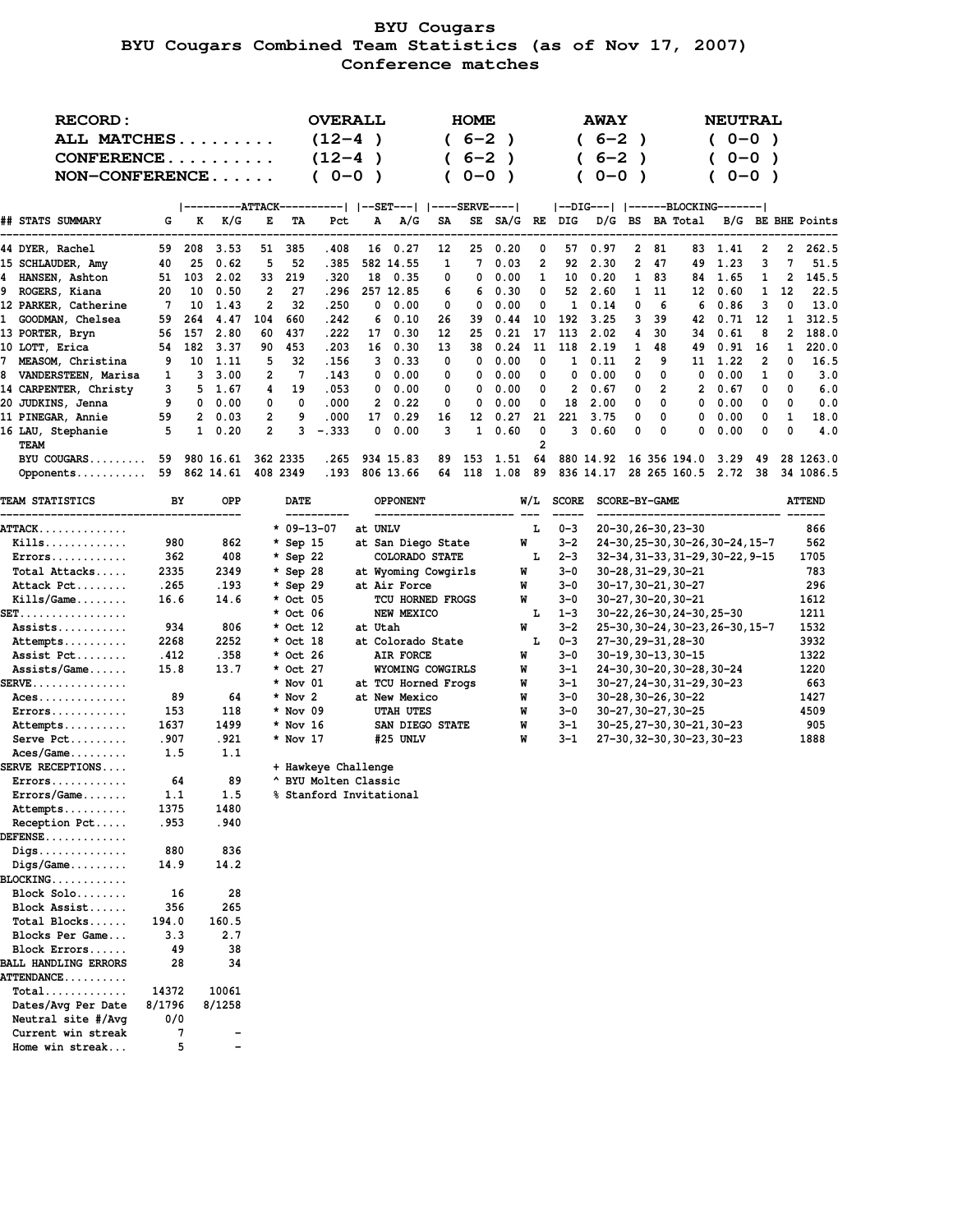# **BYU Cougars BYU Cougars Combined Team Statistics (as of Dec 10, 2007) NCAA Tournament**

| <b>RECORD:</b>                                  |          |                    |              |        |             | <b>OVERALL</b>          |           |                         |        | <b>HOME</b> |                     |        |             | <b>AWAY</b>          |           |           |                     | <b>NEUTRAL</b>                    |           |        |                   |
|-------------------------------------------------|----------|--------------------|--------------|--------|-------------|-------------------------|-----------|-------------------------|--------|-------------|---------------------|--------|-------------|----------------------|-----------|-----------|---------------------|-----------------------------------|-----------|--------|-------------------|
| ALL MATCHES                                     |          |                    |              |        |             | $(3-1)$                 |           |                         |        | $(0 - 0)$   | $\lambda$           |        |             | $(1-1)$              |           |           |                     | $(2-0)$                           |           |        |                   |
| CONFERENCE                                      |          |                    |              |        |             | $0 - 0$                 | $\lambda$ |                         |        | $0 - 0$     | $\lambda$           |        |             | $0 - 0$              | $\lambda$ |           |                     |                                   | $0 - 0$ ) |        |                   |
| NON-CONFERENCE                                  |          |                    |              |        |             | $3 - 1$                 | $\lambda$ |                         |        | $0 - 0$     | $\lambda$           |        | (           | $1 - 1$ )            |           |           |                     | C                                 | $2 - 0$ ) |        |                   |
|                                                 |          |                    |              |        |             |                         |           |                         |        |             |                     |        |             |                      |           |           |                     |                                   |           |        |                   |
|                                                 |          |                    |              |        |             |                         |           |                         |        |             |                     |        |             |                      |           |           |                     | --DIG---   ------BLOCKING-------  |           |        |                   |
| ## STATS SUMMARY                                | G        | K                  | K/G          | Е      | TA          | Pct                     | Α         | A/G                     | SA     |             | SE SA/G RE DIG      |        |             | D/G BS BA Total      |           |           |                     |                                   |           |        | B/G BE BHE Points |
|                                                 |          |                    |              |        |             |                         |           |                         |        |             |                     |        |             |                      |           |           |                     |                                   |           |        |                   |
| 11 PINEGAR, Annie<br>4 HANSEN, Ashton           | 14<br>14 | $\mathbf{2}$<br>28 | 0.14<br>2.00 | 0<br>6 | 3<br>43     | . 667<br>.512           |           | 3 0.21<br>4 0.29        | 3<br>0 | 0           | $1 \t 0.21$<br>0.00 | 7<br>2 | 1           | 38 2.71<br>0.07      | 0         | 0<br>1 19 | 20                  | $0\quad 0.00$<br>1.43             | 0<br>0    | 0<br>0 | 5.0<br>38.5       |
| 44 DYER, Rachel                                 | 14       |                    | 43 3.07      | 13     | 79          | .380                    |           | 50.36                   | 4      |             | 7 0.29              | 0      | 9           | 0.64                 | 0         | -16       |                     | 16 1.14                           | 1         | 0      | 55.0              |
| 1 GOODMAN, Chelsea                              | 14       |                    | 65 4.64      | 22     | 145         | . 297                   |           | 2 0.14                  | 4      |             | 10 0.29             | 5      |             | 43 3.07              |           | 1 11      |                     | 12 0.86                           | 2         | 1      | 75.5              |
| 10 LOTT, Erica                                  | 14       |                    | 41 2.93      | 15     | 91          | .286                    |           | 30.21                   | 2      |             | 10 0.14             | 4      | 30          | 2.14                 | 1         | 9         |                     | 10 0.71                           | 2         | 0      | 48.5              |
| 13 PORTER, Bryn                                 | 14       |                    | 36 2.57      | 15     | 109         | . 193                   |           | 1 0.07                  | 5      |             | 9 0.36              | 6      |             | 18 1.29              | 0         | 9         |                     | 9 0.64                            | 2         | 0      | 45.5              |
| 15 SCHLAUDER, Amy                               | 14       |                    | 4 0.29       | 3      | 14          | .071                    |           | 188 13.43               | 0      |             | $0\quad 0.00$       | 2      |             | 17 1.21              | 0         | 9         |                     | 9 0.64                            | 4         | 5      | 8.5               |
| 16 LAU, Stephanie                               | 2        | 0                  | 0.00         | 0      | 0           | .000                    |           | $0\quad 0.00$           | 0      |             | $0\quad 0.00$       | 0      | 0           | 0.00                 | 0         | 0         | 0                   | 0.00                              | 0         | 0      | 0.0               |
| #TM                                             |          |                    |              |        |             |                         |           |                         |        |             |                     | 0      |             |                      |           |           |                     |                                   |           |        |                   |
| BYU COUGARS                                     |          |                    | 14 219 15.64 | 74     | 484         | .300                    |           | 206 14.71               | 18     |             | 37 1.29             |        |             | 26 156 11.14         |           |           |                     | 3 73 39.5 2.82 11                 |           |        | 6 276.5           |
| Opponents 14 224 16.00                          |          |                    |              | 87     | 517         |                         |           | .265 207 14.79          | 26     |             | 31 1.86 18          |        |             |                      |           |           |                     | 163 11.64 12 53 38.5 2.75 13      |           | 9      | 288.5             |
|                                                 |          |                    |              |        |             |                         |           |                         |        |             |                     |        |             |                      |           |           |                     |                                   |           |        |                   |
| <b>TEAM STATISTICS</b>                          | BY       |                    | OPP          |        | <b>DATE</b> |                         |           | <b>OPPONENT</b>         |        |             |                     |        | $W/L$ SCORE | <b>SCORE-BY-GAME</b> |           |           |                     |                                   |           |        | <b>ATTEND</b>     |
| <b>ATTACK.</b>                                  |          |                    |              |        | $!$ Nov 30  |                         |           | vs Ole Miss             |        |             |                     | W      | $3 - 0$     |                      |           |           | 30-27, 30-21, 30-24 |                                   |           |        | 800               |
| $Kills$                                         | 219      |                    | 224          |        | ! Dec 01    |                         |           | at #6 Washington        |        |             |                     | W      | $3 - 2$     |                      |           |           |                     | 30-28, 28-30, 25-30, 30-22, 15-13 |           |        | 2471              |
| Errors                                          | 74       |                    | 87           |        | ! Dec 07    |                         |           | vs #16 Middle Tennessee |        |             |                     | W      | 3-0         |                      |           |           | 30-28, 30-22, 34-32 |                                   |           |        | 3779              |
| Total Attacks                                   | 484      |                    | 517          |        | ! Dec 08    |                         |           | at #1 Penn State        |        |             |                     | Ŀ      | $0 - 3$     |                      |           |           | 23-30, 15-30, 18-30 |                                   |           |        | 3289              |
| Attack Pct                                      | .300     |                    | .265         |        |             |                         |           |                         |        |             |                     |        |             |                      |           |           |                     |                                   |           |        |                   |
| $Kills/Game \ldots$                             | 15.6     |                    | 16.0         |        |             | + Hawkeye Challenge     |           |                         |        |             |                     |        |             |                      |           |           |                     |                                   |           |        |                   |
| <b>SET.</b> .                                   |          |                    |              |        |             | ^ BYU Molten Classic    |           |                         |        |             |                     |        |             |                      |           |           |                     |                                   |           |        |                   |
| Assists                                         | 206      |                    | 207          |        |             | % Stanford Invitational |           |                         |        |             |                     |        |             |                      |           |           |                     |                                   |           |        |                   |
| Attempts                                        | 445      |                    | 467          |        |             | # MWC Tournament        |           |                         |        |             |                     |        |             |                      |           |           |                     |                                   |           |        |                   |
| Assist Pct                                      | .463     |                    | .443         |        |             |                         |           |                         |        |             |                     |        |             |                      |           |           |                     |                                   |           |        |                   |
| Assists/Game                                    | 14.7     |                    | 14.8         |        |             |                         |           |                         |        |             |                     |        |             |                      |           |           |                     |                                   |           |        |                   |
| $\texttt{SERVE}\dots\dots\dots\dots\dots$       |          |                    |              |        |             |                         |           |                         |        |             |                     |        |             |                      |           |           |                     |                                   |           |        |                   |
| $Access$                                        | 18       |                    | 26           |        |             |                         |           |                         |        |             |                     |        |             |                      |           |           |                     |                                   |           |        |                   |
| $Errors \ldots \ldots \ldots$                   | 37       |                    | 31           |        |             |                         |           |                         |        |             |                     |        |             |                      |           |           |                     |                                   |           |        |                   |
| Attempts                                        | 364      |                    | 371          |        |             |                         |           |                         |        |             |                     |        |             |                      |           |           |                     |                                   |           |        |                   |
| Serve Pct                                       | . 898    |                    | .916         |        |             |                         |           |                         |        |             |                     |        |             |                      |           |           |                     |                                   |           |        |                   |
| $Access/Game \ldots$<br><b>SERVE RECEPTIONS</b> | 1.3      |                    | 1.9          |        |             |                         |           |                         |        |             |                     |        |             |                      |           |           |                     |                                   |           |        |                   |
| $Errors \ldots \ldots \ldots$                   | 26       |                    | 18           |        |             |                         |           |                         |        |             |                     |        |             |                      |           |           |                     |                                   |           |        |                   |
| $Errors/Game \ldots$                            | 1.9      |                    | 1.3          |        |             |                         |           |                         |        |             |                     |        |             |                      |           |           |                     |                                   |           |        |                   |
| Attempts                                        | 338      |                    | 326          |        |             |                         |           |                         |        |             |                     |        |             |                      |           |           |                     |                                   |           |        |                   |
| Reception Pct                                   | .923     |                    | .945         |        |             |                         |           |                         |        |             |                     |        |             |                      |           |           |                     |                                   |           |        |                   |
| $DEFENSE$                                       |          |                    |              |        |             |                         |           |                         |        |             |                     |        |             |                      |           |           |                     |                                   |           |        |                   |
| $\mathtt{Digs} \dots \dots \dots \dots \dots$   | 156      |                    | 163          |        |             |                         |           |                         |        |             |                     |        |             |                      |           |           |                     |                                   |           |        |                   |
| $\mathtt{Digs/Game} \ldots \ldots \ldots$       | 11.1     |                    | 11.6         |        |             |                         |           |                         |        |             |                     |        |             |                      |           |           |                     |                                   |           |        |                   |
| BLOCKING                                        |          |                    |              |        |             |                         |           |                         |        |             |                     |        |             |                      |           |           |                     |                                   |           |        |                   |
| Block Solo                                      |          | 3                  | 12           |        |             |                         |           |                         |        |             |                     |        |             |                      |           |           |                     |                                   |           |        |                   |
| Block Assist                                    | 73       |                    | 53           |        |             |                         |           |                         |        |             |                     |        |             |                      |           |           |                     |                                   |           |        |                   |
| Total Blocks                                    | 39.5     |                    | 38.5         |        |             |                         |           |                         |        |             |                     |        |             |                      |           |           |                     |                                   |           |        |                   |
| Blocks Per Game                                 | 2.8      |                    | 2.8          |        |             |                         |           |                         |        |             |                     |        |             |                      |           |           |                     |                                   |           |        |                   |
| Block Errors                                    | 11       |                    | 13           |        |             |                         |           |                         |        |             |                     |        |             |                      |           |           |                     |                                   |           |        |                   |
| <b>BALL HANDLING ERRORS</b>                     |          | 6                  | 9            |        |             |                         |           |                         |        |             |                     |        |             |                      |           |           |                     |                                   |           |        |                   |
| <b>ATTENDANCE</b>                               |          |                    |              |        |             |                         |           |                         |        |             |                     |        |             |                      |           |           |                     |                                   |           |        |                   |
| $Total$                                         |          | 0                  | 5760         |        |             |                         |           |                         |        |             |                     |        |             |                      |           |           |                     |                                   |           |        |                   |
| Dates/Avg Per Date                              | 0/0      |                    | 2/2880       |        |             |                         |           |                         |        |             |                     |        |             |                      |           |           |                     |                                   |           |        |                   |
| Neutral site #/Avg                              | 2/2290   |                    |              |        |             |                         |           |                         |        |             |                     |        |             |                      |           |           |                     |                                   |           |        |                   |
| Current win streak                              |          | 0                  |              |        |             |                         |           |                         |        |             |                     |        |             |                      |           |           |                     |                                   |           |        |                   |
| Home win streak                                 |          | 0                  | -            |        |             |                         |           |                         |        |             |                     |        |             |                      |           |           |                     |                                   |           |        |                   |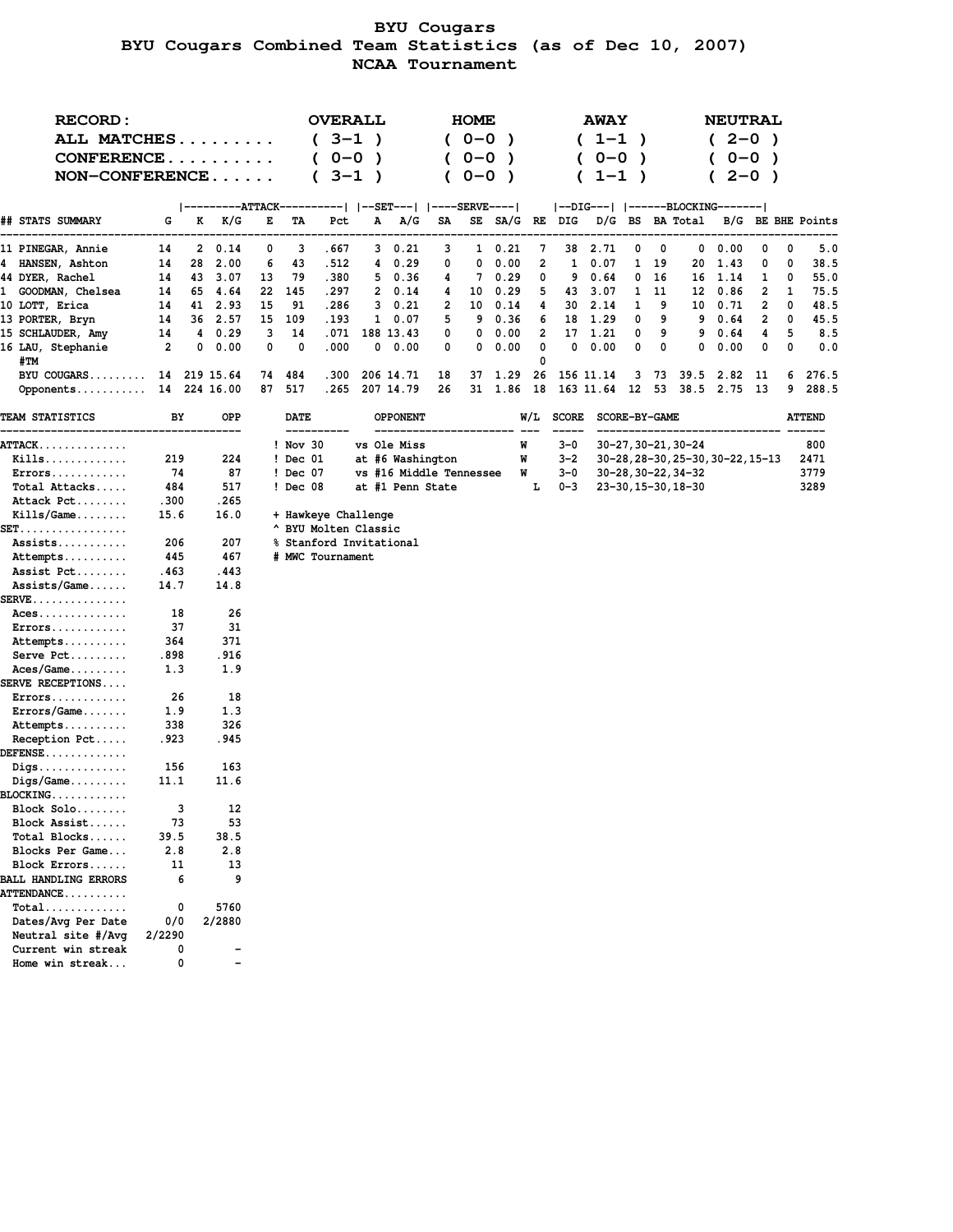# **BYU Cougars BYU Cougars Overall Individual Statistics (as of Dec 10, 2007) All matches**

 **Overall record: 24-8 Conf: 12-4 Home: 10-2 Away: 9-5 Neutral: 5-1**

|                            |                |     | -----------ATTACK---------   ----------SET----------   -----------SERVE------------ |                |          |         |                |            |                |      |          |          |              |                         |       |
|----------------------------|----------------|-----|-------------------------------------------------------------------------------------|----------------|----------|---------|----------------|------------|----------------|------|----------|----------|--------------|-------------------------|-------|
| ## Name                    | GP-MP-MS       |     | K K/Game                                                                            | Е              | TA       | Pct     |                | A A/Game   | TA             | Pct  |          | SA SA/Gm | SE           | TA                      | Pct   |
| 44 DYER, Rachel            | 121 32-32      | 404 | 3.34                                                                                | 96             | 749      | .411    | 38             |            | $0.31$ 132     | .288 | 23       | 0.19     | 50           | 522                     | .904  |
| 4 HANSEN, Ashton           | 112 31 - 31    | 227 | 2.03                                                                                | 56             | 440      | .389    | 46             | 0.41       | 105            | .438 | 0        | 0.00     | $\mathbf{1}$ | $\mathbf{1}$            | .000  |
| 9 ROGERS, Kiana            | 47 14 - 12     | 25  | 0.53                                                                                | 4              | 65       | .323    | 595            | 12.66 1026 |                | .580 | 15       | 0.32     | 14           | 213                     | .934  |
| 15 SCHLAUDER, Amy          | 78 24-20       | 33  | 0.42                                                                                | 11             | 83       |         | .265 1065      | 13.65 2101 |                | .507 | 6        | 0.08     | 18           | 318                     | .943  |
| 8 VANDERSTEEN, Marisa      | $2 \t2 - 0$    | 4   | 2.00                                                                                | $\overline{2}$ | 8        | .250    | 0              | 0.00       | $\mathbf{1}$   | .000 | 0        | 0.00     | 0            | $\overline{\mathbf{0}}$ | .000  |
| 1 GOODMAN, Chelsea         | 116 31-31      | 516 | 4.45                                                                                |                | 203 1276 | .245    | 16             | 0.14       | 177            | .090 | 39       | 0.34     | 73           | 513                     | .858  |
| 12 PARKER, Catherine       | $8, 5 - 0$     | 10  | 1.25                                                                                | $\overline{2}$ | 33       | .242    | 0              | 0.00       | $\overline{2}$ | .000 | 0        | 0.00     | 0            | 0                       | .000  |
| 13 PORTER, Bryn            | 117 31 - 31    | 326 | 2.79                                                                                | 123            | 922      | .220    | 31             | 0.26       | 183            | .169 | 27       | 0.23     | 55           | 556                     | .901  |
| 10 LOTT, Erica             | 116 31 - 31    | 386 | 3.33                                                                                | 187            | 955      | .208    | 28             | 0.24       | 204            | .137 | 29       | 0.25     | 78           | 533                     | .854  |
| 7 MEASOM, Christina        | $11 \quad 6-1$ | 12  | 1.09                                                                                | 5.             | 38       | .184    | 4              | 0.36       | 8              | .500 | 0        | 0.00     | 0            | 0                       | .000  |
| 11 PINEGAR, Annie          | 121 32-0       | 5   | 0.04                                                                                | 3              | 14       | .143    | 30             | 0.25       | 301            | .100 | 27       | 0.22     | 24           | 543                     | .956  |
| 14 CARPENTER, Christy      | $10 \t 3-2$    | 16  | 1.60                                                                                | 12             | 62       | .065    | $\overline{2}$ | 0.20       | 8              | .250 | 2        | 0.20     | 1            | 9                       | .889  |
| 20 JUDKINS, Jenna          | $11 6 - 1$     | 0   | 0.00                                                                                | 0              | $\Omega$ | .000    | $\overline{2}$ | 0.18       | 7              | .286 | $\Omega$ | 0.00     | $\Omega$     | 33                      | 1.000 |
| 16 LAU, Stephanie          | 13 7-0         | 1   | 0.08                                                                                | $\overline{2}$ | 3        | $-.333$ | 0              | 0.00       | 9              | .000 | 4        | 0.31     | 5            | 42                      | .881  |
| BYU COUGARS 121 32-32 1965 |                |     | 16.24                                                                               |                | 706 4648 |         | .271 1857      | 15.35 4264 |                | .436 | 172      | 1.42     |              | 319 3283                | .903  |
| Opponents 121 32-32 1757   |                |     | 14.52                                                                               |                | 799 4756 |         | .201 1626      | 13.44 4315 |                | .377 | 175      | 1.45     |              | 265 3068                | .914  |
|                            |                |     |                                                                                     |                |          |         |                |            |                |      |          |          |              |                         |       |

| ## Name                  | G                          | RE             | TA  |                 |     |       |                |                |           | Pct DIG Dig/G BS BA Total B/Game BE BHE POINTS Pts/Gm |                |              |           |       |
|--------------------------|----------------------------|----------------|-----|-----------------|-----|-------|----------------|----------------|-----------|-------------------------------------------------------|----------------|--------------|-----------|-------|
| 44 DYER, Rachel          | 121                        | $^{\circ}$     | 12  | 1.000           | 100 | 0.83  | 8              | 151            | 159       | 1.31                                                  | $7^{\circ}$    |              | 4 510.5   | 4.22  |
| 4 HANSEN, Ashton         | 112                        | 4              | 5   | .200            | 16  | 0.14  | 4              | 155            | 159       | 1.42                                                  | 6              | 6            | 308.5     | 2.75  |
| 9 ROGERS, Kiana          | 47                         | 0              | 0   | .000            | 113 | 2.40  | 5              | 22             | 27        | 0.57                                                  | $\overline{2}$ | 16           | 56.0      | 1.19  |
| 15 SCHLAUDER, Amy        | 78                         | 4              | 5   | .200            | 157 | 2.01  | 3              | 64             | 67        | 0.86                                                  | 10             | 19           | 74.0      | 0.95  |
| 8 VANDERSTEEN, Marisa    | $\overline{\mathbf{2}}$    | 0              | 0   | .000.           | 0   | 0.00  | 0              | 0              | 0         | 0.00                                                  | $\mathbf{1}$   | $^{\circ}$   | 4.0       | 2.00  |
| 1 GOODMAN, Chelsea       | 116                        | 24             | 459 | .948            | 398 | 3.43  | 7              | 75             | 82        | 0.71                                                  | 16             | 5            | 599.5     | 5.17  |
| 12 PARKER, Catherine     | $\overline{\phantom{0}}$ 8 | $\mathbf 0$    | 0   | .000.           | 1   | 0.12  | 0              | $\overline{7}$ | 7         | 0.88                                                  | 4              | $\mathbf{0}$ | 13.5      | 1.69  |
| 13 PORTER, Bryn          | 117                        | 47             | 583 | .919            | 224 | 1.91  | 6              | 62             | 68        | 0.58                                                  | 12             | $\mathbf{2}$ | 390.0     | 3.33  |
| 10 LOTT, Erica           | 116                        | 36             | 504 | .929            | 280 | 2.41  | 4              | 102            | 106       | 0.91                                                  | 29             | $\mathbf{1}$ | 470.0     | 4.05  |
| 7 MEASOM, Christina      | - 11                       | $\mathbf 0$    | 0   | .000            | 1   | 0.09  | $\overline{2}$ | 10             | 12        | 1.09                                                  | $\overline{2}$ | $^{\circ}$   | 19.0      | 1.73  |
| 11 PINEGAR, Annie        | 121                        | 54             | 814 | .934            | 481 | 3.98  | 0              | 0              | 0         | 0.00                                                  | $\Omega$       | $\mathbf{1}$ | 32.0      | 0.26  |
| 14 CARPENTER, Christy    | 10                         | $\mathbf{1}$   | 15  | .933            | 13  | 1.30  | 0              | 4              | 4         | 0.40                                                  | $\Omega$       | $\mathbf{1}$ | 20.0      | 2.00  |
| 20 JUDKINS, Jenna        | 11                         | $\mathbf{0}$   | 17  | 1.000           | 18  | 1.64  | 0              | $\Omega$       | 0         | 0.00                                                  | $\Omega$       | $\Omega$     | 0.0       | 0.00  |
| 16 LAU, Stephanie 13     |                            | $\overline{2}$ | 37  | .946            | 11  | 0.85  | 0              | 0              | 0         | 0.00                                                  | 0              | $^{\circ}$   | 5.0       | 0.38  |
| <b>TEAM</b>              |                            | 3              |     |                 |     |       |                |                |           |                                                       |                |              |           |       |
| BYU COUGARS 121 175 2763 |                            |                |     | .937 1813       |     | 14.98 | 39             |                | 652 365.0 | 3.02                                                  | 89             |              | 55 2502.0 | 20.68 |
| Opponents 121 172 2942   |                            |                |     | .942 1676 13.85 |     |       | 64             |                | 500 314.0 | 2.60                                                  | 83             |              | 70 2246.0 | 18.56 |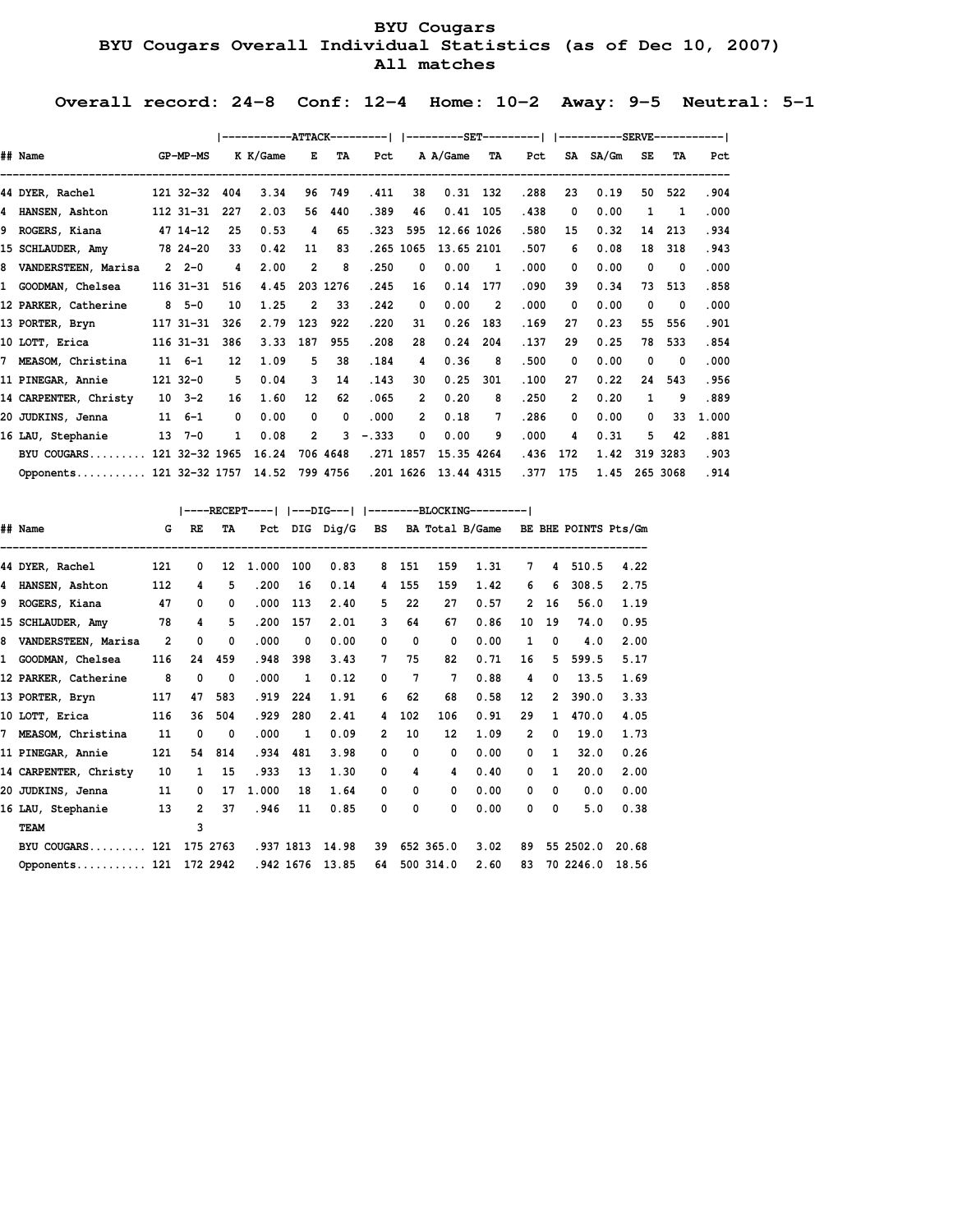**BYU Cougars BYU Cougars Category Leaders (as of Dec 10, 2007) All matches**

|              | ## ATTACK (by K)                              | G                        |                   | K K/Game             | E          | TA              | Pct          |              | ## KILL (by K)                             | G        |                              | K K/Game     |           |               |
|--------------|-----------------------------------------------|--------------------------|-------------------|----------------------|------------|-----------------|--------------|--------------|--------------------------------------------|----------|------------------------------|--------------|-----------|---------------|
| ı            | GOODMAN, Chelsea                              | 116                      | 516               | 4.45                 |            | 203 1276        | .245         |              | 1 GOODMAN, Chelsea                         |          | 116 516                      | 4.45         |           |               |
|              | 44 DYER, Rachel                               |                          | 121 404           | 3.34                 | 96         | 749             | . 411        |              | 44 DYER, Rachel                            | 121      | 404                          | 3.34         |           |               |
|              | 10 LOTT, Erica                                |                          | 116 386           | 3.33                 | 187        | 955             | .208         |              | 10 LOTT, Erica                             |          | 116 386                      | 3.33         |           |               |
|              | 13 PORTER, Bryn                               |                          | 117 326           | 2.79                 | 123        | 922             | .220         |              | 13 PORTER, Bryn                            |          | 117 326                      | 2.79         |           |               |
| 4            | HANSEN, Ashton                                |                          | 112 227           | 2.03                 | 56         | 440             | .389         | 4            | HANSEN, Ashton                             |          | 112 227                      | 2.03         |           |               |
| 9            | 15 SCHLAUDER, Amy<br>ROGERS, Kiana            | - 78<br>47               | 33<br>25          | 0.42<br>0.53         | 11<br>4    | 83<br>65        | .265<br>.323 | 9            | 15 SCHLAUDER, Amy<br>ROGERS, Kiana         | 78<br>47 | 33<br>25                     | 0.42<br>0.53 |           |               |
|              | 14 CARPENTER, Christy                         | 10                       | 16                | 1.60                 | 12         | 62              | .065         |              | 14 CARPENTER, Christy                      | 10       | 16                           | 1.60         |           |               |
| 7            | MEASOM, Christina                             | 11                       | 12                | 1.09                 | 5          | 38              | .184         | 7            | MEASOM, Christina                          | 11       | 12                           | 1.09         |           |               |
|              | 12 PARKER, Catherine                          | 8                        | 10                | 1.25                 | 2          | 33              | .242         |              | 12 PARKER, Catherine                       | 8        | 10                           | 1.25         |           |               |
|              | 11 PINEGAR, Annie                             | 121                      | 5                 | 0.04                 | 3          | 14              | .143         |              | 11 PINEGAR, Annie                          | 121      | 5                            | 0.04         |           |               |
| 8            | VANDERSTEEN, Marisa                           | 2                        | 4                 | 2.00                 | 2          | 8               | .250         | 8            | VANDERSTEEN, Marisa                        | 2        | 4                            | 2.00         |           |               |
|              | 16 LAU, Stephanie                             | - 13                     | 1                 | 0.08                 | 2          | 3               | $-.333$      |              | 16 LAU, Stephanie                          | 13       | 1                            | 0.08         |           |               |
|              | BYU COUGARS 121 1965                          |                          |                   | 16.24                |            | 706 4648        | .271         |              | BYU COUGARS 121 1965                       |          |                              | 16.24        |           |               |
|              | Opponents 121 1757 14.52                      |                          |                   |                      |            | 799 4756        | .201         |              | Opponents 121 1757                         |          |                              | 14.52        |           |               |
|              | $\#$ SET (by A)                               | G                        |                   | A A/Game             | TA         | Pct             |              |              | ## SERVE (by SA)                           | G        | SA                           | SE           | TA        | Pct           |
|              | 15 SCHLAUDER, Amy                             |                          | 78 1065           | 13.65 2101           |            | .507            |              |              | 1 GOODMAN, Chelsea                         | 116      | 39                           | 73           | 513       | .858          |
| 9            | ROGERS, Kiana                                 | 47                       | 595               | 12.66 1026           |            | .580            |              |              | 10 LOTT, Erica                             | 116      | 29                           | 78           | 533       | .854          |
| 4            | HANSEN, Ashton                                | 112                      | 46                | $0.41$ 105           |            | .438            |              |              | 13 PORTER, Bryn                            | 117      | 27                           | 55           | 556       | .901          |
|              | 44 DYER, Rachel                               | 121                      | 38                | $0.31$ 132           |            | .288            |              |              | 11 PINEGAR, Annie                          | 121      | 27                           | 24           | 543       | .956          |
|              | 13 PORTER, Bryn                               | 117                      | 31                | $0.26$ 183           |            | . 169           |              |              | 44 DYER, Rachel                            | 121      | 23                           | 50           | 522       | .904          |
|              | 11 PINEGAR, Annie                             | 121                      | 30                | $0.25$ 301           |            | .100            |              | 9            | ROGERS, Kiana                              | 47       | 15                           | 14           | 213       | .934          |
|              | 10 LOTT, Erica                                | 116                      | 28                | $0.24$ 204           |            | .137            |              |              | 15 SCHLAUDER, Amy                          | 78       | 6                            | 18           | 318       | .943          |
| $\mathbf{1}$ | GOODMAN, Chelsea                              | 116                      | 16                | 0.14                 | - 177      | .090            |              |              | 16 LAU, Stephanie                          | 13       | 4<br>2                       | 5            | 42<br>9   | .881<br>.889  |
| 7            | MEASOM, Christina<br>20 JUDKINS, Jenna        | 11<br>11                 | 4<br>2            | 0.36<br>0.18         | 8<br>7     | .500<br>.286    |              | 4            | 14 CARPENTER, Christy 10<br>HANSEN, Ashton | 112      | 0                            | 1<br>1       | 1         | .000          |
|              | 14 CARPENTER, Christy                         | 10                       | 2                 | 0.20                 | 8          | .250            |              |              | 20 JUDKINS, Jenna                          | 11       | 0                            | 0            | 33        | 1.000         |
|              | 8 VANDERSTEEN, Marisa                         | $\overline{\phantom{a}}$ | 0                 | 0.00                 | 1          | .000            |              |              | BYU COUGARS 121                            |          | 172                          | 319 3283     |           | .903          |
|              | 16 LAU, Stephanie                             | 13                       | 0                 | 0.00                 | 9          | .000            |              |              | Opponents 121                              |          | 175                          | 265 3068     |           | .914          |
|              | 12 PARKER, Catherine                          | 8                        | 0                 | 0.00                 | 2          | .000            |              |              |                                            |          |                              |              |           |               |
|              | BYU COUGARS 121 1857                          |                          |                   | 15.35 4264           |            | .436            |              |              | ## DEFENSE (by Dig) G DIG Dig/G BHE        |          |                              |              |           |               |
|              | Opponents 121 1626                            |                          |                   | 13.44 4315           |            | .377            |              |              |                                            |          |                              |              |           |               |
|              |                                               |                          |                   |                      |            |                 |              |              | 11 PINEGAR, Annie                          |          | 121 481                      | 3.98         | 1         |               |
|              | ## BLOCK (by Total) G                         |                          | BS                |                      |            | BA Total B/Game | ВE           | 1            | GOODMAN, Chelsea                           |          | 116 398<br>116 280           | 3.43         | 5<br>1    |               |
| 4            | HANSEN, Ashton                                | 112                      | 4                 | 155 159.0            |            | 1.42            | 6            |              | 10 LOTT, Erica<br>13 PORTER, Bryn          |          | 117 224                      | 2.41<br>1.91 | 2         |               |
|              | 44 DYER, Rachel                               | 121                      | 8                 | 151 159.0            |            | 1.31            | 7            |              | 15 SCHLAUDER, Amy                          |          | 78 157                       | 2.01         | 19        |               |
|              | 10 LOTT, Erica                                | 116                      |                   | 4 102 106.0          |            | 0.91            | 29           | 9            | ROGERS, Kiana                              | 47       | 113                          | 2.40         | 16        |               |
| $\mathbf{1}$ | GOODMAN, Chelsea                              | 116                      | 7                 | 75 82.0              |            | 0.71            | 16           |              | 44 DYER, Rachel                            | 121      | 100                          | 0.83         | 4         |               |
|              | 13 PORTER, Bryn                               | 117                      | 6                 | 62                   | 68.0       | 0.58            | 12           |              | 20 JUDKINS, Jenna                          | 11       | 18                           | 1.64         | 0         |               |
|              | 15 SCHLAUDER, Amy                             | 78                       | 3                 | 64 67.0              |            | 0.86            | 10           | 4            | HANSEN, Ashton                             | 112      | 16                           | 0.14         | 6         |               |
| 9            | ROGERS, Kiana                                 | 47                       | $5 -$             | 22 27.0              |            | 0.57            | 2            |              | 14 CARPENTER, Christy                      | 10       | 13                           | 1.30         | 1         |               |
| 7            | MEASOM, Christina                             | - 11                     | 2                 | 10 12.0              |            | 1.09            | 2            |              | 16 LAU, Stephanie                          | 13       | 11                           | 0.85         | 0         |               |
|              | 12 PARKER, Catherine<br>14 CARPENTER, Christy | 8<br>10                  | 0<br>0            | $7\overline{ }$<br>4 | 7.0<br>4.0 | 0.88<br>0.40    | 4<br>0       | 7            | MEASOM, Christina<br>12 PARKER, Catherine  | 11<br>8  | $\overline{\mathbf{1}}$<br>1 | 0.09<br>0.12 | 0<br>0    |               |
| 8            | VANDERSTEEN, Marisa                           | 2                        | 0                 | 0                    | 0.0        | 0.00            | 1            |              | 8 VANDERSTEEN, Marisa                      | 2        | 0                            | 0.00         | 0         |               |
|              | 20 JUDKINS, Jenna                             | 11                       | 0                 | 0                    | 0.0        | 0.00            | 0            |              | BYU COUGARS 121 1813                       |          |                              | 14.98        | 55        |               |
|              | BYU COUGARS $121$                             |                          | 39                | 652 365.0            |            | 3.02            | 89           |              | Opponents 121 1676                         |          |                              | 13.85        | 70        |               |
|              | Opponents 121                                 |                          | 64                | 500 314.0            |            | 2.60            | 83           |              |                                            |          |                              |              |           |               |
|              | ## POINTS (by Points)                         |                          |                   | G Points Pts/G       |            |                 |              |              | ## RECEPT (by TA)                          | G        | RE                           | RE/Gm        | TA        | Pct           |
|              |                                               |                          |                   |                      |            |                 |              |              | 11 PINEGAR, Annie                          | 121      | 54                           | 0.45         | 814       | . 934         |
|              | 1 GOODMAN, Chelsea                            | 116                      | 599.5             | 5.16                 |            |                 |              |              | 13 PORTER, Bryn                            | 117      | 47                           | 0.40         | 583       | .919          |
|              | 44 DYER, Rachel                               | 121                      | 510.5             | 4.21                 |            |                 |              |              | 10 LOTT, Erica                             | 116      | 36                           | 0.31         | 504       | . 929         |
|              | 10 LOTT, Erica                                |                          | 116 470.0         | 4.05                 |            |                 |              | $\mathbf{1}$ | GOODMAN, Chelsea                           | 116      | 24                           | 0.21         | 459       | .948          |
|              | 13 PORTER, Bryn                               |                          | 117 390.0         | 3.33                 |            |                 |              |              | TM TEAM                                    | 121      | 3                            | 0.02         | 312       | .990          |
|              | 4 HANSEN, Ashton<br>15 SCHLAUDER, Amy         | 78                       | 112 308.5<br>74.0 | 2.75<br>0.95         |            |                 |              |              | 16 LAU, Stephanie<br>20 JUDKINS, Jenna     | 13<br>11 | 2<br>0                       | 0.15<br>0.00 | 37<br>17  | .946<br>1.000 |
|              | 9 ROGERS, Kiana                               | 47                       | 56.0              | 1.19                 |            |                 |              |              | 14 CARPENTER, Christy                      | 10       | 1                            | 0.10         | 15        | . 933         |
|              | 11 PINEGAR, Annie                             | 121                      | 32.0              | 0.26                 |            |                 |              |              | 44 DYER, Rachel                            | 121      | 0                            | 0.00         | 12        | 1.000         |
|              | 14 CARPENTER, Christy                         | 10                       | 20.0              | 2.00                 |            |                 |              |              | 15 SCHLAUDER, Amy                          | 78       | 4                            | 0.05         | 5         | .200          |
|              | 7 MEASOM, Christina                           | 11                       | 19.0              | 1.73                 |            |                 |              | 4            | HANSEN, Ashton                             | 112      | 4                            | 0.04         | 5         | .200          |
|              | 12 PARKER, Catherine                          | 8                        | 13.5              | 1.62                 |            |                 |              |              | BYU COUGARS 121                            |          | 175                          |              | 1.45 2763 | . 937         |
|              | 16 LAU, Stephanie                             | 13                       | 5.0               | 0.38                 |            |                 |              |              | Opponents 121                              |          | 172                          |              | 1.42 2942 | .942          |
|              | 8 VANDERSTEEN, Marisa                         | 2                        | 4.0               | 2.00                 |            |                 |              |              |                                            |          |                              |              |           |               |
|              | BYU COUGARS 121 2502.0                        |                          |                   | 20.68                |            |                 |              |              |                                            |          |                              |              |           |               |
|              | Opponents 121 2246.0 18.56                    |                          |                   |                      |            |                 |              |              |                                            |          |                              |              |           |               |

|   | ## ATTACK (by K)     G   K K/Game   E   TA                                                                                           |                          |                        |                                                         |               |                  | Pct          |                                                                                                                                                                                                                                                                                                                                                                 | ## KILL (by K) G K K/Game                                                                                                                                                                              |                |        |                         |                          |                |      |
|---|--------------------------------------------------------------------------------------------------------------------------------------|--------------------------|------------------------|---------------------------------------------------------|---------------|------------------|--------------|-----------------------------------------------------------------------------------------------------------------------------------------------------------------------------------------------------------------------------------------------------------------------------------------------------------------------------------------------------------------|--------------------------------------------------------------------------------------------------------------------------------------------------------------------------------------------------------|----------------|--------|-------------------------|--------------------------|----------------|------|
|   | -------------------                                                                                                                  |                          |                        |                                                         | 4.45 203 1276 |                  | ----         |                                                                                                                                                                                                                                                                                                                                                                 | ---------------------------                                                                                                                                                                            |                |        |                         |                          |                |      |
|   | 1 GOODMAN, Chelsea 116 516<br>44 DYER, Rachel 121 404                                                                                |                          |                        | 3.34                                                    |               | 96 749           | .245<br>.411 |                                                                                                                                                                                                                                                                                                                                                                 | $\begin{tabular}{llllll} 1 & \texttt{GOODMAN, Chelsea} & 116 & 516 \\ 44 DYER, Rachel & 121 & 404 \\ 10 LOTT, Erica & 116 & 386 \\ 13 PORTER, Bryn & 117 & 326 \\ \end{tabular}$                       |                |        | 4.45<br>3.34            |                          |                |      |
|   | 10 LOTT, Erica                                                                                                                       |                          |                        | 3.33                                                    | 187           | 955              | .208         |                                                                                                                                                                                                                                                                                                                                                                 |                                                                                                                                                                                                        |                |        | 3.33                    |                          |                |      |
|   | 13 PORTER, Bryn                                                                                                                      |                          | 116 386<br>117 326     | 2.79                                                    | 123           | 922              | .220         |                                                                                                                                                                                                                                                                                                                                                                 |                                                                                                                                                                                                        |                |        | 2.79                    |                          |                |      |
|   | 4 HANSEN, Ashton                                                                                                                     |                          | 112 227                | 2.03                                                    |               | 56 440           | .389         | 4                                                                                                                                                                                                                                                                                                                                                               | HANSEN, Ashton $112$ 227                                                                                                                                                                               |                |        | 2.03                    |                          |                |      |
|   | 15 SCHLAUDER, Amy                                                                                                                    |                          | 78 33                  | 0.42                                                    | 11            | - 83             | .265         |                                                                                                                                                                                                                                                                                                                                                                 | 15 SCHLAUDER, Amy                                                                                                                                                                                      |                | 78 33  | 0.42                    |                          |                |      |
|   | 9 ROGERS, Kiana                                                                                                                      |                          | 47 25                  | 0.53                                                    | - 4           | 65               | .323         | 9                                                                                                                                                                                                                                                                                                                                                               | ROGERS, Kiana                                                                                                                                                                                          |                | 47 25  | 0.53                    |                          |                |      |
|   | 14 CARPENTER, Christy 10 16                                                                                                          |                          |                        | 1.60                                                    | 12            | 62               | .065         |                                                                                                                                                                                                                                                                                                                                                                 | 14 CARPENTER, Christy 10 16                                                                                                                                                                            |                |        | 1.60                    |                          |                |      |
|   | 7 MEASOM, Christina                                                                                                                  |                          | 11 12                  | 1.09                                                    |               | 5 38             | .184         | 7                                                                                                                                                                                                                                                                                                                                                               | MEASOM, Christina                                                                                                                                                                                      |                | 11 12  | 1.09                    |                          |                |      |
|   | 12 PARKER, Catherine                                                                                                                 | 8                        | 10                     | 1.25                                                    |               | 2 33 .242        |              |                                                                                                                                                                                                                                                                                                                                                                 | 12 PARKER, Catherine                                                                                                                                                                                   |                | 8 10   | 1.25                    |                          |                |      |
|   | 11 PINEGAR, Annie                                                                                                                    | 121                      | $\overline{5}$         | 0.04                                                    |               | $3 \qquad 14$    | . 143        |                                                                                                                                                                                                                                                                                                                                                                 | 11 PINEGAR, Annie                                                                                                                                                                                      |                | 121 5  | 0.04                    |                          |                |      |
|   | 8 VANDERSTEEN, Marisa 2 4                                                                                                            |                          |                        | 2.00                                                    |               | $2 \quad 8$      | .250         |                                                                                                                                                                                                                                                                                                                                                                 | 8 VANDERSTEEN, Marisa 2                                                                                                                                                                                |                | 4      | 2.00                    |                          |                |      |
|   | 16 LAU, Stephanie                                                                                                                    |                          | 13 1                   | 0.08                                                    |               | $2 \t3 \t- .333$ |              |                                                                                                                                                                                                                                                                                                                                                                 | 16 LAU, Stephanie 13 1                                                                                                                                                                                 |                |        | 0.08                    |                          |                |      |
|   | BYU COUGARS 121 1965 16.24 706 4648                                                                                                  |                          |                        |                                                         |               |                  | . 271        | $\label{eq:2} \frac{1}{\sqrt{2\pi}}\sum_{i=1}^n\frac{1}{\sqrt{2\pi}}\sum_{i=1}^n\frac{1}{\sqrt{2\pi}}\sum_{i=1}^n\frac{1}{\sqrt{2\pi}}\sum_{i=1}^n\frac{1}{\sqrt{2\pi}}\sum_{i=1}^n\frac{1}{\sqrt{2\pi}}\sum_{i=1}^n\frac{1}{\sqrt{2\pi}}\sum_{i=1}^n\frac{1}{\sqrt{2\pi}}\sum_{i=1}^n\frac{1}{\sqrt{2\pi}}\sum_{i=1}^n\frac{1}{\sqrt{2\pi}}\sum_{i=1}^n\frac{$ | BYU COUGARS 121 1965 16.24                                                                                                                                                                             |                |        |                         |                          |                |      |
|   | Opponents 121 1757 14.52 799 4756                                                                                                    |                          |                        |                                                         |               |                  | .201         |                                                                                                                                                                                                                                                                                                                                                                 | Opponents 121 1757 14.52                                                                                                                                                                               |                |        |                         |                          |                |      |
|   |                                                                                                                                      |                          |                        |                                                         |               |                  |              |                                                                                                                                                                                                                                                                                                                                                                 |                                                                                                                                                                                                        |                |        |                         |                          |                |      |
|   | ## SET (by A) G A A/Game                                                                                                             |                          |                        |                                                         | TA            | Pct              |              |                                                                                                                                                                                                                                                                                                                                                                 | ## SERVE (by SA) G SA SE<br>---------------------------------                                                                                                                                          |                |        |                         | TA                       | Pct            | SA/G |
|   | 15 SCHLAUDER, Amy                                                                                                                    |                          |                        | 78 1065 13.65 2101                                      |               | .507             |              |                                                                                                                                                                                                                                                                                                                                                                 |                                                                                                                                                                                                        |                |        | 73 513                  |                          | .858           | 0.34 |
|   | 9 ROGERS, Kiana                                                                                                                      |                          |                        | 47 595 12.66 1026                                       |               | .580             |              |                                                                                                                                                                                                                                                                                                                                                                 |                                                                                                                                                                                                        |                |        | 78 533                  |                          | .854           | 0.25 |
|   |                                                                                                                                      |                          |                        | $0.41$ 105                                              |               | .438             |              |                                                                                                                                                                                                                                                                                                                                                                 |                                                                                                                                                                                                        |                |        | 55 556                  |                          | .901           | 0.23 |
|   | 4 HANSEN, Ashton 112 46<br>44 DYER, Rachel 121 38<br>13 PORTER, Bryn 117 31<br>11 PINEGAR, Annie 121 30                              |                          |                        | $0.31$ 132                                              |               | .288             |              |                                                                                                                                                                                                                                                                                                                                                                 | $\begin{tabular}{llllll} 1 & \text{GODMAN, Chelsea} & 116 & 39 \\ 10 & \text{LOTT, Erica} & 116 & 29 \\ 13 & \text{PORTER, Bryn} & 117 & 27 \\ 11 & \text{PINEGAR, Annie} & 121 & 27 \\ \end{tabular}$ |                |        | 24 543                  |                          | .956           | 0.22 |
|   |                                                                                                                                      |                          |                        | $0.26$ 183                                              |               | . 169            |              |                                                                                                                                                                                                                                                                                                                                                                 | 44 DYER, Rachel                                                                                                                                                                                        |                |        | 50 522                  |                          | .904           | 0.19 |
|   |                                                                                                                                      |                          |                        | $0.25$ 301                                              |               | .100             |              | 9                                                                                                                                                                                                                                                                                                                                                               | $\begin{array}{cc} 121 & 23 \\ 47 & 15 \end{array}$<br>ROGERS, Kiana                                                                                                                                   |                |        | 14 213                  |                          | .934           | 0.32 |
|   | 116 28<br>10 LOTT, Erica                                                                                                             |                          |                        | $0.24$ 204                                              |               | .137             |              |                                                                                                                                                                                                                                                                                                                                                                 |                                                                                                                                                                                                        |                |        |                         |                          | .943           | 0.08 |
|   | 1 GOODMAN, Chelsea 116 16                                                                                                            |                          |                        |                                                         | $0.14$ 177    | .090             |              |                                                                                                                                                                                                                                                                                                                                                                 | 15 SCHLAUDER, Amy 78 6 18 318<br>16 LAU, Stephanie 13 4 5 42                                                                                                                                           |                |        |                         |                          | .881           | 0.31 |
|   | 7 MEASOM, Christina                                                                                                                  |                          | 11 4                   | 0.36                                                    | 8             | .500             |              |                                                                                                                                                                                                                                                                                                                                                                 | 14 CARPENTER, Christy 10 2 1 9                                                                                                                                                                         |                |        |                         |                          | .889           | 0.20 |
|   | 20 JUDKINS, Jenna                                                                                                                    |                          | 11 2                   | 0.18                                                    | 7             | .286             |              | 4                                                                                                                                                                                                                                                                                                                                                               | <b>HANSEN, Ashton</b>                                                                                                                                                                                  | 112            | 0      | $\overline{\mathbf{1}}$ | $\overline{\phantom{0}}$ | .000           | 0.00 |
|   | 14 CARPENTER, Christy                                                                                                                |                          |                        | $\begin{matrix} 10 \quad & 2 \quad & 0.20 \end{matrix}$ | 8             | .250             |              |                                                                                                                                                                                                                                                                                                                                                                 | 20 JUDKINS, Jenna                                                                                                                                                                                      | - 11           | 0      | 0                       | 33 1.000                 |                | 0.00 |
|   | 8 VANDERSTEEN, Marisa 2 0 0.00                                                                                                       |                          |                        |                                                         | $\mathbf{1}$  | .000.            |              |                                                                                                                                                                                                                                                                                                                                                                 | BYU COUGARS 121 172 319 3283                                                                                                                                                                           |                |        |                         |                          | .903           | 1.42 |
|   | 16 LAU, Stephanie                                                                                                                    |                          | 13 0                   | 0.00                                                    | 9             | .000             |              |                                                                                                                                                                                                                                                                                                                                                                 | Opponents 121 175 265 3068                                                                                                                                                                             |                |        |                         |                          | .914           | 1.45 |
|   | 12 PARKER, Catherine 8                                                                                                               |                          | $\mathbf{0}$           | 0.00                                                    | $\mathbf{2}$  | .000             |              |                                                                                                                                                                                                                                                                                                                                                                 |                                                                                                                                                                                                        |                |        |                         |                          |                |      |
|   | BYU COUGARS 121 1857 15.35 4264                                                                                                      |                          |                        |                                                         |               | .436             |              |                                                                                                                                                                                                                                                                                                                                                                 | ## DEFENSE (by Dig) G DIG Dig/G BHE                                                                                                                                                                    |                |        |                         |                          |                |      |
|   | Opponents 121 1626 13.44 4315                                                                                                        |                          |                        |                                                         |               | .377             |              |                                                                                                                                                                                                                                                                                                                                                                 |                                                                                                                                                                                                        |                |        |                         |                          |                |      |
|   |                                                                                                                                      |                          |                        |                                                         |               |                  |              |                                                                                                                                                                                                                                                                                                                                                                 | 11 PINEGAR, Annie 121 481<br>1 GOODMAN, Chelsea 116 398<br>10 LOTT, Erica 116 280<br>13 PORTER, Bryn 117 224                                                                                           |                |        | 3.98                    | 1                        |                |      |
|   | ## BLOCK (by Total) G BS BA Total B/Game                                                                                             |                          |                        |                                                         |               |                  | BE           |                                                                                                                                                                                                                                                                                                                                                                 |                                                                                                                                                                                                        |                |        | 3.43                    | 5                        |                |      |
|   |                                                                                                                                      |                          |                        |                                                         |               |                  |              |                                                                                                                                                                                                                                                                                                                                                                 |                                                                                                                                                                                                        |                |        | 2.41                    | 1                        |                |      |
|   | 4 HANSEN, Ashton                                                                                                                     | 112                      |                        | 4 155 159.0                                             |               | 1.42             | 6            |                                                                                                                                                                                                                                                                                                                                                                 |                                                                                                                                                                                                        |                |        | 1.91                    | 2                        |                |      |
|   | 44 DYER, Rachel                                                                                                                      | $\frac{121}{111}$<br>116 |                        | 8 151 159.0<br>4 102 106.0                              |               | 1.31<br>0.91     | 7<br>29      | 9                                                                                                                                                                                                                                                                                                                                                               | 15 SCHLAUDER, Amy 78 157<br>9 ROGERS Kiana 47 113                                                                                                                                                      |                | 47 113 | 2.01<br>2.40            | 19<br>16                 |                |      |
|   | 10 LOTT, Erica<br>1 GOODMAN, Chelsea 116 7 75 82.0                                                                                   |                          |                        |                                                         |               | 0.71             | 16           |                                                                                                                                                                                                                                                                                                                                                                 | ROGERS, Kiana<br>$\begin{array}{cc} 121 & 1 \\ 11 & 18 \\ 12 & 16 \end{array}$<br>44 DYER, Rachel                                                                                                      |                |        | 0.83                    | 4                        |                |      |
|   | 13 PORTER, Bryn                                                                                                                      |                          |                        | 117 6 62 68.0                                           |               | 0.58             | 12           |                                                                                                                                                                                                                                                                                                                                                                 | 20 JUDKINS, Jenna                                                                                                                                                                                      |                |        | 1.64                    | 0                        |                |      |
|   |                                                                                                                                      |                          |                        |                                                         |               | 0.86             | 10           | 4                                                                                                                                                                                                                                                                                                                                                               | HANSEN, Ashton 112 16                                                                                                                                                                                  |                |        | 0.14                    | 6                        |                |      |
|   | 15 SCHLAUDER, Amy 78 3 64 67.0<br>9 ROGERS, Kiana 47 5 22 27.0<br>7 MEASOM, Christina 11 2 10 12.0<br>12 PARKER, Catherine 8 0 7 7.0 |                          |                        |                                                         |               | 0.57             | 2            |                                                                                                                                                                                                                                                                                                                                                                 | 14 CARPENTER, Christy 10 13                                                                                                                                                                            |                |        | 1.30                    | 1                        |                |      |
|   |                                                                                                                                      |                          |                        |                                                         |               | 1.09             | 2            |                                                                                                                                                                                                                                                                                                                                                                 |                                                                                                                                                                                                        |                |        | 0.85                    | 0                        |                |      |
|   |                                                                                                                                      |                          |                        |                                                         |               | 0.88             | 4            |                                                                                                                                                                                                                                                                                                                                                                 | 16 LAU, Stephanie 13 11<br>7 MEASOM, Christina 11 1                                                                                                                                                    |                |        | 0.09                    | 0                        |                |      |
|   | 14 CARPENTER, Christy                                                                                                                |                          | 10<br>0                | 4 4.0                                                   |               | 0.40             | 0            |                                                                                                                                                                                                                                                                                                                                                                 | 12 PARKER, Catherine                                                                                                                                                                                   | 8 <sup>1</sup> | -1     | 0.12                    | 0                        |                |      |
| 8 | VANDERSTEEN, Marisa                                                                                                                  | $\overline{\phantom{a}}$ | 0                      | 0                                                       | 0.0           | 0.00             | 1            |                                                                                                                                                                                                                                                                                                                                                                 | 8 VANDERSTEEN, Marisa                                                                                                                                                                                  | 2              | 0      | 0.00                    | 0                        |                |      |
|   | 20 JUDKINS, Jenna                                                                                                                    | 11                       | 0                      | 0                                                       | 0.0           | 0.00             | 0            |                                                                                                                                                                                                                                                                                                                                                                 | BYU COUGARS 121 1813 14.98                                                                                                                                                                             |                |        |                         | 55                       |                |      |
|   | BYU COUGARS 121                                                                                                                      |                          | 39                     | 652 365.0                                               |               | 3.02             | 89           |                                                                                                                                                                                                                                                                                                                                                                 | Opponents 121 1676 13.85                                                                                                                                                                               |                |        |                         | 70                       |                |      |
|   | Opponents 121                                                                                                                        |                          | 64                     | 500 314.0                                               |               | 2.60             | 83           |                                                                                                                                                                                                                                                                                                                                                                 |                                                                                                                                                                                                        |                |        |                         |                          |                |      |
|   |                                                                                                                                      |                          |                        |                                                         |               |                  |              |                                                                                                                                                                                                                                                                                                                                                                 | ## RECEPT (by TA)                                                                                                                                                                                      | G              |        | $RE$ $RE/Gm$            | TA                       | Pct            |      |
|   | ## POINTS (by Points) G Points Pts/G                                                                                                 |                          |                        |                                                         |               |                  |              |                                                                                                                                                                                                                                                                                                                                                                 |                                                                                                                                                                                                        |                |        |                         |                          |                |      |
|   |                                                                                                                                      |                          |                        |                                                         |               |                  |              |                                                                                                                                                                                                                                                                                                                                                                 | 11 PINEGAR, Annie                                                                                                                                                                                      | 121            | 54     | 0.45                    | 814                      | .934           |      |
|   | 1 GOODMAN, Chelsea                                                                                                                   |                          | 116 599.5              | 5.16                                                    |               |                  |              |                                                                                                                                                                                                                                                                                                                                                                 | 13 PORTER, Bryn                                                                                                                                                                                        | 117            | 47     | 0.40                    | 583                      | . 919          |      |
|   | 44 DYER, Rachel                                                                                                                      |                          | 121 510.5              | 4.21                                                    |               |                  |              |                                                                                                                                                                                                                                                                                                                                                                 | 10 LOTT, Erica                                                                                                                                                                                         | 116            | 36     | 0.31                    | 504                      | . 929          |      |
|   | 10 LOTT, Erica                                                                                                                       |                          | 116 470.0              | 4.05                                                    |               |                  |              | ı                                                                                                                                                                                                                                                                                                                                                               | GOODMAN, Chelsea                                                                                                                                                                                       | 116            | 24     | 0.21                    | 459                      | .948           |      |
|   | 13 PORTER, Bryn                                                                                                                      |                          | 117 390.0<br>112 308.5 | 3.33                                                    |               |                  |              |                                                                                                                                                                                                                                                                                                                                                                 | TM TEAM                                                                                                                                                                                                | 121<br>- 13    | $_{3}$ | 0.02                    | 312                      | .990           |      |
|   | 4 HANSEN, Ashton<br>15 SCHLAUDER, Amy                                                                                                | - 78                     | 74.0                   | 2.75<br>0.95                                            |               |                  |              |                                                                                                                                                                                                                                                                                                                                                                 | 16 LAU, Stephanie<br>20 JUDKINS, Jenna                                                                                                                                                                 | 11             | 2<br>0 | 0.15<br>0.00            | 37<br>17                 | .946           |      |
|   | 9 ROGERS, Kiana                                                                                                                      | 47                       | 56.0                   | 1.19                                                    |               |                  |              |                                                                                                                                                                                                                                                                                                                                                                 | 14 CARPENTER, Christy                                                                                                                                                                                  | 10             | 1      | 0.10                    | 15                       | 1.000<br>. 933 |      |
|   | 11 PINEGAR, Annie                                                                                                                    | 121                      | 32.0                   | 0.26                                                    |               |                  |              |                                                                                                                                                                                                                                                                                                                                                                 | 44 DYER, Rachel                                                                                                                                                                                        | 121            | 0      | 0.00                    | 12                       | 1.000          |      |
|   | 14 CARPENTER, Christy                                                                                                                | 10                       | 20.0                   | 2.00                                                    |               |                  |              |                                                                                                                                                                                                                                                                                                                                                                 | 15 SCHLAUDER, Amy                                                                                                                                                                                      | 78             | 4      | 0.05                    | 5                        | .200           |      |
|   | 7 MEASOM, Christina                                                                                                                  | 11                       | 19.0                   | 1.73                                                    |               |                  |              | 4                                                                                                                                                                                                                                                                                                                                                               | HANSEN, Ashton                                                                                                                                                                                         | 112            | 4      | 0.04                    | 5                        | .200           |      |
|   | 12 PARKER, Catherine                                                                                                                 | 8                        | 13.5                   | 1.62                                                    |               |                  |              |                                                                                                                                                                                                                                                                                                                                                                 | $BYU$ COUGARS $121$                                                                                                                                                                                    |                | 175    |                         | 1.45 2763                | .937           |      |
|   | 16 LAU, Stephanie                                                                                                                    | 13                       | 5.0                    | 0.38                                                    |               |                  |              |                                                                                                                                                                                                                                                                                                                                                                 | Opponents 121                                                                                                                                                                                          |                | 172    |                         | 1.42 2942                | .942           |      |
|   | 8 VANDERSTEEN, Marisa                                                                                                                | $\overline{\mathbf{2}}$  | 4.0                    | 2.00                                                    |               |                  |              |                                                                                                                                                                                                                                                                                                                                                                 |                                                                                                                                                                                                        |                |        |                         |                          |                |      |
|   | BYU COUGARS 121 2502.0 20.68                                                                                                         |                          |                        |                                                         |               |                  |              |                                                                                                                                                                                                                                                                                                                                                                 |                                                                                                                                                                                                        |                |        |                         |                          |                |      |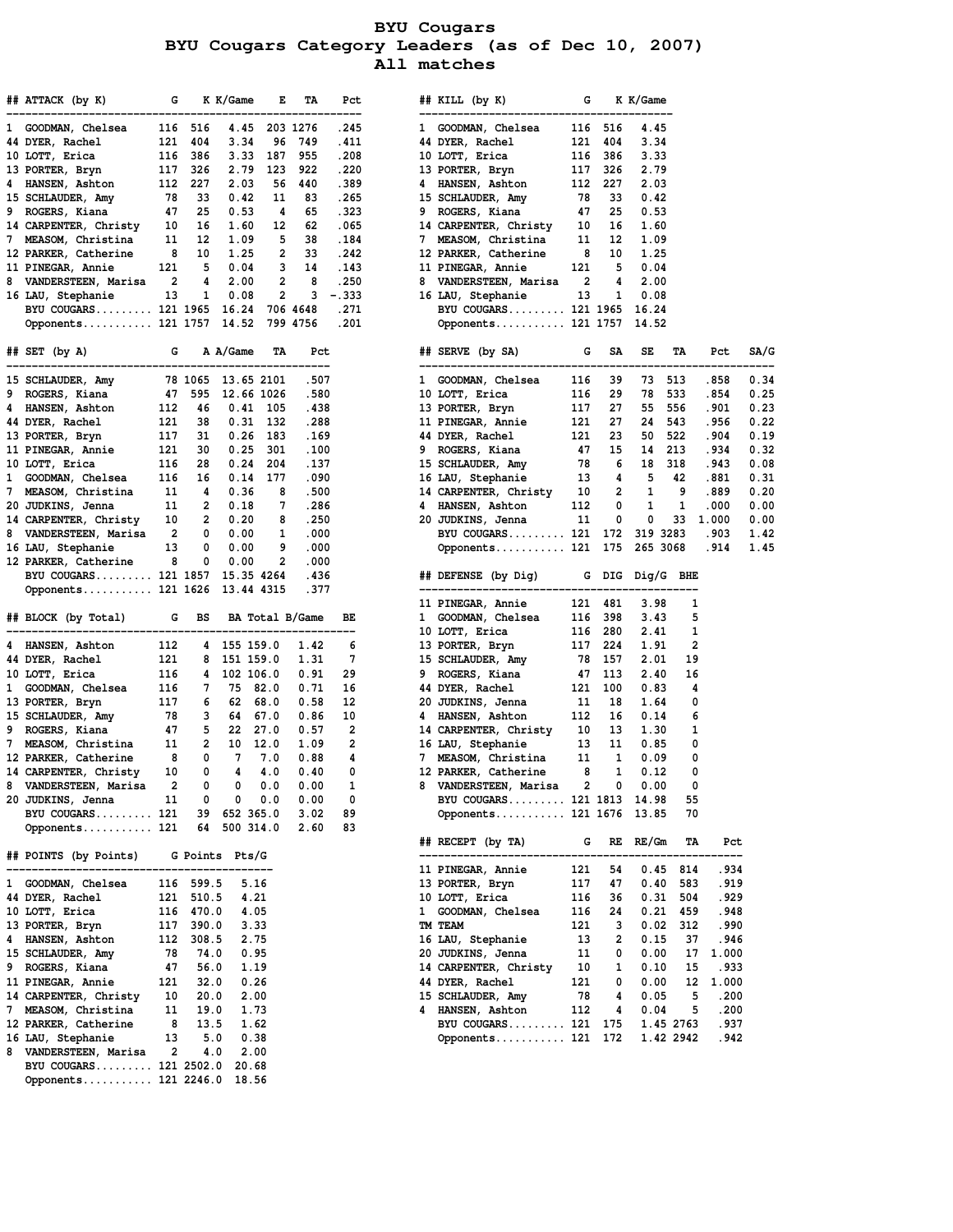# **BYU Cougars BYU Cougars Overall/Conference Stats (as of Dec 10, 2007) All matches**

 **Overall record: 24-8 Conf: 12-4 Home: 10-2 Away: 9-5 Neutral: 5-1**

|                                   |   |              |               |                 |            |            |              |                 |                       |           |                       |                |              | --------ATTACK-----------   --SET--- |               |                      |
|-----------------------------------|---|--------------|---------------|-----------------|------------|------------|--------------|-----------------|-----------------------|-----------|-----------------------|----------------|--------------|--------------------------------------|---------------|----------------------|
| ## Name                           | G | $\mathbf{K}$ | K/G           | $E$ and $E$     | TA         | Pct        |              |                 | A A/G Pts/Gm          | G         | K<br>K/G              | 医二             | TA           | Pct                                  |               | A A/G Pts/Gm         |
| 44 DYER, Rachel 121 404 3.34      |   |              |               | 96              | 749        | .411       | 38           | 0.31            | 4.21                  | 208<br>59 | 3.53                  | 51             | 385          | .408                                 | 16 0.27       | 4.44                 |
| 4 HANSEN, Ashton 112 227 2.03     |   |              |               | 56              | 440        | .389       |              | 46 0.41         | 2.75                  | 103<br>51 | 2.02                  | 33             | 219          | .320                                 | 18 0.35       | 2.84                 |
| 9 ROGERS, Kiana 47                |   |              | 25 0.53       | 4               | 65         | .323       |              | 595 12.66       | 1.19                  | 20<br>10  | 0.50                  | $\overline{2}$ | 27           | . 296                                | 257 12.85     | 1.10                 |
| 15 SCHLAUDER, Amy 78              |   |              | 33 0.42       | 11              | 83         |            |              | .265 1065 13.65 | 0.95                  | 25<br>40  | 0.62                  | 5              | 52           | .385                                 | 582 14.55     | 1.27                 |
| 8 VANDERSTEEN, Marisa. 2          |   |              | 4 2.00        | $\overline{2}$  | -8         | .250       | $\mathbf{0}$ | 0.00            | 2.00                  | 3<br>1    | 3.00                  | $\overline{2}$ | $\mathbf{7}$ | .143                                 | $0\quad 0.00$ | 3.00                 |
| 1 GOODMAN, Chelsea 116            |   |              | 516 4.45      |                 | 203 1276   | .245       |              | 16 0.14         | 5.16                  | 59        | 264 4.47              | 104            | 660          | .242                                 | 60.10         | 5.29                 |
| 12 PARKER, Catherine 8            |   |              | 10 1.25       | 2               | -33        | .242       | $^{\circ}$   | 0.00            | 1.62                  | 10<br>7   | 1.43                  | $\overline{2}$ | 32           | .250                                 | $0\quad 0.00$ | 1.86                 |
| 13 PORTER, Bryn 117 326 2.79      |   |              |               | 123             | 922        | .220       |              | $31 \quad 0.26$ | 3.33                  | 157<br>56 | 2.80                  | 60             | 437          | .222                                 | 17 0.30       | 3.36                 |
| 10 LOTT, Erica 116 386 3.33       |   |              |               | 187             | 955        | .208       |              | 28 0.24         | 4.05                  | 54        | 182 3.37              | 90             | 453          | .203                                 | 16 0.30       | 4.07                 |
| 7 MEASOM, Christina 11 12 1.09    |   |              |               | 5               | 38         | .184       |              | 4 0.36          | 1.73                  | 9         | $10 \quad 1.11$       | 5              | 32           | .156                                 | $3 \t0.33$    | 1.78                 |
| 11 PINEGAR, Annie 121             |   |              | 5 0.04        | 3               | 14         | .143       |              | $30 \quad 0.25$ | 0.26                  | 59        | $2\;\;0.03$           | $\overline{2}$ | 9            | .000                                 | 17 0.29       | 0.31                 |
| 14 CARPENTER, Christy 10          |   |              | 16 1.60       | 12 <sup>°</sup> | 62         | .065       |              | 20.20           | 2.00                  | 3         | $5 \quad 1.67$        | $\overline{4}$ | 19           | .053                                 | $0\quad 0.00$ | 2.00                 |
| 20 JUDKINS, Jenna 11              |   |              | $0\quad 0.00$ | $^{\circ}$      | $^{\circ}$ | .000       |              | 20.18           | 0.00                  | 9         | $0\quad 0.00$         | $\mathbf 0$    | $^{\circ}$   | .000                                 | $2 \t 0.22$   | 0.00                 |
| 16 LAU, Stephanie 13              |   |              | $1 \t 0.08$   | $\overline{2}$  |            | $3 - .333$ | $^{\circ}$   | 0.00            | 0.38                  | 5.        | $1 \t 0.20$           | $\overline{2}$ | 3            | $-.333$                              | 0.00          | 0.80                 |
| BYU COUGARS 121 1965 16.24        |   |              |               |                 | 706 4648   |            |              | .271 1857 15.35 | 20.68                 | 59        | 980 16.61             |                | 362 2335     | .265                                 | 934 15.83     | 21.41                |
| Opponents 121 1757 14.52 799 4756 |   |              |               |                 |            |            |              |                 | .201 1626 13.44 18.56 |           | 59 862 14.61 408 2349 |                |              |                                      |               | .193 806 13.66 18.41 |

*CONFERENCE* 

|                      |    | ---SERVE---           |              |                |         |                             |          |          |              |                              |              | $---$ SERVE $---$ |             |          |                |           |              |                         |              | ---DIG---   -----BLOCKING----- |
|----------------------|----|-----------------------|--------------|----------------|---------|-----------------------------|----------|----------|--------------|------------------------------|--------------|-------------------|-------------|----------|----------------|-----------|--------------|-------------------------|--------------|--------------------------------|
| Name                 |    | SA SA/Gm SE           |              | RE             |         |                             |          |          |              | DIG Dig/G BS BA Total B/Game |              | SA SA/Gm SE       |             | RE       |                |           |              |                         |              | DIG Dig/G BS BA Total B/Game   |
| $DYER.$ Rachel       |    | 23 0.19               | 50           | 0              | 100     | 0.83                        |          | 8 151    | 159          | 1.31                         | 12           | 0.20              | 25          | 0        | 57             | 0.97      |              | 2 81                    | 83           | 1.41                           |
| HANSEN, Ashton       |    | $0\quad 0.00$         | 1            | 4              | 16      | 0.14                        |          | 4 155    | 159          | 1.42                         | 0            | 0.00              | $\Omega$    | 1        | 10             | 0.20      |              | 1 83                    | 84           | 1.65                           |
| ROGERS, Kiana        |    | 15 0.32               | 14           |                | $0$ 113 | 2.40                        |          | 522      | 27           | 0.57                         |              | 0.30<br>6         | 6           | 0        | 52             | 2.60      |              | 1 11                    | 12           | 0.60                           |
| SCHLAUDER, Amy       |    | 60.08                 | 18           |                | 4 157   | 2.01                        | 3        | 64       | 67           | 0.86                         | $\mathbf{1}$ | 0.03              | $7^{\circ}$ | 2        | 92             | 2.30      | $\mathbf{2}$ | -47                     | 49           | 1.23                           |
| VANDERSTEEN, Marisa. |    | $0\quad 0.00$         | 0            | $\mathbf 0$    | 0       | 0.00                        | 0        | 0        | 0            | 0.00                         | $^{\circ}$   | 0.00              | 0           | 0        | 0              | 0.00      | $^{\circ}$   | $\overline{\mathbf{0}}$ | 0            | 0.00                           |
| GOODMAN, Chelsea     |    | 39 0.34               | 73           | 24             | 398     | 3.43                        | 7        | 75       | 82           | 0.71                         | 26           | 0.44              | 39          | 10       | 192            | 3.25      |              | 3, 39                   | 42           | 0.71                           |
| PARKER, Catherine    |    | $0\quad 0.00$         | 0            | 0              | 1       | 0.12                        | 0        | 7        |              | 0.88                         | $^{\circ}$   | 0.00              | $\Omega$    | 0        | 1              | 0.14      | $\Omega$     | - 6                     | 6            | 0.86                           |
| PORTER, Bryn         | 27 | 0.23                  | 55           | 47             | 224     | 1.91                        | 6        | 62       | 68           | 0.58                         | 12           | 0.21              | 25          | 17       | 113            | 2.02      | 4            | -30                     | 34           | 0.61                           |
| LOTT, Erica          | 29 | 0.25                  | 78           | 36             | 280     | 2.41                        |          | 4 102    | 106          | 0.91                         | 13           | 0.24              | 38          | 11       | 118            | 2.19      |              | 48                      | 49           | 0.91                           |
| MEASOM, Christina    |    | $0\quad 0.00$         | 0            | 0              | 1       | 0.09                        | 2        | 10       | 12           | 1.09                         | 0            | 0.00              | $\Omega$    | $\Omega$ | 1              | 0.11      | 2            | -9                      | 11           | 1.22                           |
| PINEGAR, Annie       | 27 | 0.22                  | 24           | 54             | 481     | 3.98                        | 0        | $\Omega$ | $\Omega$     | 0.00                         | 16           | 0.27              | 12          | 21       | 221            | 3.75      | $\Omega$     | - 0                     | 0            | 0.00                           |
| CARPENTER, Christy   |    | 20.20                 | $\mathbf{1}$ | 1              | 13      | 1.30                        | 0        | 4        | 4            | 0.40                         | $^{\circ}$   | 0.00              | $\Omega$    | 0        | $\overline{2}$ | 0.67      | $^{\circ}$   | $\overline{2}$          | $\mathbf{2}$ | 0.67                           |
| JUDKINS, Jenna       |    | $0\quad 0.00$         | 0            | $^{\circ}$     | 18      | 1.64                        | $\Omega$ | $\Omega$ | $\Omega$     | 0.00                         | $^{\circ}$   | 0.00              | $\Omega$    | 0        | 18             | 2.00      | $^{\circ}$   | $\Omega$                | 0            | 0.00                           |
| LAU, Stephanie       |    | 4 0.31                | 5.           | $\overline{2}$ | 11      | 0.85                        | 0        | 0        | 0            | 0.00                         |              | 0.60<br>3         | 1           | 0        | 3              | 0.60      | $^{\circ}$   | 0                       | 0            | 0.00                           |
| <b>TEAM.</b>         |    |                       |              | 3              |         |                             |          |          |              |                              |              |                   |             | 2        |                |           |              |                         |              |                                |
| BYU COUGARS          |    | 172 1.42 319 175 1813 |              |                |         | 14.98                       |          |          | 39 652 365.0 | 3.02                         |              | 89 1.51 153       |             | 64       | 880            | 14.92     |              |                         | 16 356 194.0 | 3.29                           |
| Opponents            |    |                       |              |                |         | 175 1.45 265 172 1676 13.85 |          |          | 64 500 314.0 | 2.60                         | 64           | 1.08 118          |             | 89       |                | 836 14.17 |              |                         | 28 265 160.5 | 2.72                           |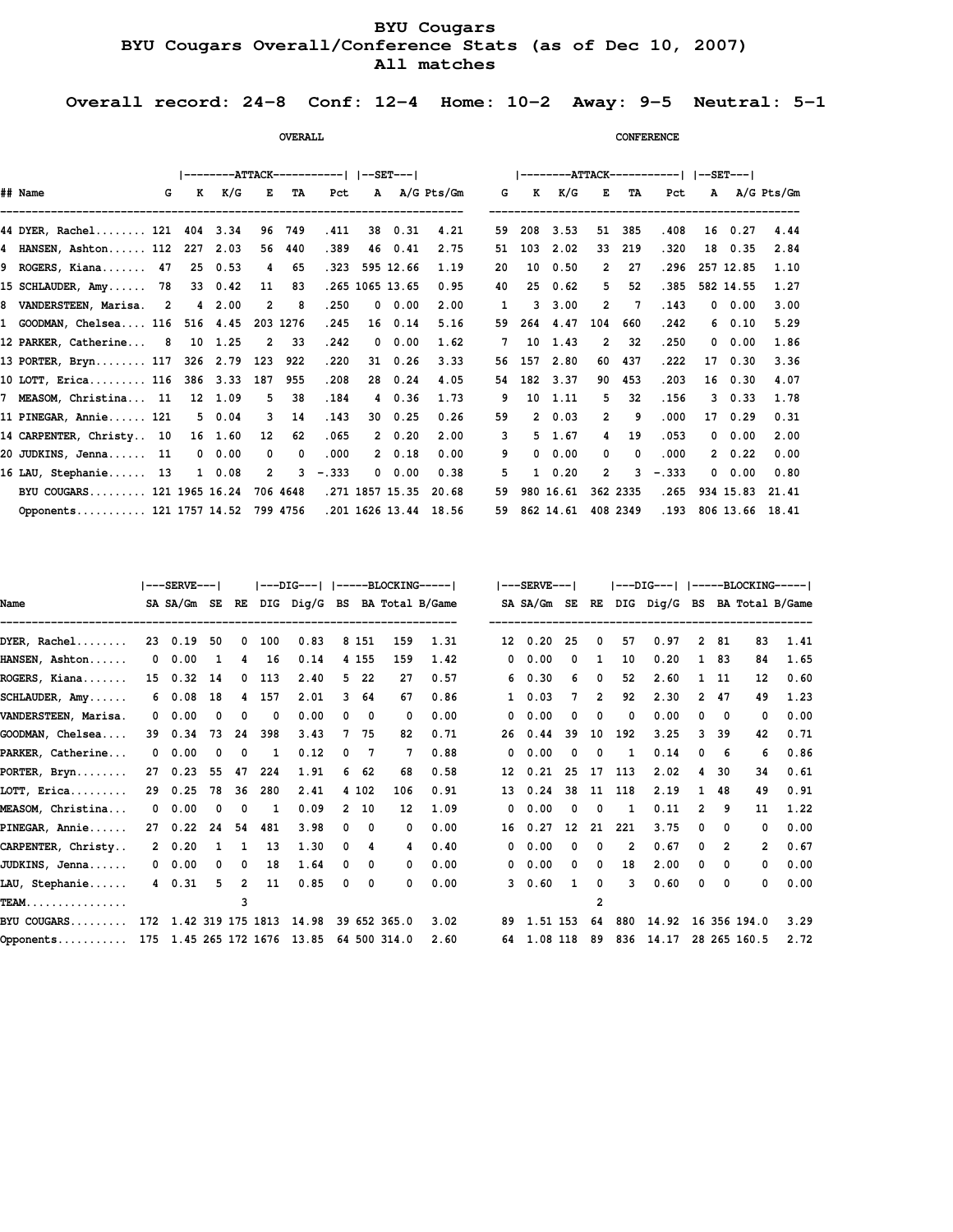# **BYU Cougars BYU Cougars Team Match-by-Match Comparison (as of Dec 10, 2007) All matches**

|                                            |         |    |          |                |         |                                                       | --------------ATTACK------------------   --SET--   ------SERVE------ |      |           |
|--------------------------------------------|---------|----|----------|----------------|---------|-------------------------------------------------------|----------------------------------------------------------------------|------|-----------|
| Opponent                                   | Score   | GP | Kills    | Errors         | Total   | Pct                                                   | Α                                                                    | SA   | SE        |
|                                            |         |    | ---/---- |                |         | ----/---- ----/---- ------/------ ----/---- ----/---- |                                                                      |      | $---/---$ |
| Marquette                                  | $3-0$   | 3  | 44/28    | 21/21<br>29/22 | 103/92  | .223/ .076                                            | 42/27                                                                | 8/6  | 13/10     |
| $Iowa$                                     | $3 - 2$ | 5  | 71/62    |                | 184/175 | .228/ .229                                            | 68/55                                                                | 5/8  | 14/14     |
| WISCONSIN BADGERS                          | $3 - 2$ | 5  | 79/70    | 24/29          | 170/179 | .324/ .229                                            | 71/66                                                                | 2/5  | 13/13     |
| AMERICAN EAGLES                            | $3 - 0$ | 3  | 52/35    | 14/20          | 101/117 | .376/ .128                                            | 50/27                                                                | 9/3  | 9/9       |
| NORTHERN IOWA                              | $3 - 0$ | 3  | 50/47    | 14/23          | 109/123 | .330/ .195                                            | 45/42                                                                | 4/2  | 7/11      |
| Cal Poly                                   | $1 - 3$ | 4  | 57/64    | 26/29          | 160/165 | .194/ .212                                            | 50/61                                                                | 7/12 | 10/7      |
| Saint Mary's                               | $3 - 0$ | 3  | 63/48    | 14/17          | 147/144 | .333/ .215                                            | 60/45                                                                | 5/9  | 8/6       |
| Stanford                                   | $1 - 3$ | 4  | 66/71    | 27/19          | 170/171 | .229/ .304                                            | 65/67                                                                | 2/5  | 12/7      |
| $UNLV. \ldots \ldots \ldots \ldots \ldots$ | $0 - 3$ | 3  | 45/54    | 23/18          | 118/108 | .186/.333                                             | 45/50                                                                | 2/1  | 8/0       |
| San Diego State                            | $3 - 2$ | 5  | 83/67    | 28/22          | 180/178 | .306/ .253                                            | 79/58                                                                | 7/5  | 10/8      |
| Weber State                                | $3 - 2$ | 5  | 73/61    | 29/35          | 177/176 | .249/ .148                                            | 69/56                                                                | 6/8  | 13/12     |
| COLORADO STATE                             | $2 - 3$ | 5  | 74/85    | 21/34          | 186/223 | .285/.229                                             | 71/83                                                                | 6/10 | 10/15     |
| Wyoming Cowgirls                           | $3 - 0$ | 3  | 49/46    | 15/24          | 108/124 | .315/ .177                                            | 47/44                                                                | 4/4  | 13/13     |
| Air Force                                  | $3 - 0$ | 3  | 57/35    | 16/24          | 119/125 | .345/ .088                                            | 55/31                                                                | 2/6  | 7/4       |
| TCU HORNED FROGS                           | $3 - 0$ | 3  | 57/41    | 11/18          | 132/118 | .348/ .195                                            | 54/37                                                                | 7/3  | 10/7      |
| NEW MEXICO                                 | $1 - 3$ | 4  | 64/55    | 31/20          | 156/135 | .212/ .259                                            | 62/52                                                                | 5/6  | 14/8      |
| UTAH VALLEY                                | $3 - 0$ | 3  | 46/33    | 13/27          | 105/123 | .314/ .049                                            | 46/30                                                                | 7/2  | 8/6       |
| Utah                                       | $3 - 2$ | 5  | 65/68    | 31/44          | 161/184 | .211/ .130                                            | 64/58                                                                | 3/3  | 12/9      |
| Colorado State                             | $0 - 3$ | 3  | 52/54    | 26/17          | 138/135 | .188/ .274                                            | 50/52                                                                | 1/3  | 7/12      |
| AIR FORCE                                  | $3 - 0$ | 3  | 40/21    | 17/28          | 98/97   | $.235/-.072$                                          | 36/21                                                                | 13/1 | 7/4       |
| WYOMING COWGIRLS                           | $3 - 1$ | 4  | 67/63    | 19/30          | 156/165 | .308/ .200                                            | 60/60                                                                | 9/4  | 10/6      |
| TCU Horned Frogs                           | $3 - 1$ | 4  | 73/56    | 33/22          | 172/143 | .233/ .238                                            | 71/53                                                                | 10/7 | 11/7      |
| New Mexico                                 | $3 - 0$ | 3  | 52/47    | 22/27          | 118/125 | .254/ .160                                            | 50/46                                                                | 3/2  | 5/7       |
| UTAH UTES                                  | $3 - 0$ | 3  | 59/49    | 17/17          | 129/122 | .326/ .262                                            | 58/48                                                                | 6/4  | 7/6       |
| SAN DIEGO STATE                            | $3 - 1$ | 4  | 74/51    | 27/28          | 166/155 | .283/ .148                                            | 66/45                                                                | 5/1  | 16/5      |
| $UNLV.$                                    | $3 - 1$ | 4  | 69/70    | 25/35          | 198/212 | .222/ .165                                            | 66/68                                                                | 6/4  | 6/7       |
| New Mexico                                 | $3 - 2$ | 5  | 81/62    | 33/32          | 179/181 | .268/ .166                                            | 71/58                                                                | 7/13 | 15/15     |
| $UNLV$                                     | $2 - 3$ | 5  | 84/90    | 26/30          | 224/244 | .259/.246                                             | 80/79                                                                | 3/12 | 7/6       |
| Ole Miss                                   | $3 - 0$ | 3  | 48/46    | 14/28          | 106/131 | .321/ .137                                            | 45/41                                                                | 7/5  | 6/5       |
| Washington                                 | $3 - 2$ | 5  | 81/78    | 26/29          | 163/182 | .337/ .269                                            | 77/75                                                                | 6/7  | 9/8       |
| Middle Tennessee                           | $3 - 0$ | 3  | 56/49    | 16/23          | 120/121 | .333/ .215                                            | 51/43                                                                | 3/3  | 13/9      |
| Penn State                                 | $0 - 3$ | 3  | 34/51    | 18/7           | 95/83   | .168/ .530                                            | 33/48                                                                | 2/11 | 9/9       |
|                                            |         |    |          |                |         |                                                       |                                                                      |      |           |

 **Note: Match totals are displayed in the format TEAM/OPPONENT for each category**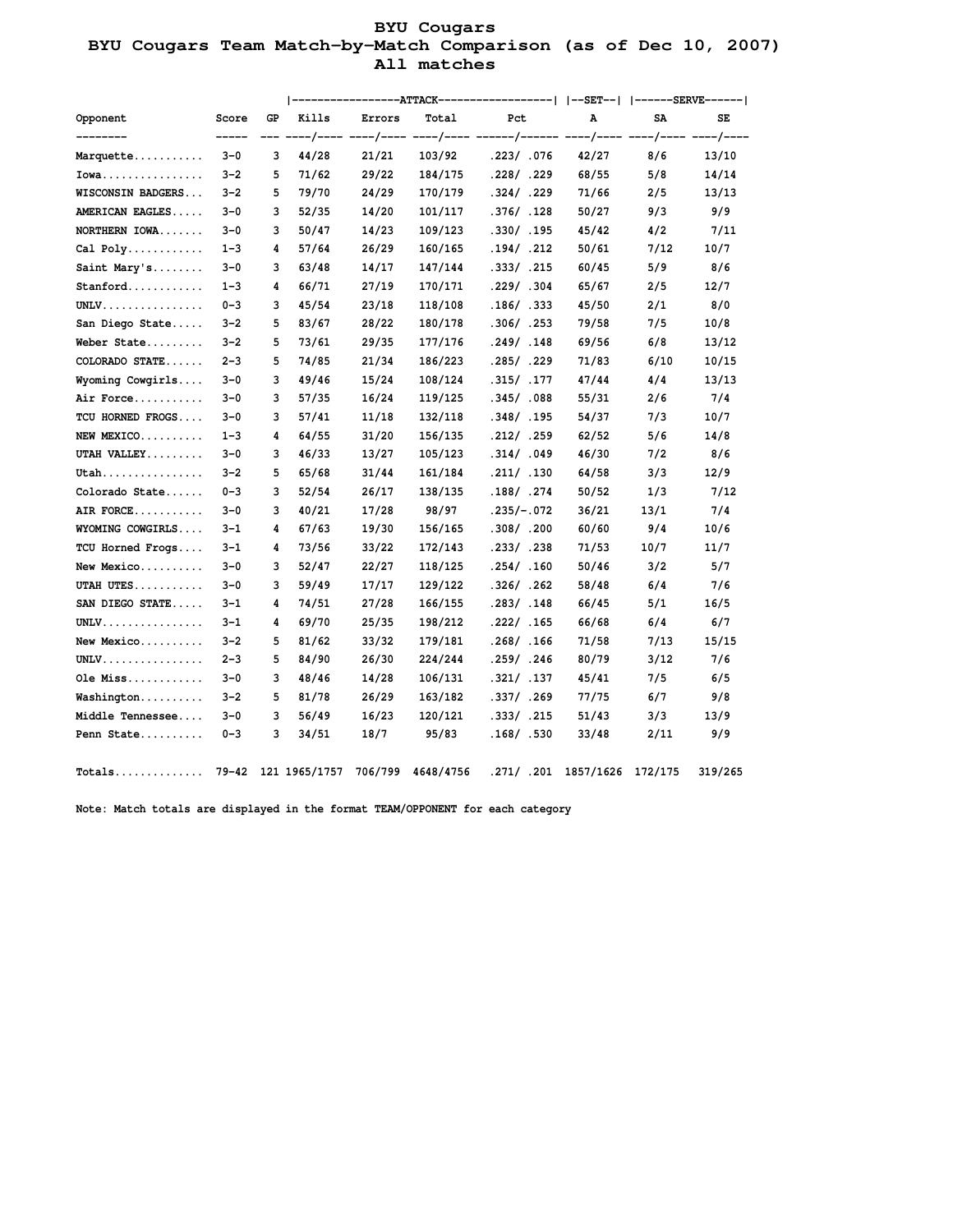# **BYU Cougars BYU Cougars Team Match-by-Match Comparison (as of Dec 10, 2007) All matches**

|                                             |         |           |                       |          | --PASS-   --DEF--   -----------------BLOCK-----------------   --GEN-- |             |            |  |
|---------------------------------------------|---------|-----------|-----------------------|----------|-----------------------------------------------------------------------|-------------|------------|--|
| <b>Opponent</b>                             | RE      | DIG       | <b>BS-BA</b>          |          | ВE                                                                    | Total       | <b>BHE</b> |  |
|                                             |         |           |                       |          |                                                                       |             |            |  |
| Marquette                                   | 6/8     | 35/31     | $0 - 12$ /            | $0 - 6$  | 1/3                                                                   | 6.0/3.0     | 2/5        |  |
| $Iowa$                                      | 8/5     | 82/65     | $1 - 8$<br>$\prime$   | $0 - 29$ | 2/4                                                                   | 5.0/14.5    | 4/2        |  |
| WISCONSIN BADGERS                           | 5/2     | 69/58     | $2 - 30 /$            | $2 - 20$ | 3/3                                                                   | 17.0 / 12.0 | 1/3        |  |
| AMERICAN EAGLES                             | 3/9     | 52/27     | $1 - 15$ /            | $1 - 12$ | 3/4                                                                   | 8.5/7.0     | 2/0        |  |
| NORTHERN IOWA                               | 2/4     | 48/41     | $3 - 20$ /            | $1 - 18$ | 2/2                                                                   | 13.0 / 10.0 | 0/2        |  |
|                                             | 12/7    | 62/72     | $2 - 20$ /            | $1 - 12$ | 5/5                                                                   | 12.0 / 7.0  | 0/1        |  |
| Saint Mary's                                | 9/5     | 70/57     | $0 - 14$ /            | $2 - 10$ | 1/0                                                                   | 7.0 / 7.0   | 2/2        |  |
| Stanford                                    | 5/2     | 72/68     | $2 - 12$ /            | $4 - 23$ | 3/5                                                                   | 8.0 / 15.5  | 2/1        |  |
| $UNLV. \ldots \ldots \ldots \ldots \ldots$  | 1/2     | 29/42     | $1 - 8$<br>$\sqrt{ }$ | $4 - 13$ | 5/4                                                                   | 5.0/10.5    | 3/3        |  |
| San Diego State                             | 5/7     | 72/53     | $0 - 21$ /            | $5 - 22$ | 1/5                                                                   | 10.5/16.0   | 2/2        |  |
| Weber State                                 | 8/6     | 65/60     | $4 - 26$ /            | $3 - 12$ | 1/0                                                                   | 17.0 / 9.0  | 4/4        |  |
| COLORADO STATE                              | 10/6    | 82/81     | $1 - 33$ /            | $0 - 20$ | 2/0                                                                   | 17.5/10.0   | 5/3        |  |
| Wyoming Cowgirls                            | 4/4     | 39/42     | $1 - 20$ /            | $0 - 10$ | 3/1                                                                   | 11.0 / 5.0  | 0/0        |  |
| Air Force                                   | 6/2     | 55/37     | $2 - 14$ /            | $0 - 18$ | 3/3                                                                   | 9.0 / 9.0   | 1/3        |  |
| TCU HORNED FROGS                            | 3/7     | 58/56     | $0 - 18$ /            | $1 - 6$  | 1/2                                                                   | 9.0 / 4.0   | 2/0        |  |
| $NEW$ MEXICO                                | 6/5     | 49/52     | $1 - 17$ /            | $1 - 24$ | 3/3                                                                   | 9.5/13.0    | 5/4        |  |
| UTAH VALLEY                                 | 2/7     | 50/39     | $1 - 13$ /            | $1 - 6$  | 3/1                                                                   | 7.5/ 4.0    | 1/3        |  |
| Utah                                        | 3/3     | 61/60     | $0 - 52$ /            | $1 - 20$ | 6/5                                                                   | 26.0/11.0   | 0/3        |  |
| Colorado State                              | 3/1     | 44/47     | $0 - 15$ /            | $5 - 16$ | 1/1                                                                   | 7.5/13.0    | 0/1        |  |
| AIR FORCE                                   | 1/13    | 39/38     | $0 - 13$ /            | $2 - 8$  | 2/0                                                                   | 6.5/ 6.0    | 1/4        |  |
| WYOMING COWGIRLS                            | 4/9     | 54/59     | $0 - 34$ /            | $1 - 12$ | 4/2                                                                   | 17.0 / 7.0  | 3/1        |  |
| TCU Horned Frogs                            | 7/10    | 61/54     | $2 - 21$ /            | $4 - 20$ | 5/3                                                                   | 12.5/14.0   | 2/2        |  |
| New Mexico                                  | 2/3     | 40/36     | $3 - 26$ /            | $2 - 18$ | 4/0                                                                   | 16.0/11.0   | 0/1        |  |
| UTAH UTES                                   | 4/6     | 45/41     | $0 - 15$ /            | $1 - 17$ | 3/3                                                                   | 7.5/9.5     | 1/2        |  |
| SAN DIEGO STATE                             | 1/5     | 63/49     | $1 - 21$ /            | $1 - 28$ | 2/2                                                                   | 11.5/15.0   | 3/3        |  |
| $UNLV$                                      | 4/6     | 89/89     | 4-28 /                | $0 - 13$ | 4/4                                                                   | 18.0 / 6.5  | 0/2        |  |
| New Mexico                                  | 13/7    | 71/60     | $2 - 28$ /            | $4 - 20$ | 2/4                                                                   | 16.0 / 14.0 | 1/2        |  |
| $UNLV$                                      | 12/3    | 101/99    | $2 - 25$ /            | $5 - 14$ | 3/1                                                                   | 14.5 / 12.0 | 2/2        |  |
| Ole Miss                                    | 5/7     | 45/40     | $2 - 18$ /            | 4-8      | 1/1                                                                   | 11.0 / 8.0  | 1/2        |  |
| Washington                                  | 7/6     | 57/48     | $1 - 25$ /            | $4 - 8$  | 6/4                                                                   | 13.5/8.0    | 3/1        |  |
| Middle Tennessee 3/3                        |         | 33/37     | $0 - 23$ /            | $2 - 13$ | 2/4                                                                   | 11.5/8.5    | 1/2        |  |
| Penn State                                  | 11/2    | 21/38     | $0 - 7$<br>$\prime$   | $2 - 24$ | 2/4                                                                   | 3.5/14.0    | 1/4        |  |
| $\verb Totals  \dots \verb + \dots \verb +$ | 175/172 | 1813/1676 | $39 - 652 /$          | 64-500   | 89/83                                                                 | 365.0/314.0 | 55/70      |  |

 **Note: Match totals are displayed in the format TEAM/OPPONENT for each category**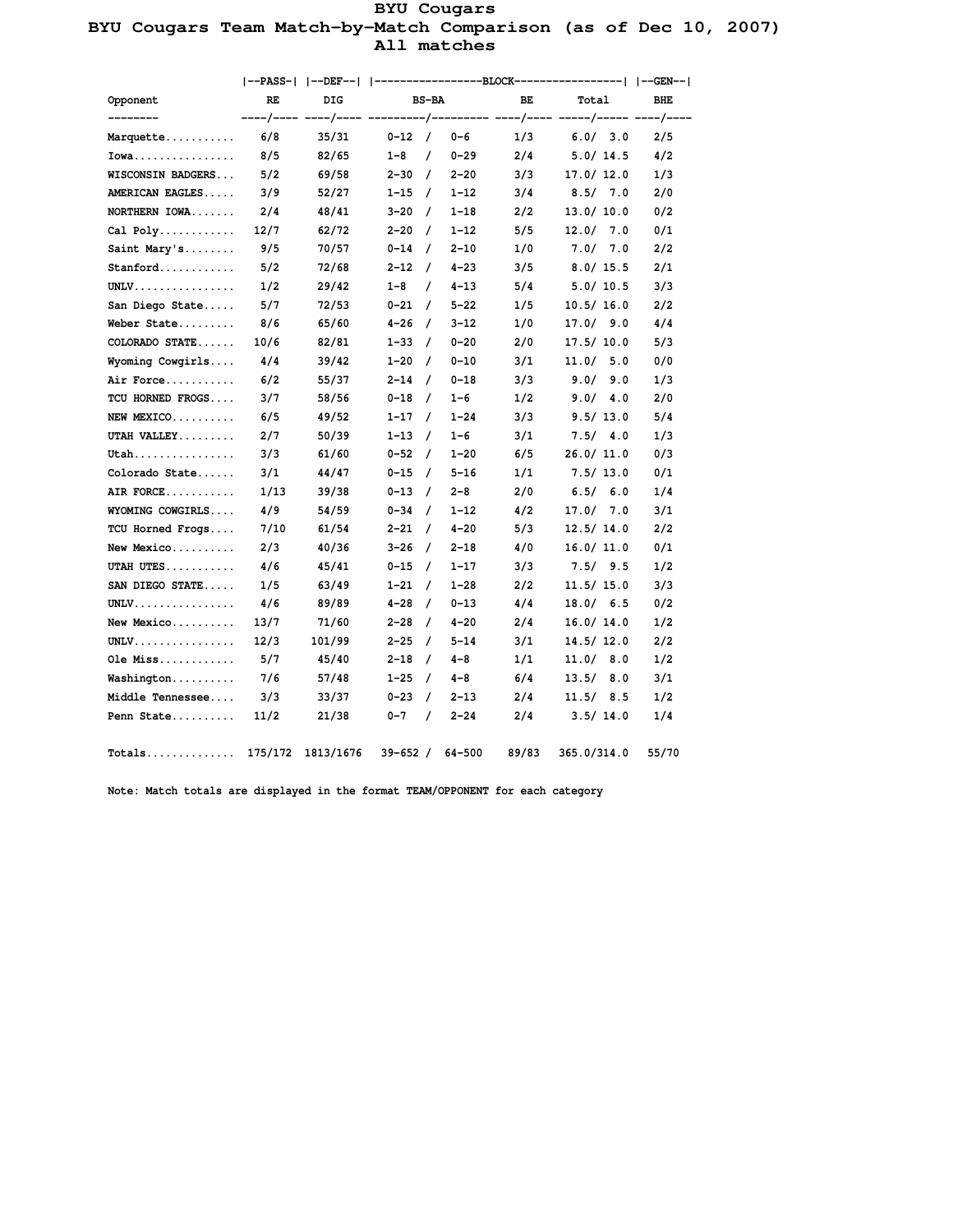### **BYU Cougars BYU Cougars Match Highs (as of Dec 10, 2007) All matches**

### **INDIVIDUAL MATCH HIGHS**

|                        | ATTACK PERCENT (K-E-TA) minimum 12 kills         |
|------------------------|--------------------------------------------------|
| $.706$ (13- 1-17)      | HANSEN, Ashton at Washington (Dec 01, 2007)      |
| $.625$ (22- 2-32)      | DYER, Rachel at Washington (Dec 01, 2007)        |
| $.625$ (12- 2-16)      | DYER, Rachel at New Mexico (Nov 02, 2007)        |
| $.600$ $(20 - 2 - 30)$ | DYER, Rachel vs Wisconsin Badgers (Aug 31, 2007) |
| .571 (18- 2-28)        | DYER, Rachel vs Wyoming Cowgirls (Oct 27, 2007)  |
| .571 (18- 2-28)        | HANSEN, Ashton at UNLV (Nov 23, 2007)            |
| .571 (13- 1-21)        | DYER, Rachel vs Utah Utes (Nov 09, 2007)         |
| $.550$ (13- 2-20)      | DYER, Rachel at Air Force (Sep 29, 2007)         |
| $.542$ (17- 4-24)      | DYER, Rachel at San Diego State (Sep 15, 2007)   |
| $.500$ $(15 - 3 - 24)$ | DYER, Rachel vs Middle Tennessee (Dec 07, 2007)  |
|                        |                                                  |

 **KILLS (K-E-TA)**

|  | 23 (23- 4-61) $4q$ GOODMAN, Chelsea vs UNLV (Nov 17, 2007)         |
|--|--------------------------------------------------------------------|
|  | 23 (23-10-54) 5q LOTT, Erica at Weber State (Sep 18, 2007)         |
|  | 22 (22- 9-60) 5q GOODMAN, Chelsea at Iowa (Aug 25, 2007)           |
|  | 22 (22-8-64) 5q GOODMAN, Chelsea at UNLV (Nov 23, 2007)            |
|  | 22 (22-8-44) 5g LOTT, Erica at San Diego State (Sep 15, 2007)      |
|  | 22 (22- 2-32) 5q DYER, Rachel at Washington (Dec 01, 2007)         |
|  | 21 (21-10-56) 5g GOODMAN, Chelsea vs New Mexico (Nov 22, 2007)     |
|  | 21 (21- 7-43) 5q GOODMAN, Chelsea at Utah (Oct 12, 2007)           |
|  | 20 (20- 7-40) 3q GOODMAN, Chelsea at Colorado State (Oct 18, 2007) |
|  | 20 (20- 6-46) 5q GOODMAN, Chelsea vs Colorado State (Sep 22, 2007) |
|  |                                                                    |

### **KILLS 3-GAMES (K-E-TA)**

| 20 (20- 7-40) GOODMAN, Chelsea at Colorado State (Oct 18, 2007)   |
|-------------------------------------------------------------------|
| 19 (19- 7-39) GOODMAN, Chelsea vs Middle Tennessee (Dec 07, 2007) |
| 18 (18-1-35) GOODMAN, Chelsea vs TCU Horned Frogs (Oct 05, 2007)  |
| 17 (17- 3-39) PORTER, Bryn vs Saint Mary's (Sep 07, 2007)         |
| 17 (17-8-42) GOODMAN, Chelsea at Air Force (Sep 29, 2007)         |

 **KILLS 4-GAMES (K-E-TA)**

| 23 (23- 4-61) GOODMAN, Chelsea vs UNLV (Nov 17, 2007)         |
|---------------------------------------------------------------|
| 19 (19-16-55) GOODMAN, Chelsea at Stanford (Sep 08, 2007)     |
| 18 (18-10-42) LOTT, Erica vs San Diego State (Nov 16, 2007)   |
| 18 (18- 2-28) DYER, Rachel vs Wyoming Cowgirls (Oct 27, 2007) |
| 17 (17- 4-29) DYER, Rachel vs New Mexico (Oct 06, 2007)       |

### **KILLS 5-GAMES (K-E-TA)**

| 23 (23-10-54) LOTT, Erica at Weber State (Sep 18, 2007)      |
|--------------------------------------------------------------|
| 22 (22- 9-60) GOODMAN, Chelsea at Iowa (Aug 25, 2007)        |
| 22 (22-8-64) GOODMAN, Chelsea at UNLV (Nov 23, 2007)         |
| 22 $(22 - 2 - 32)$ DYER, Rachel at Washington (Dec 01, 2007) |
| 22 (22-8-44) LOTT, Erica at San Diego State (Sep 15, 2007)   |

### **TOTAL ATTEMPTS (K-E-TA)**

|  | 64 (22-8-64) 5q GOODMAN, Chelsea at UNLV (Nov 23, 2007)               |
|--|-----------------------------------------------------------------------|
|  | 61 (23- 4-61) 4q GOODMAN, Chelsea vs UNLV (Nov 17, 2007)              |
|  | 60 (22- 9-60) 5q GOODMAN, Chelsea at Iowa (Aug 25, 2007)              |
|  | 57 (16- 5-57) 5q PORTER, Bryn at UNLV (Nov 23, 2007)                  |
|  | 56 (21-10-56) 5g GOODMAN, Chelsea vs New Mexico (Nov 22, 2007)        |
|  | 55 (19-16-55) 4g GOODMAN, Chelsea at Stanford (Sep 08, 2007)          |
|  | 54 (23-10-54) 5q LOTT, Erica at Weber State (Sep 18, 2007)            |
|  | 53 (19-8-53) 5g GOODMAN, Chelsea at San Diego State (Sep 15, 2007)    |
|  | 47 (16- 9-47) 5q GOODMAN, Chelsea vs Wisconsin Badgers (Aug 31, 2007) |
|  | 47 (14-10-47) 4g GOODMAN, Chelsea at TCU Horned Frogs (Nov 01, 2007)  |
|  |                                                                       |

### **TOTAL ATTEMPTS 3-GAMES (K-E-TA)**

| 42 (17-8-42) GOODMAN, Chelsea at Air Force (Sep 29, 2007)         |
|-------------------------------------------------------------------|
| 41 (17- 3-41) GOODMAN, Chelsea vs Utah Utes (Nov 09, 2007)        |
| 40 (20- 7-40) GOODMAN, Chelsea at Colorado State (Oct 18, 2007)   |
| 39 (19- 7-39) GOODMAN, Chelsea vs Middle Tennessee (Dec 07, 2007) |
| 39 (17- 3-39) PORTER, Bryn vs Saint Mary's (Sep 07, 2007)         |

## **TOTAL ATTEMPTS 4-GAMES (K-E-TA)**

|  |  | 61 (23- 4-61) GOODMAN, Chelsea vs UNLV (Nov 17, 2007)             |
|--|--|-------------------------------------------------------------------|
|  |  | 55 (19-16-55) GOODMAN, Chelsea at Stanford (Sep 08, 2007)         |
|  |  | 47 (14-10-47) GOODMAN, Chelsea at TCU Horned Frogs (Nov 01, 2007) |
|  |  | 44 (17- 6-44) GOODMAN, Chelsea vs Cal Poly (Sep 06, 2007)         |
|  |  | 43 (14- 7-43) GOODMAN, Chelsea vs San Diego State (Nov 16, 2007)  |

# **TOTAL ATTEMPTS 5-GAMES (K-E-TA)**

 **64 (22- 8-64) GOODMAN, Chelsea at UNLV (Nov 23, 2007) 60 (22- 9-60) GOODMAN, Chelsea at Iowa (Aug 25, 2007) 57 (16- 5-57) PORTER, Bryn at UNLV (Nov 23, 2007) 56 (21-10-56) GOODMAN, Chelsea vs New Mexico (Nov 22, 2007) 54 (23-10-54) LOTT, Erica at Weber State (Sep 18, 2007)**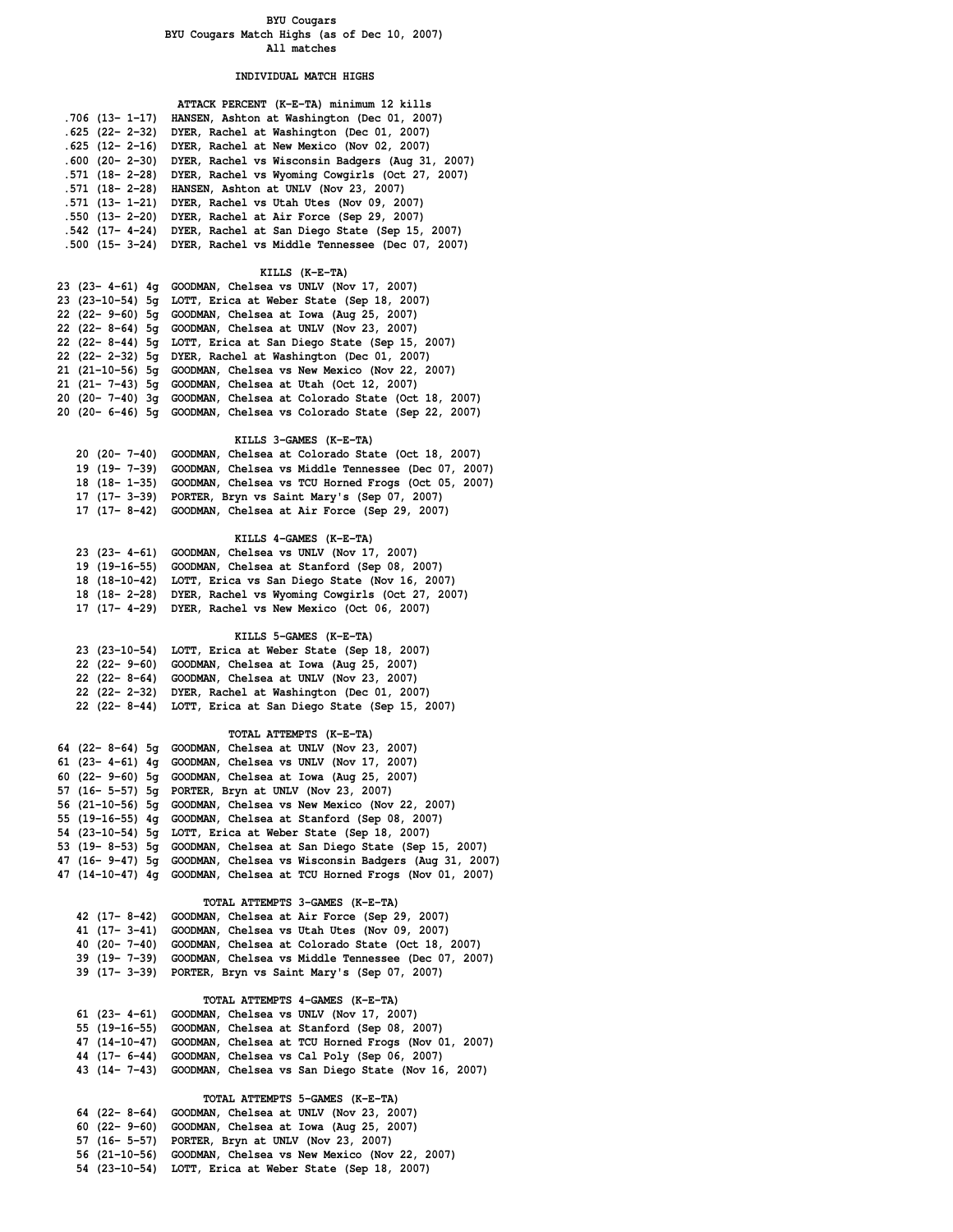#### **BYU Cougars**

### **BYU Cougars Match Highs (as of Dec 10, 2007) All matches**

### **POINTS**

| 28.0 (21- 1- 6.0) 5g GOODMAN, Chelsea at Utah (Oct 12, 2007)     |
|------------------------------------------------------------------|
| 27.5 (23- 1- 3.5) 5q LOTT, Erica at Weber State (Sep 18, 2007)   |
| 27.0 $(23 - 3 - 1.0)$ 4q GOODMAN, Chelsea vs UNLV (Nov 17, 2007) |
| 27.0 (22- 2- 3.0) 5g DYER, Rachel at Washington (Dec 01, 2007)   |
| 25.0 (17- 2- 6.0) 5g DYER, Rachel at Weber State (Sep 18, 2007)  |

### **POINTS 3-GAMES**

| 22.5 (18-3-1.5) GOODMAN, Chelsea vs TCU Horned Frogs (Oct 05, 2007)     |
|-------------------------------------------------------------------------|
| 21.5 (17- 2- 2.5) GOODMAN, Chelsea vs Ole Miss (Nov 30, 2007)           |
| $21.5$ (19- 1- 1.5) GOODMAN, Chelsea vs Middle Tennessee (Dec 07, 2007) |
| 21.0 (17- 2- 2.0) GOODMAN, Chelsea at Air Force (Sep 29, 2007)          |
| $21.0$ (20- 0- 1.0) GOODMAN, Chelsea at Colorado State (Oct 18, 2007)   |
|                                                                         |

# **POINTS 4-GAMES**

| 27.0 (23- 3- 1.0) GOODMAN, Chelsea vs UNLV (Nov 17, 2007)         |
|-------------------------------------------------------------------|
| 23.0 (18-0-5.0) DYER, Rachel vs Wyoming Cowgirls (Oct 27, 2007)   |
| 22.5 (17- 0- 5.5) DYER, Rachel vs UNLV (Nov 17, 2007)             |
| 22.0 (15- 4- 3.0) LOTT, Erica at TCU Horned Frogs (Nov 01, 2007)  |
| 22.0 (15- 5- 2.0) PORTER, Bryn vs Wyoming Cowgirls (Oct 27, 2007) |
|                                                                   |

 **POINTS 5-GAMES**

| 28.0 (21- 1- 6.0) GOODMAN, Chelsea at Utah (Oct 12, 2007)       |
|-----------------------------------------------------------------|
| 27.5 (23- 1- 3.5) LOTT, Erica at Weber State (Sep 18, 2007)     |
| 27.0 (22- 2- 3.0) DYER, Rachel at Washington (Dec 01, 2007)     |
| 25.0 (17- 2- 6.0) DYER, Rachel at Weber State (Sep 18, 2007)    |
| 24.5 (21- 2- 1.5) GOODMAN, Chelsea vs New Mexico (Nov 22, 2007) |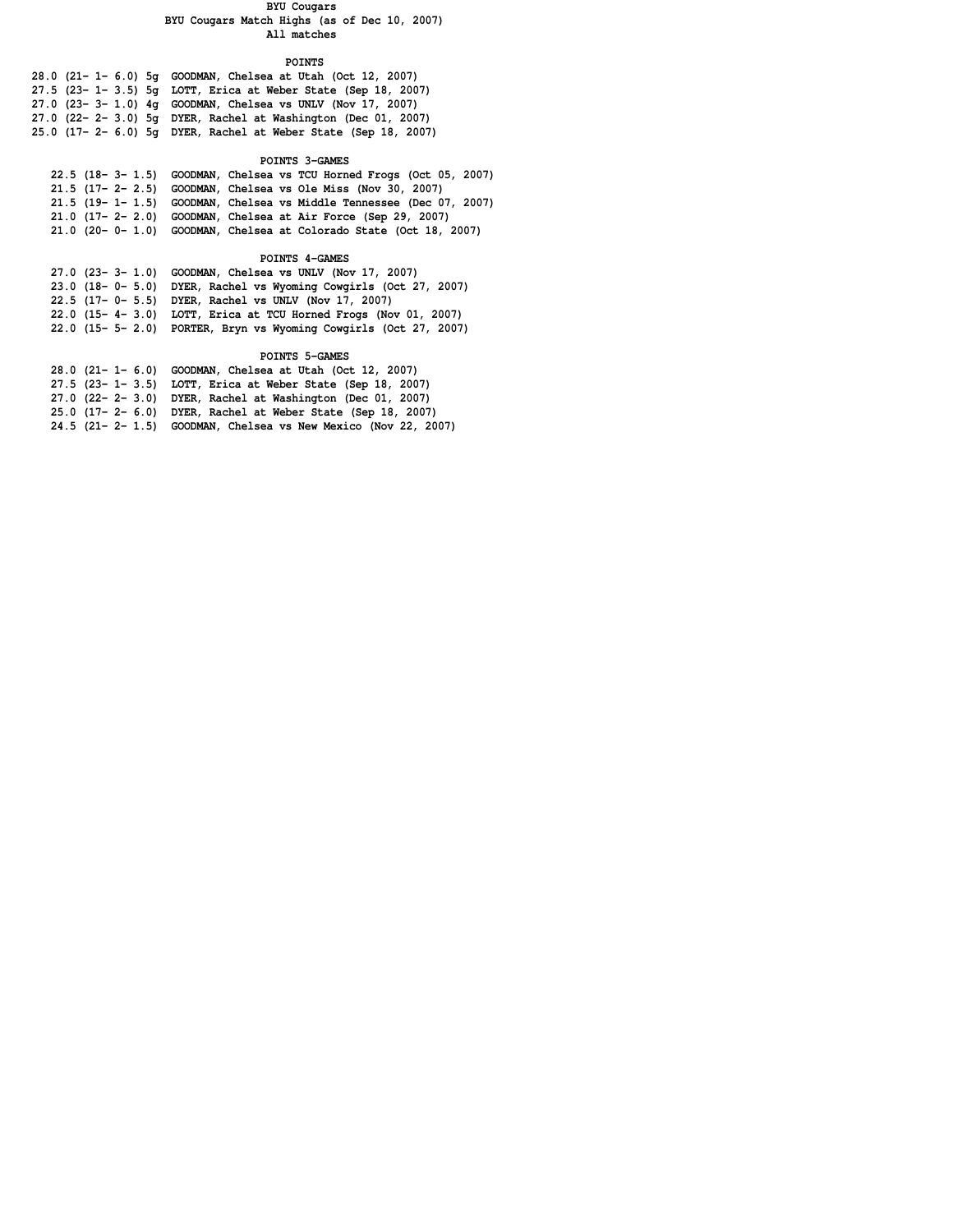#### **BYU Cougars**

### **BYU Cougars Match Highs (as of Dec 10, 2007) All matches**

### **ASSISTS**

- **72 (5g) ROGERS, Kiana at San Diego State (Sep 15, 2007)**
- **71 (5g) SCHLAUDER, Amy at Washington (Dec 01, 2007)**
- **69 (5g) SCHLAUDER, Amy at UNLV (Nov 23, 2007)**
- **63 (5g) SCHLAUDER, Amy vs New Mexico (Nov 22, 2007)**
- **63 (4g) SCHLAUDER, Amy at TCU Horned Frogs (Nov 01, 2007)**

### **ASSISTS 3-GAMES**

- **53 ROGERS, Kiana vs Saint Mary's (Sep 07, 2007)**
- **49 SCHLAUDER, Amy vs TCU Horned Frogs (Oct 05, 2007)**
- **49 SCHLAUDER, Amy at Air Force (Sep 29, 2007)**
- **48 SCHLAUDER, Amy vs Middle Tennessee (Dec 07, 2007)**
- **48 SCHLAUDER, Amy vs Utah Utes (Nov 09, 2007)**

### **ASSISTS 4-GAMES**

- **63 SCHLAUDER, Amy at TCU Horned Frogs (Nov 01, 2007)**
- **59 ROGERS, Kiana at Stanford (Sep 08, 2007)**
- **57 SCHLAUDER, Amy vs UNLV (Nov 17, 2007)**
- **54 SCHLAUDER, Amy vs Wyoming Cowgirls (Oct 27, 2007)**
- **31 ROGERS, Kiana vs New Mexico (Oct 06, 2007)**

### **ASSISTS 5-GAMES**

- **72 ROGERS, Kiana at San Diego State (Sep 15, 2007)**
- **71 SCHLAUDER, Amy at Washington (Dec 01, 2007)**
- **69 SCHLAUDER, Amy at UNLV (Nov 23, 2007)**
- **63 SCHLAUDER, Amy vs New Mexico (Nov 22, 2007)**
- **63 ROGERS, Kiana vs Wisconsin Badgers (Aug 31, 2007)**

#### **DIGS**

|        | 32 (5g) PINEGAR, Annie at UNLV (Nov 23, 2007)     |
|--------|---------------------------------------------------|
|        | 26 (4g) PINEGAR, Annie vs UNLV (Nov 17, 2007)     |
|        | 26 (5g) GOODMAN, Chelsea at UNLV (Nov 23, 2007)   |
|        | 25 (4g) PINEGAR, Annie vs Cal Poly (Sep 06, 2007) |
| 23(3q) | PINEGAR, Annie vs Saint Mary's (Sep 07, 2007)     |

#### **DIGS 3-GAMES**

 **23 PINEGAR, Annie vs Saint Mary's (Sep 07, 2007) 17 GOODMAN, Chelsea vs TCU Horned Frogs (Oct 05, 2007) 16 GOODMAN, Chelsea at Colorado State (Oct 18, 2007) 16 GOODMAN, Chelsea vs Northern Iowa (Sep 01, 2007)**

 **14 PINEGAR, Annie vs Northern Iowa (Sep 01, 2007)**

#### **DIGS 4-GAMES**

- **26 PINEGAR, Annie vs UNLV (Nov 17, 2007)**
- **25 PINEGAR, Annie vs Cal Poly (Sep 06, 2007)**
- **20 LOTT, Erica vs UNLV (Nov 17, 2007)**
- **19 PINEGAR, Annie at Stanford (Sep 08, 2007)**
- **18 GOODMAN, Chelsea at Stanford (Sep 08, 2007)**

#### **DIGS 5-GAMES**

- **32 PINEGAR, Annie at UNLV (Nov 23, 2007)**
- **26 GOODMAN, Chelsea at UNLV (Nov 23, 2007)**
- **21 LOTT, Erica at UNLV (Nov 23, 2007)**
- **21 GOODMAN, Chelsea at Iowa (Aug 25, 2007)**
- **21 PINEGAR, Annie vs Colorado State (Sep 22, 2007)**

#### *ACES*

- **5 PORTER, Bryn vs Wyoming Cowgirls (Oct 27, 2007)**
- **4 LOTT, Erica at TCU Horned Frogs (Nov 01, 2007)**
- **4 GOODMAN, Chelsea vs Air Force (Oct 26, 2007)**
- **3 GOODMAN, Chelsea vs UNLV (Nov 17, 2007)**
- **3 GOODMAN, Chelsea vs Wyoming Cowgirls (Oct 27, 2007)**

#### **BLOCKS (BS-BA)**

| 13 ( 0-13)      | HANSEN, Ashton vs Colorado State (Sep 22, 2007) |
|-----------------|-------------------------------------------------|
| 13 ( 0-13)      | HANSEN, Ashton at Utah (Oct 12, 2007)           |
| 12 ( 0-12)      | GOODMAN, Chelsea at Utah (Oct 12, 2007)         |
| 12 ( 0-12)      | DYER, Rachel at Utah (Oct 12, 2007)             |
| 11 ( 1-10)      | DYER, Rachel at Weber State (Sep 18, 2007)      |
| $10(1 - 9)$     | DYER, Rachel vs UNLV (Nov 17, 2007)             |
| 10 ( 0-10)      | DYER, Rachel vs Wyoming Cowgirls (Oct 27, 2007) |
| $9$ ( $1 - 8$ ) | HANSEN, Ashton vs Ole Miss (Nov 30, 2007)       |
| $9$ ( $1 - 8$ ) | SCHLAUDER, Amy vs UNLV (Nov 17, 2007)           |
| 9 ( 0 – 9)      | HANSEN, Ashton vs New Mexico (Nov 22, 2007)     |
|                 |                                                 |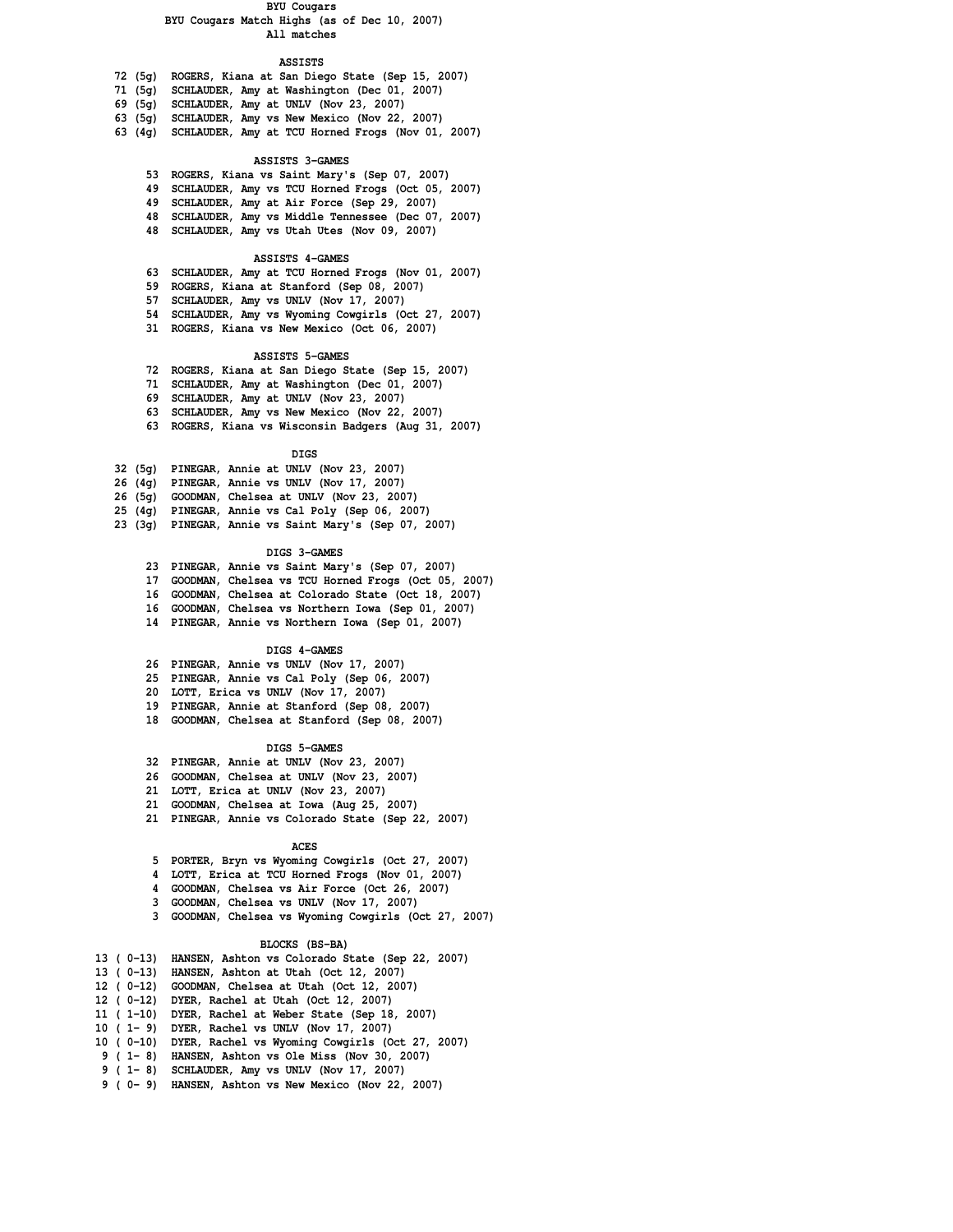### **BYU Cougars BYU Cougars Match Highs (as of Dec 10, 2007) All matches**

## **TEAM MATCH HIGHS**

|                  | ATTACK PERCENT (K-E-TA)                                |
|------------------|--------------------------------------------------------|
| .376 (52-14-101) | vs American Eagles (Sep 01, 2007)                      |
| .348 (57-11-132) | vs TCU Horned Frogs (Oct 05, 2007)                     |
| .345 (57-16-119) | at Air Force (Sep 29, 2007)                            |
| .337 (81-26-163) | at Washington (Dec 01, 2007)                           |
| .333 (63-14-147) | vs Saint Mary's (Sep 07, 2007)                         |
| .333 (56-16-120) | vs Middle Tennessee (Dec 07, 2007)                     |
| .330 (50-14-109) | vs Northern Iowa (Sep 01, 2007)                        |
| .326 (59-17-129) | vs Utah Utes (Nov 09, 2007)                            |
|                  | .324 (79-24-170) vs Wisconsin Badgers (Aug 31, 2007)   |
| .321 (48-14-106) | vs Ole Miss (Nov 30, 2007)                             |
|                  |                                                        |
|                  | KILLS (K-E-TA)                                         |
|                  | 84 (84-26-224) 5g at UNLV (Nov 23, 2007)               |
|                  | 83 (83-28-180) 5g at San Diego State (Sep 15, 2007)    |
|                  | 81 (81-26-163) 5g at Washington (Dec 01, 2007)         |
|                  | 81 (81-33-179) 5g vs New Mexico (Nov 22, 2007)         |
|                  |                                                        |
|                  | 79 (79-24-170) 5g vs Wisconsin Badgers (Aug 31, 2007)  |
|                  | 74 (74-21-186) 5g vs Colorado State (Sep 22, 2007)     |
|                  | 74 (74-27-166) 4g vs San Diego State (Nov 16, 2007)    |
|                  | 73 (73-29-177) 5g at Weber State (Sep 18, 2007)        |
|                  | 73 (73-33-172) 4g at TCU Horned Frogs (Nov 01, 2007)   |
|                  | 71 (71-29-184) 5g at Iowa (Aug 25, 2007)               |
|                  |                                                        |
|                  | KILLS 3-GAMES (K-E-TA)                                 |
|                  | 63 (63-14-147) vs Saint Mary's (Sep 07, 2007)          |
|                  | 59 (59-17-129) vs Utah Utes (Nov 09, 2007)             |
|                  | 57 (57-16-119) at Air Force (Sep 29, 2007)             |
|                  | 57 (57-11-132) vs TCU Horned Frogs (Oct 05, 2007)      |
|                  | 56 (56-16-120) vs Middle Tennessee (Dec 07, 2007)      |
|                  |                                                        |
|                  | KILLS 4-GAMES (K-E-TA)                                 |
| 74 (74–27–166)   | vs San Diego State (Nov 16, 2007)                      |
| 73 (73–33–172)   | at TCU Horned Frogs (Nov 01, 2007)                     |
| 69 (69-25-198)   | vs UNLV (Nov 17, 2007)                                 |
|                  | 67 (67-19-156) vs Wyoming Cowgirls (Oct 27, 2007)      |
|                  | 66 (66-27-170) at Stanford (Sep 08, 2007)              |
|                  |                                                        |
|                  | KILLS 5-GAMES (K-E-TA)                                 |
| 84 (84-26-224)   | at UNLV (Nov 23, 2007)                                 |
|                  | 83 (83-28-180) at San Diego State (Sep 15, 2007)       |
|                  | 81 (81-26-163) at Washington (Dec 01, 2007)            |
|                  | 81 (81-33-179) vs New Mexico (Nov 22, 2007)            |
| 79 (79–24–170)   | vs Wisconsin Badgers (Aug 31, 2007)                    |
|                  |                                                        |
|                  | TOTAL ATTEMPTS (K-E-TA)                                |
|                  | 224 (84-26-224) 5g at UNLV (Nov 23, 2007)              |
|                  | 198 (69-25-198) 4g vs UNLV (Nov 17, 2007)              |
|                  | 186 (74-21-186) 5g vs Colorado State (Sep 22, 2007)    |
|                  | 184 (71-29-184) 5g at Iowa (Aug 25, 2007)              |
|                  | 180 (83-28-180) 5g at San Diego State (Sep 15, 2007)   |
|                  | 179 (81-33-179) 5g vs New Mexico (Nov 22, 2007)        |
|                  | 177 (73-29-177) 5g at Weber State (Sep 18, 2007)       |
|                  | 172 (73-33-172) 4g at TCU Horned Frogs (Nov 01, 2007)  |
|                  | 170 (66-27-170) 4q at Stanford (Sep 08, 2007)          |
|                  | 170 (79-24-170) 5g vs Wisconsin Badgers (Aug 31, 2007) |
|                  |                                                        |
|                  | TOTAL ATTEMPTS 3-GAMES (K-E-TA)                        |
| 147 (63-14-147)  | vs Saint Mary's (Sep 07, 2007)                         |
| 138 (52-26-138)  | at Colorado State (Oct 18, 2007)                       |
| 132 (57-11-132)  | vs TCU Horned Frogs (Oct 05, 2007)                     |
|                  | 129 (59-17-129) vs Utah Utes (Nov 09, 2007)            |
|                  | 120 (56-16-120) vs Middle Tennessee (Dec 07, 2007)     |
|                  |                                                        |
|                  | TOTAL ATTEMPTS 4-GAMES (K-E-TA)                        |
| 198 (69-25-198)  | vs UNLV (Nov 17, 2007)                                 |
|                  | 172 (73-33-172) at TCU Horned Frogs (Nov 01, 2007)     |
|                  | 170 (66-27-170) at Stanford (Sep 08, 2007)             |
|                  | 166 (74-27-166) vs San Diego State (Nov 16, 2007)      |
| 160 (57-26-160)  | vs Cal Poly (Sep 06, 2007)                             |
|                  |                                                        |
|                  | TOTAL ATTEMPTS 5-GAMES (K-E-TA)                        |
| 224 (84-26-224)  | at UNLV (Nov 23, 2007)                                 |
| 186 (74-21-186)  | vs Colorado State (Sep 22, 2007)                       |
| 184 (71-29-184)  | at Iowa (Aug 25, 2007)                                 |
| 180 (83-28-180)  | at San Diego State (Sep 15, 2007)                      |
|                  | 179 (81-33-179) vs New Mexico (Nov 22, 2007)           |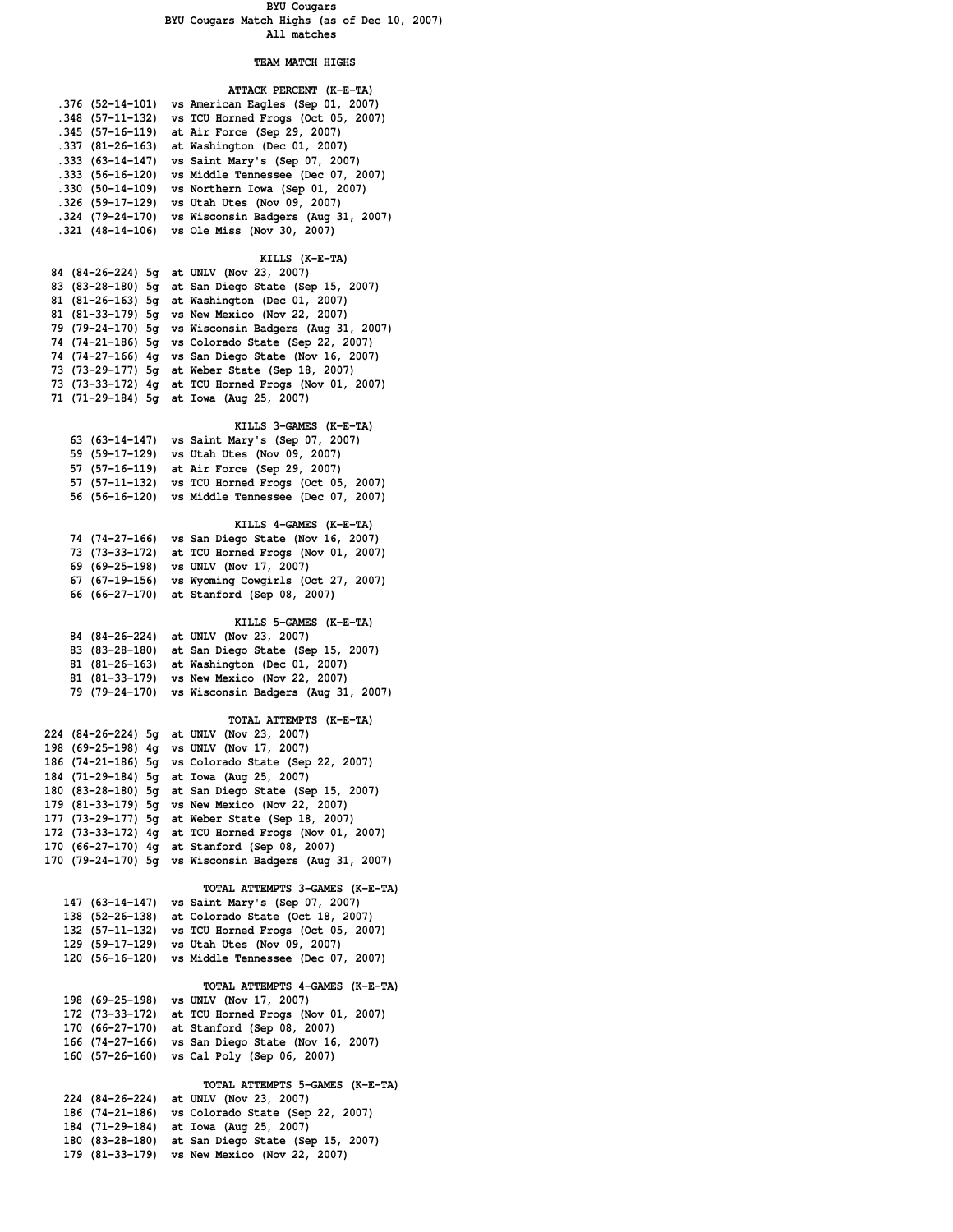### **BYU Cougars**

### **BYU Cougars Match Highs (as of Dec 10, 2007) All matches**

## **ASSISTS**

| 80 (5g) at UNLV (Nov 23, 2007)            |
|-------------------------------------------|
| 79 (5g) at San Diego State (Sep 15, 2007) |
| 77 (5g) at Washington (Dec 01, 2007)      |
| 71 (5g) vs New Mexico (Nov 22, 2007)      |

 **71 (5g) vs Wisconsin Badgers (Aug 31, 2007)**

### **ASSISTS 3-GAMES**

- **60 vs Saint Mary's (Sep 07, 2007)**
- **58 vs Utah Utes (Nov 09, 2007)**
- **55 at Air Force (Sep 29, 2007)**
- **54 vs TCU Horned Frogs (Oct 05, 2007)**
- **51 vs Middle Tennessee (Dec 07, 2007)**

### **ASSISTS 4-GAMES**

- **71 at TCU Horned Frogs (Nov 01, 2007)**
- **66 vs UNLV (Nov 17, 2007)**
- **66 vs San Diego State (Nov 16, 2007)**
- **65 at Stanford (Sep 08, 2007)**
- **62 vs New Mexico (Oct 06, 2007)**

# **ASSISTS 5-GAMES**

- **80 at UNLV (Nov 23, 2007) 79 at San Diego State (Sep 15, 2007)**
- **77 at Washington (Dec 01, 2007)**
- **71 vs Colorado State (Sep 22, 2007)**
- **71 vs Wisconsin Badgers (Aug 31, 2007)**

|                  | <b>DIGS</b>                              |  |
|------------------|------------------------------------------|--|
|                  | 101 (5g) at UNLV (Nov 23, 2007)          |  |
|                  | 89 (4g) vs UNLV (Nov 17, 2007)           |  |
|                  | 82 (5g) at Iowa (Aug 25, 2007)           |  |
|                  | 82 (5g) vs Colorado State (Sep 22, 2007) |  |
| <b>50 IP - 1</b> |                                          |  |

 **72 (5g) at San Diego State (Sep 15, 2007)**

#### **DIGS 3-GAMES**

- **70 vs Saint Mary's (Sep 07, 2007) 58 vs TCU Horned Frogs (Oct 05, 2007) 55 at Air Force (Sep 29, 2007) 52 vs American Eagles (Sep 01, 2007) 50 vs Utah Valley (Oct 09, 2007)**
	-

### **DIGS 4-GAMES**

- **89 vs UNLV (Nov 17, 2007) 72 at Stanford (Sep 08, 2007) 63 vs San Diego State (Nov 16, 2007)**
- **62 vs Cal Poly (Sep 06, 2007)**
- **61 at TCU Horned Frogs (Nov 01, 2007)**

#### **DIGS 5-GAMES**

- **101 at UNLV (Nov 23, 2007)**
- **82 vs Colorado State (Sep 22, 2007)**
- **82 at Iowa (Aug 25, 2007)**
- **72 at San Diego State (Sep 15, 2007)**
- **71 vs New Mexico (Nov 22, 2007)**

#### *ACES*

 **13 vs Air Force (Oct 26, 2007) 10 at TCU Horned Frogs (Nov 01, 2007) 9 vs Wyoming Cowgirls (Oct 27, 2007) 9 vs American Eagles (Sep 01, 2007) 8 vs Marquette (Aug 24, 2007)**

#### **BLOCKS**

| 26.0 at Utah (Oct 12, 2007)              |
|------------------------------------------|
| 18.0 vs UNLV (Nov 17, 2007)              |
| 17.5 vs Colorado State (Sep 22, 2007)    |
| 17.0 at Weber State (Sep 18, 2007)       |
| 17.0 vs Wyoming Cowgirls (Oct 27, 2007)  |
| 17.0 vs Wisconsin Badgers (Aug 31, 2007) |
| 16.0 at New Mexico (Nov 02, 2007)        |
| 16.0 vs New Mexico (Nov 22, 2007)        |
| 14.5 at UNLV (Nov 23, 2007)              |
| 13.5 at Washington (Dec 01, 2007)        |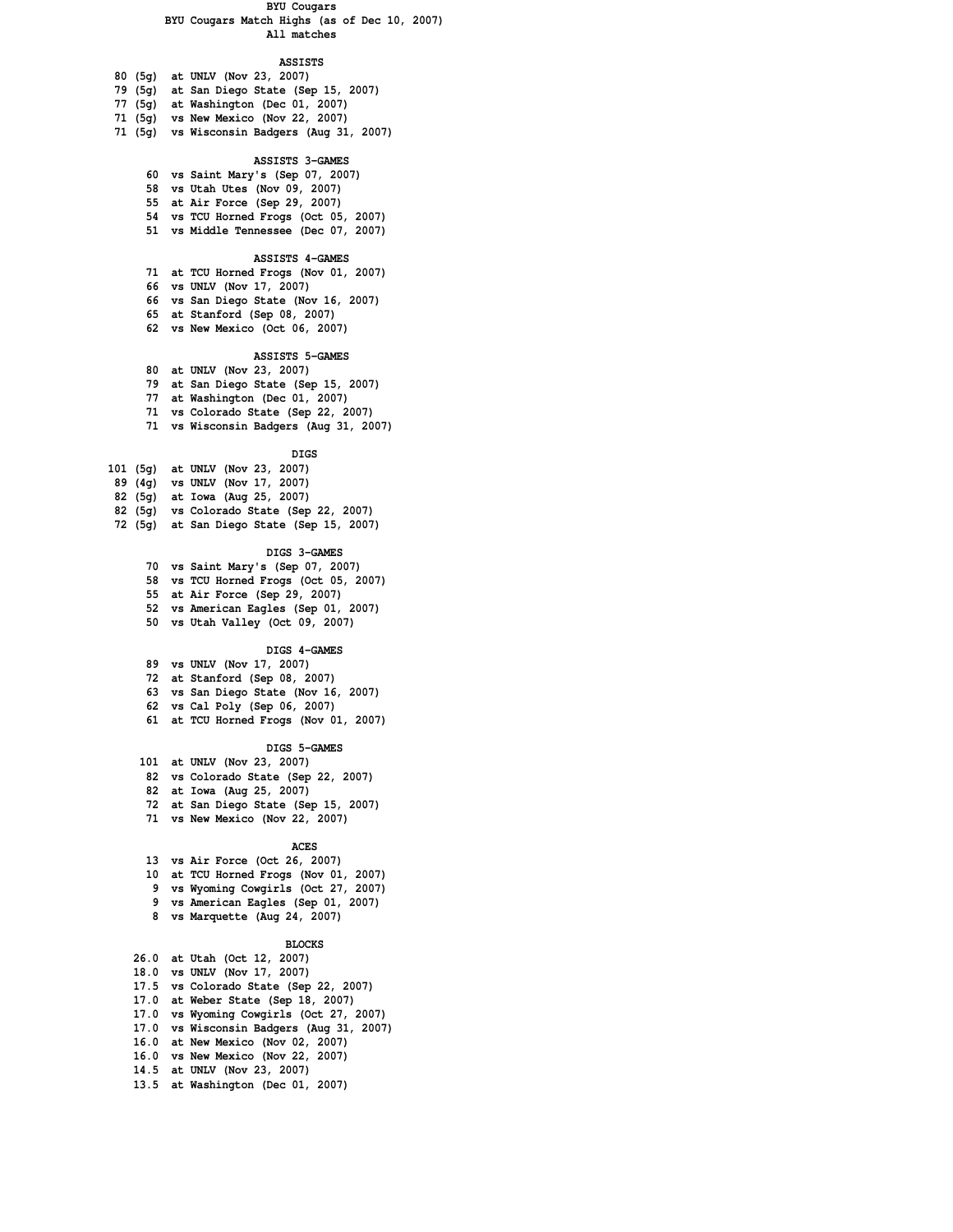**BYU Cougars BYU Cougars Match-by-Match KILLS-ACES-DIGS-BLOCKS (as of Dec 10, 2007) All matches**

| Opponent | Date     |         | 1<br>Score WL GOODMAN, CHE HANSEN, ASHT MEASOM, CHRI VANDERSTEEN ROGERS, KIAN LOTT, ERICA PINEGAR, ANN PARKER, CATH PORTER, BRYN CARPENTER, C | 4               | $\overline{7}$  | 8               | 9          | 10         | 11                                | 12                                | 13                                                         | 14                              |
|----------|----------|---------|-----------------------------------------------------------------------------------------------------------------------------------------------|-----------------|-----------------|-----------------|------------|------------|-----------------------------------|-----------------------------------|------------------------------------------------------------|---------------------------------|
| vs MU    | Aug $24$ |         | $3-0$ W $14-1-5-4$ 2-0-0-4                                                                                                                    |                 | <b>DNP</b>      | <b>DNP</b>      | <b>DNP</b> |            | $11 - 1 - 11 - 3$ 1-0-8-0         | DNP                               | $10 - 3 - 6 - 0$                                           | <b>DNP</b>                      |
| at IOWA  | Aug $25$ |         | $3-2$ W $22-1-21-1$ 5-0-0-2                                                                                                                   |                 | <b>DNP</b>      | <b>DNP</b>      |            |            | $1-1-12-0$ 16-0-13-2 0-0-20-0     | <b>DNP</b>                        | $11 - 0 - 9 - 1$                                           | <b>DNP</b>                      |
| WIS      | Aug $31$ |         | $3-2$ W $16-1-13-3$ $10-0-3-8$                                                                                                                |                 | <b>DNP</b>      | <b>DNP</b>      |            |            | $4-0-8-5$ 16-1-15-6 0-0-18-0      | <b>DNP</b>                        | $13 - 0 - 8 - 3$                                           | <b>DNP</b>                      |
| AU       | Sep 01   |         | 3-0 W 14-2-9-2 3-0-0-3 2-0-0-1                                                                                                                |                 |                 | <b>DNP</b>      |            |            | $3-0-4-0$ 12- 3- 9- 4 0- 2-14-0   | <b>DNP</b>                        |                                                            | $5 - 0 - 5 - 1$ $3 - 2 - 6 - 0$ |
| UNI      | Sep 01   |         | 3-0 W 15-2-16-6 9-0-0-5                                                                                                                       |                 | DNP             | <b>DNP</b>      |            |            | 1-1-5-3 9-1-9-2 0-0-14-0          | DNP                               | $5 - 0 - 4 - 1$                                            | <b>DNP</b>                      |
| vs CP    | Sep 06   | $1 - 3$ | L 17-0-18-2 4-0-0-8                                                                                                                           |                 | <b>DNP</b>      | <b>DNP</b>      |            |            | $3-3-4-1$ $9-2-9-6$ $0-1-25-0$    | DNP                               | $12 - 1 - 3 - 2$                                           | <b>DNP</b>                      |
| vs SMC   | Sep 07   |         | $3-0$ W $15-0-13-1$ 8-0-0-1                                                                                                                   |                 | <b>DNP</b>      | <b>DNP</b>      |            |            | $1-1-12-1$ $14-1-11-3$ $0-1-23-0$ | <b>DNP</b>                        | $17 - 1 - 9 - 2$                                           | DNP                             |
| at STAN  | Sep 08   | $1 - 3$ | L 19-0-18-2 7-0-0-1                                                                                                                           |                 | <b>DNP</b>      | <b>DNP</b>      |            |            | $0-0-11-4$ 14- 1- 7- 1 0-0-19-0   | DNP                               | $9 - 1 - 15 - 1$                                           | <b>DNP</b>                      |
| at LV    | Sep 13   | $0 - 3$ | L 16-1-4-0 1-0-1-1 2-0-0-2                                                                                                                    |                 |                 | <b>DNP</b>      |            |            | 0-0-4-211-0-5-1 0-1-6-0           | DNP                               | $7 - 0 - 7 - 2$                                            | <b>DNP</b>                      |
| at SD    | Sep 15   |         | $3-2$ W $19-2-14-1$ $10-0-0-6$                                                                                                                |                 | DNP             | <b>DNP</b>      |            |            | $3-3-16-222-0-9-4$ 0-1-17-0       | <b>DNP</b>                        | $12 - 0 - 13 - 4$                                          | <b>DNP</b>                      |
| at WSU   | Sep 18   | 3-2 W   | <b>DNP</b>                                                                                                                                    | $9 - 0 - 0 - 5$ | <b>DNP</b>      | <b>DNP</b>      | <b>DNP</b> |            | $23 - 1 - 6 - 6 0 - 1 - 20 - 0$   | <b>DNP</b>                        | $13 - 1 - 9 - 3 8 - 0 - 5 - 2$                             |                                 |
| CSU      | Sep 22   |         | $2-3$ L $20-2-17-3$ 9-0-0-13                                                                                                                  |                 | <b>DNP</b>      | <b>DNP</b>      |            |            | $3-1-19-4$ $14-1-5-6$ 0-1-21-0    | <b>DNP</b>                        | $11 - 0 - 14 - 5$                                          | <b>DNP</b>                      |
| at WY    | Sep 28   |         | 3-0 W 12-0-8-2 7-0-1-3                                                                                                                        |                 | <b>DNP</b>      | <b>DNP</b>      | <b>DNP</b> |            | $13 - 2 - 4 - 2 0 - 0 - 12 - 0$   | DNP                               | 5-1-6-1                                                    | <b>DNP</b>                      |
| at AF    | Sep 29   |         | 3-0 W 17-2-13-3 5-0-0-1 6-0-0-4                                                                                                               |                 |                 | <b>DNP</b>      | <b>DNP</b> | <b>DNP</b> |                                   |                                   | $0-0-11-0$ $4-0-0-3$ 10-0-11-1                             | DNP                             |
| ТC       | Oct 05   |         | $3-0$ W $18-3-17-3$ $3-0-2-8$                                                                                                                 |                 | <b>DNP</b>      | <b>DNP</b>      | <b>DNP</b> |            | $11 - 0 - 9 - 1 0 - 2 - 13 - 0$   | <b>DNP</b>                        | $12 - 1 - 8 - 2$                                           | <b>DNP</b>                      |
| NM       | Oct 06   | $1 - 3$ | L 16-2-12-1 7-0-1-4                                                                                                                           |                 | <b>DNP</b>      | <b>DNP</b>      |            |            | 3- 1- 2- 1 12- 0-13- 4 0- 0-12- 0 | DNP                               | $9 - 1 - 6 - 3$                                            | <b>DNP</b>                      |
| UVU      | Oct 09   |         | 3-0 W 12-0-13-2 6-0-2-3 0-0-0-0                                                                                                               |                 |                 | 1-0-0-0         |            |            | 2-3-5-1 9-1-9-3 0-2-11-0          | DNP                               | $10 - 1 - 7 - 2$                                           | <b>DNP</b>                      |
| at UTAH  | Oct 12   |         | 3-2 W 21-1-11-12 11-0-0-13                                                                                                                    |                 | <b>DNP</b>      | <b>DNP</b>      | <b>DNP</b> |            | $10 - 1 - 12 - 6$ 0 - 1 - 18 - 0  | <b>DNP</b>                        | $9 - 0 - 6 - 2$                                            | <b>DNP</b>                      |
| at CS    | Oct 18   | 0-3     | $L$ 20- 0-16- 2 5- 0- 1- 5                                                                                                                    |                 | DNP             | <b>DNP</b>      | <b>DNP</b> |            | $12 - 1 - 3 - 4$ 0-0-12-0         | <b>DNP</b>                        | $7 - 0 - 2 - 0$                                            | <b>DNP</b>                      |
| AF       | Oct 26   |         | $3-0$ W $10-4-8-1$                                                                                                                            | <b>DNP</b>      | $1 - 0 - 0 - 3$ | $3 - 0 - 0 - 0$ |            |            |                                   | $0-1-6-2$ 7-0-1-2 0-2-9-0 4-0-0-0 | <b>DNP</b>                                                 | 5-0-2-2                         |
| WY       | Oct 27   |         | 3-1 W 16-3-17-112-0-2-7                                                                                                                       |                 | <b>DNP</b>      | <b>DNP</b>      | <b>DNP</b> |            |                                   |                                   | 2-0-6-1 0-1-12-0 2-0-1-3 15-5-2-4                          | <b>DNP</b>                      |
| at TC    | Nov 01   |         | $3-1$ W $14-2-16-3$ 9-0-0-4                                                                                                                   |                 | <b>DNP</b>      | <b>DNP</b>      | <b>DNP</b> |            | $15 - 4 - 6 - 6$ $1 - 2 - 17 - 0$ | <b>DNP</b>                        | $15 - 1 - 9 - 1$                                           | <b>DNP</b>                      |
| at NM    | Nov 02   |         | 3-0 W 11-1-11-3 7-0-0-5                                                                                                                       |                 | <b>DNP</b>      | <b>DNP</b>      | <b>DNP</b> |            | $12 - 0 - 2 - 4$ 0-1-13-0         | <b>DNP</b>                        | $9 - 0 - 6 - 4$                                            | <b>DNP</b>                      |
| UT       | Nov 09   |         | $3-0$ W $17-0-5-2$ 8-0-2-4                                                                                                                    |                 | <b>DNP</b>      | <b>DNP</b>      | <b>DNP</b> |            | $10-1-12-2$ 0-1-9-0               | DNP                               | $9 - 2 - 4 - 2$                                            | <b>DNP</b>                      |
| SD       | Nov $16$ |         | $3-1$ W $14-0-12-3$ 8-0-0-5                                                                                                                   |                 | <b>DNP</b>      | <b>DNP</b>      |            |            |                                   |                                   | $1-$ 0- 5- 1 18- 2-11- 3 0- 2-13- 0 0- 0- 0- 0 17- 1- 9- 2 | <b>DNP</b>                      |
| LV       | Nov 17   |         | 3-1 W 23-3-11-2 1-0-0-5 1-0-1-2                                                                                                               |                 |                 | <b>DNP</b>      | <b>DNP</b> |            | $13 - 1 - 20 - 3$ 1-1-26-0        | <b>DNP</b>                        | $10 - 0 - 10 - 1$                                          | <b>DNP</b>                      |
| vs NM    | Nov 22   |         | $3-2$ W $21-2-11-3$ 15-0-0-9                                                                                                                  |                 | <b>DNP</b>      | <b>DNP</b>      | <b>DNP</b> |            | $18 - 0 - 12 - 6$ 0-1-18-0        | DNP                               | $12 - 1 - 13 - 5$                                          | <b>DNP</b>                      |
| at LV    | Nov 23   | $2 - 3$ | L 22- 0-26- 2 18- 0- 0- 6                                                                                                                     |                 | <b>DNP</b>      | <b>DNP</b>      | DNP        |            |                                   |                                   | $12-2-21-5$ 0-0-32-0 0-0-0-116-1-5-4                       | <b>DNP</b>                      |
| vs OM    | Nov 30   |         | $3-0$ W $17-2-13-4$ 6-0-0-9                                                                                                                   |                 | <b>DNP</b>      | <b>DNP</b>      | <b>DNP</b> |            | $13 - 1 - 9 - 3 0 - 2 - 8 - 0$    | DNP                               | $7 - 2 - 7 - 3$                                            | <b>DNP</b>                      |
| at WASH  | Dec 01   |         | $3-2$ W $16-1-20-3$ 13-0-0-6                                                                                                                  |                 | <b>DNP</b>      | <b>DNP</b>      | <b>DNP</b> |            | $17 - 0 - 12 - 3$ 1-1-15-0        | <b>DNP</b>                        | $10 - 2 - 2 - 2$                                           | <b>DNP</b>                      |
| vs MT    | Dec 07   |         | $3-0$ W $19-1-6-3$ 6-0-1-3                                                                                                                    |                 | <b>DNP</b>      | <b>DNP</b>      | <b>DNP</b> |            | $5 - 0 - 6 - 2 1 - 0 - 9 - 0$     | <b>DNP</b>                        | $9 - 1 - 6 - 4$                                            | <b>DNP</b>                      |
| at PSU   | Dec 08   |         | $0-3$ L 13-0-4-2 3-0-0-2                                                                                                                      |                 | <b>DNP</b>      | <b>DNP</b>      | <b>DNP</b> |            | $6-1-3-2$ $0-0-6-0$               | <b>DNP</b>                        | $10 - 0 - 3 - 0$                                           | <b>DNP</b>                      |